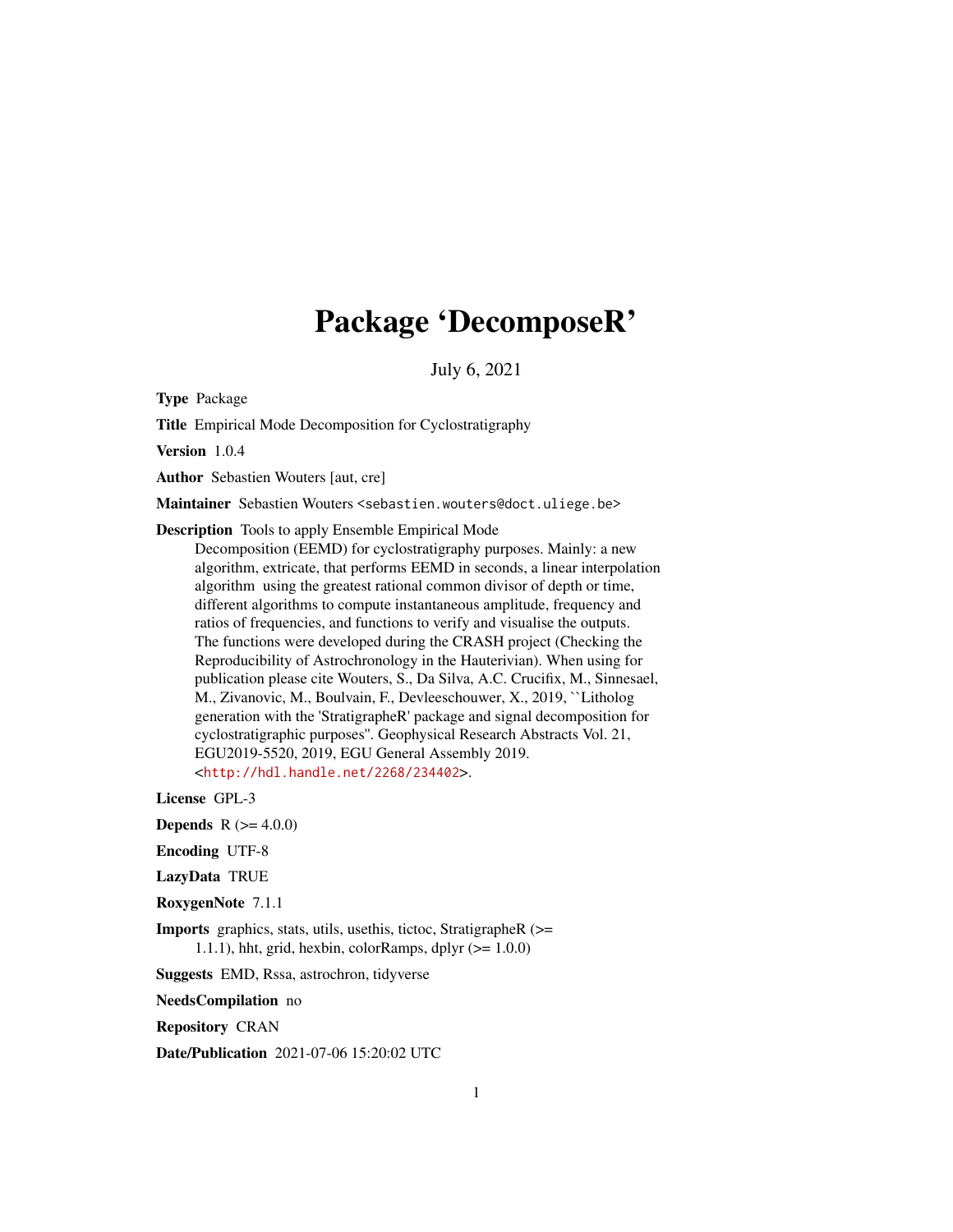## R topics documented:

|          | 3              |
|----------|----------------|
|          | $\overline{4}$ |
| as.pulse | 6              |
|          | 7              |
| condense | 8              |
|          | 9              |
|          | 10             |
|          | 11             |
|          | 12             |
|          | 13             |
|          | 16             |
|          | 18             |
|          | 19             |
|          | 21             |
|          | 23             |
|          | 25             |
|          | 26             |
|          | 27             |
|          | 28             |
|          | 29             |
|          | 31             |
|          | 32             |
|          | 34             |
|          | 35             |
|          | 37             |
|          | 38             |
|          | 41             |
|          | 44             |
|          | 46             |
|          | 48             |
|          | 50             |
| ratios   | 51             |
| repl.out | 52             |
| respace  | 53             |
|          | 55             |
|          | 56             |
|          | 57             |
|          |                |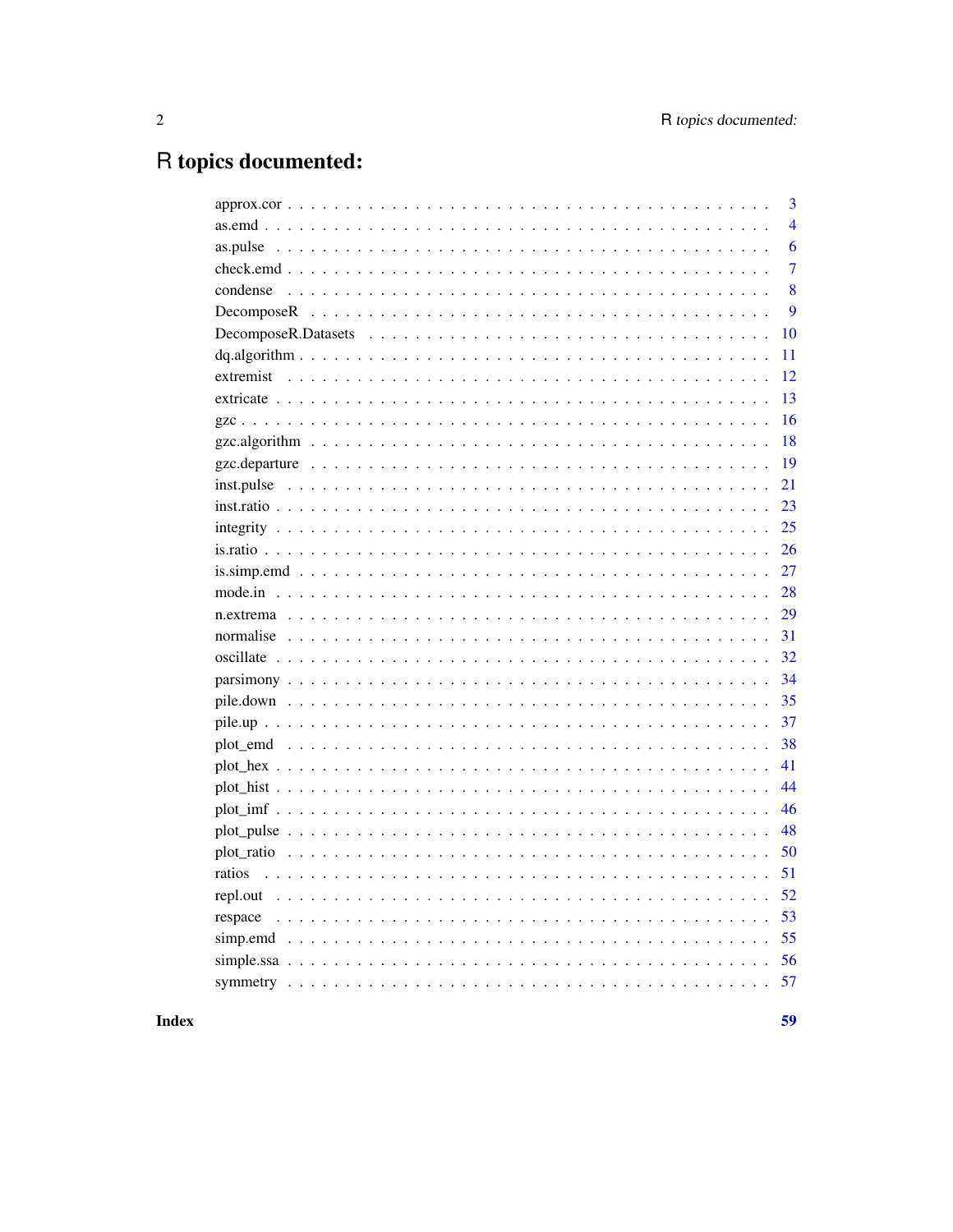<span id="page-2-0"></span>

#### Description

Allows to correlate time-series having different sampling rate, if they have a comparable depth or time scale

## Usage

approx.cor(xy1, dt1, xy2, dt2, plot = T, output = T, type = "p", ...)

#### Arguments

| xy1    | intensity values for the first data set                            |
|--------|--------------------------------------------------------------------|
| dt1    | depth or time scale for the first data set                         |
| xy2    | intensity values for the second data set                           |
| dt2    | depth or time scale for the second data set                        |
| plot   | whether to plot                                                    |
| output | whether to output                                                  |
| type   | type of points in the plot (see help page of lines () for details) |
|        | additional parameters to feed to the lines () function             |

#### Value

a list of correlation (\$cor), slope (\$slope), intercept (\$intercept) (two values for each: interpolation to fit dt1 and dt2 respectively), and of the xy1 and xy2 values, interpolated for dt1 (\$df1) and df2 (\$df2)

```
set.seed(42)
n < - 600t < - seq_len(n)
p1 < -30p2 <- 240
xy.pure <- (1 + 0.6 * sin(t*2*pi/p2)) * sin(t*2*pi/p1) + 2 * sin(t*2*pi/p2)
xy \le -xy.pure + rnorm(n, sd = 0.5)inter_dt \leftarrow round(runif(length(xy), min = 0.5, max = 1.5),1)dt.pure <- cumsum(inter_dt)
```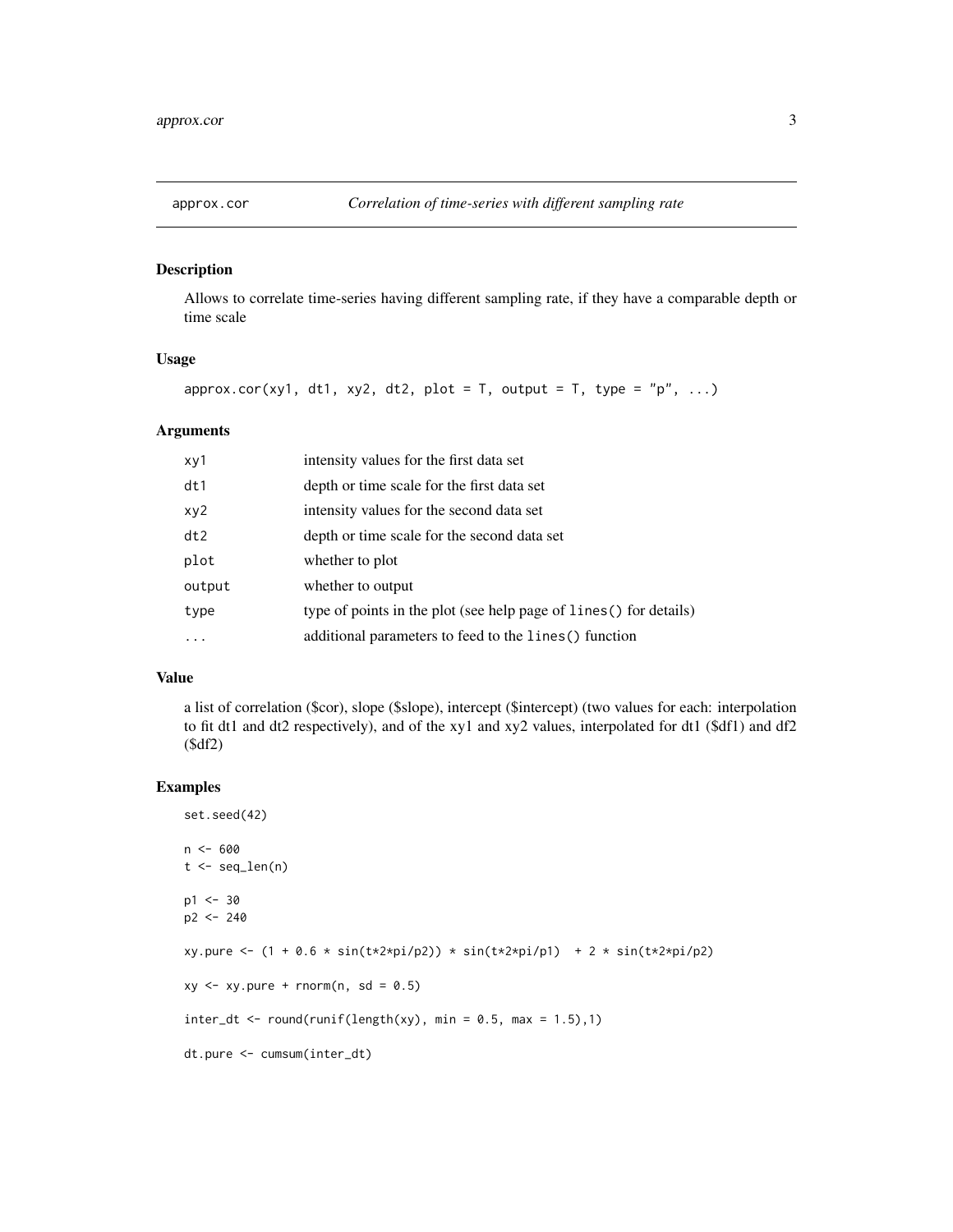```
keep <- runif(length(dt.pure)) < 0.5
xy <- xy[keep]
dt <- dt.pure[keep] + rnorm(sum(keep), -0.2, 0.2)
par(mfrow = c(1,2))plot(xy, dt, type = "o", pch = 19)
plot(xy.pure, dt.pure, type = "o", pch = 19)par(mfrow = c(1,1))out <- approx.cor(xy, dt, xy.pure, dt.pure)
out$cor
out$slope
out$intercept
```
<span id="page-3-1"></span>as.emd *Create / Check emd objects*

## Description

Allows to convert the result of a decomposition into a standard list. The warnings of the is.emd checking function allow to identify the problems.

## Usage

```
as.emd(
  xy,
  dt,
  imf,
 residue = NULL,
  ini = NULL,mode = NULL,
 repl = 1,
 order = NA
)
```
#### Arguments

is.emd(emd)

| X٧ | a vector of length n for the original signal at each dt |
|----|---------------------------------------------------------|
| dt | a vector of length n for the depth or time reference    |

<span id="page-3-0"></span>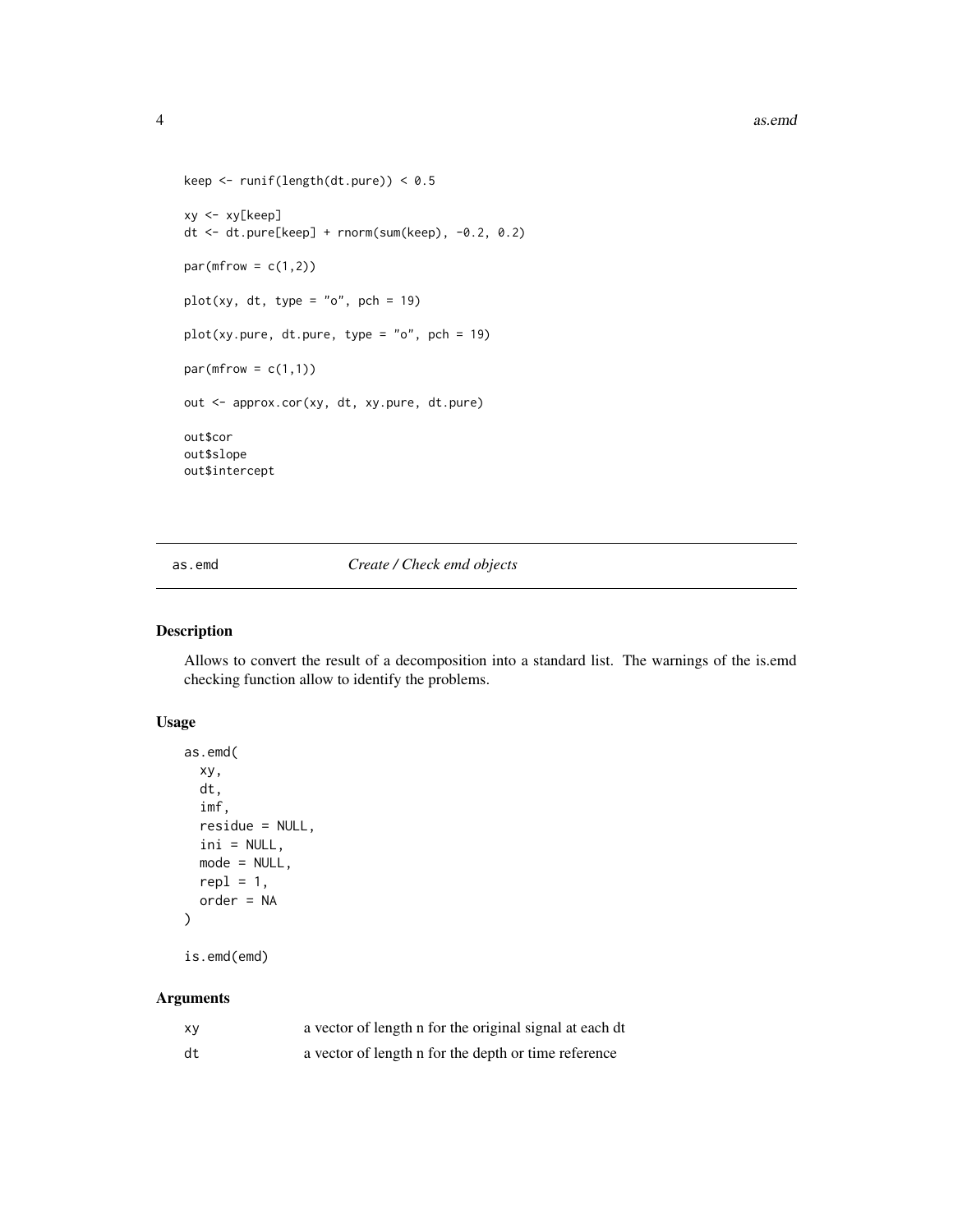#### as.emd 5

| imf     | a data. frame or matrix of n rows of the IMFs                                                                                             |
|---------|-------------------------------------------------------------------------------------------------------------------------------------------|
| residue | a vector of length n for the residue of the decomposition                                                                                 |
| ini     | an optional vector of length n of the eventual initial Intrinsic Mode Function xy<br>would be a demodulation of, if it is a demodulation. |
| mode    | the mode sequence index to give to each replicated IMFs                                                                                   |
| repl    | the id of each replicates. The length of unique(repl) defines the amount of repli-<br>cates.                                              |
| order   | the order of the imf, typically from higher frequency to lower frequency                                                                  |
| emd     | an emd object to check                                                                                                                    |

## Value

a list made of \$xy (original signal), \$dt (depth/time), \$m (a matrix of the decomposition), \$repl (the replicate id of each point) and \$mode (the mode id of each point).

```
set.seed(42)
n < - 600t <- seq_len(n)
p1 < -30p2 <- 240
s30 <- (1 + 0.6 * sin(t*2*pi/p2)) * sin(t*2*pi/p1)s240 <- 2 * sin(t*2*pi/p2)
sn \le rnorm(n, sd = 0.5)
xy <- s30 + s240 + sn
inter_dt \leftarrow round(runif(length(xy), min = 0.5, max = 1.5),1)dt <- cumsum(inter_dt)
dec \leq as.emd(xy = xy, dt = dt, imf = matrix(c(sn, s30, s240), ncol = 3))
plot_emd(dec, pdf = FALSE)
is.emd(dec)
## Not run:
dec$xy <- 1
is.emd(dec)
## End(Not run)
```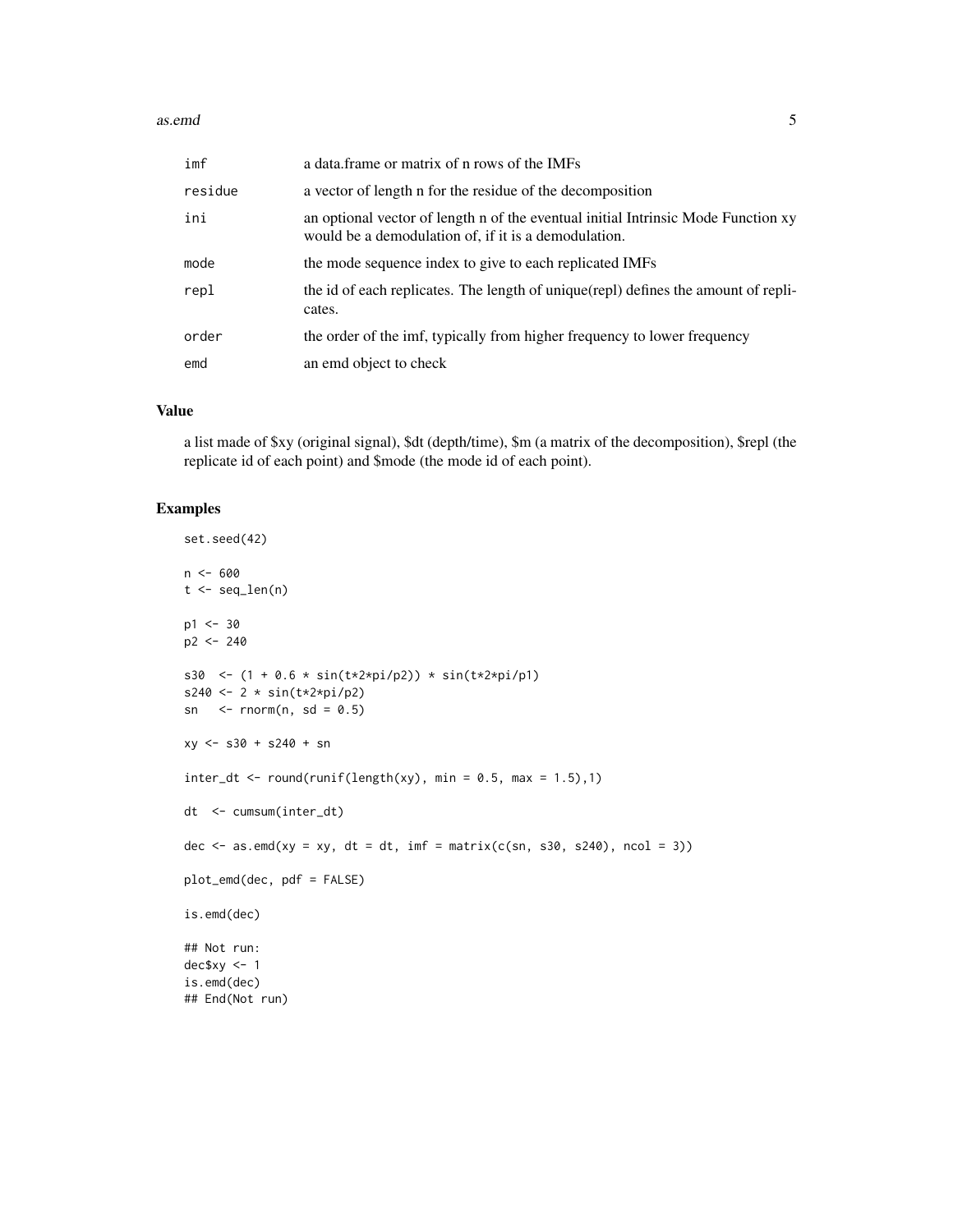<span id="page-5-1"></span><span id="page-5-0"></span>

## Description

Allows to convert instantaneous frequency determination results into a single 'pulse' object. This is the format generated by inst.pulse (and gzc if output = 2)

## Usage

```
as.pulse(
  dt,
  f,
  a = NULL,m = NULL,idt = NULL,mode = NULL,
  repl = 1,
  order = NA
\mathcal{L}is.pulse(pulse)
```
#### Arguments

| dt           | a vector of length n for the depth or time reference                                                               |
|--------------|--------------------------------------------------------------------------------------------------------------------|
| $\mathsf{f}$ | a data frame or matrix of n rows of the instantaneous frequencies                                                  |
| a            | a data frame or matrix of n rows of the instantaneous amplitudes                                                   |
| m            | a data.frame or matrix of n rows of the components from which the frequencies<br>and amplitudes were computed from |
| idt          | data. frame or matrix of n rows of identity tuning: new dt coordinates to remove<br>the frequency modulation       |
| mode         | the mode sequence index to give to each replicated IMFs                                                            |
| repl         | a vector for the number of replicates or a matrix, indicating in which replicate<br>set each point is              |
| order        | the order of the imf, typically from higher frequency to lower frequency                                           |
| pulse        | a pulse object to check                                                                                            |
|              |                                                                                                                    |

## Value

a list made of \$dt (depth/time), \$f (instantaneous frequency), \$a (instantaneous amplitude) if a is provided, \$repl (the replicate id of each point) and \$mode (the mode id of each point).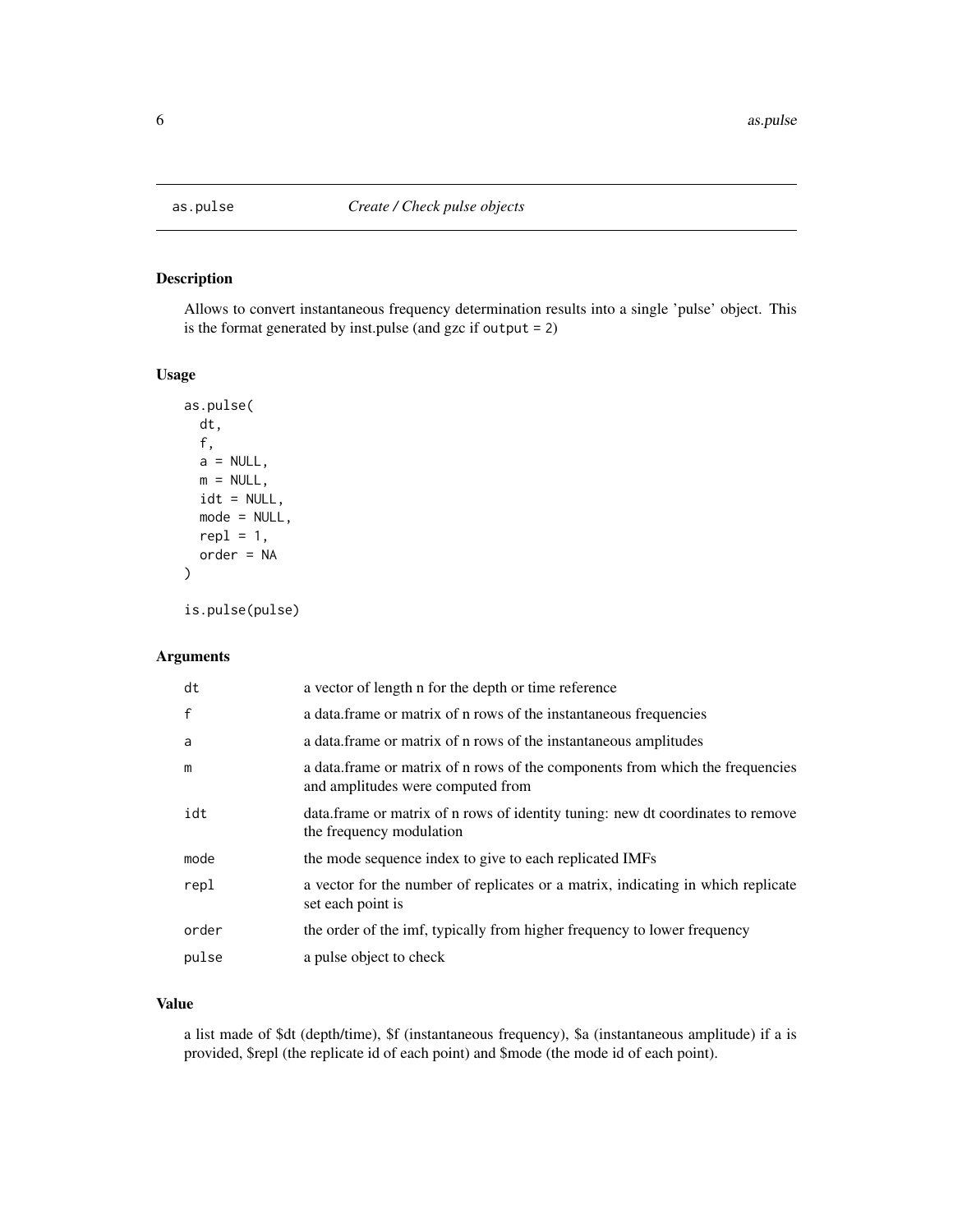#### <span id="page-6-0"></span>check.emd 7

## Examples

```
set.seed(42)
n < - 600dt <- seq_len(n)
p1 < -30p2 <- 240
s30 <- (1 + 0.6 * sin(dt * 2 * pi/p2)) * sin(dt * 2 * pi/p1)s240 <- 2 * sin(dt*2*pi/p2)
xy \le - 530 + 5240dec \leq as.emd(xy = xy, dt = dt, imf = matrix(c(s30, s240), ncol = 2))
plot_emd(dec, pdf = FALSE, style = 1)
pulse <- inst.pulse(dec, last = TRUE, breaks = 200, bins = 40, cut = 10)
is.pulse(pulse)
simp.pulse <- as.pulse(pulse$dt, pulse$f)
str(simp.pulse)
```
check.emd *Check an EMD object*

## Description

Provides an ensemble of check on the quality of a decomposition presented as an emd object (see [as.emd](#page-3-1) for more information)

## Usage

```
check.emd(emd, xy = NULL, timelimit = 15)
```

| emd       | an amd object to test                                                                                                                                                                                                 |
|-----------|-----------------------------------------------------------------------------------------------------------------------------------------------------------------------------------------------------------------------|
| хy        | the original signal that was decomposed: this parameter is simply to insure<br>that you are indeed comparing the decomposition to the original signal, and<br>not cheating by providing the sum of your decomposition |
| timelimit | a time limit for the computation of the greatest common rational divisor. A too<br>long time may be indicative of a problem, typically depth/time values that are<br>not rounded adequately.                          |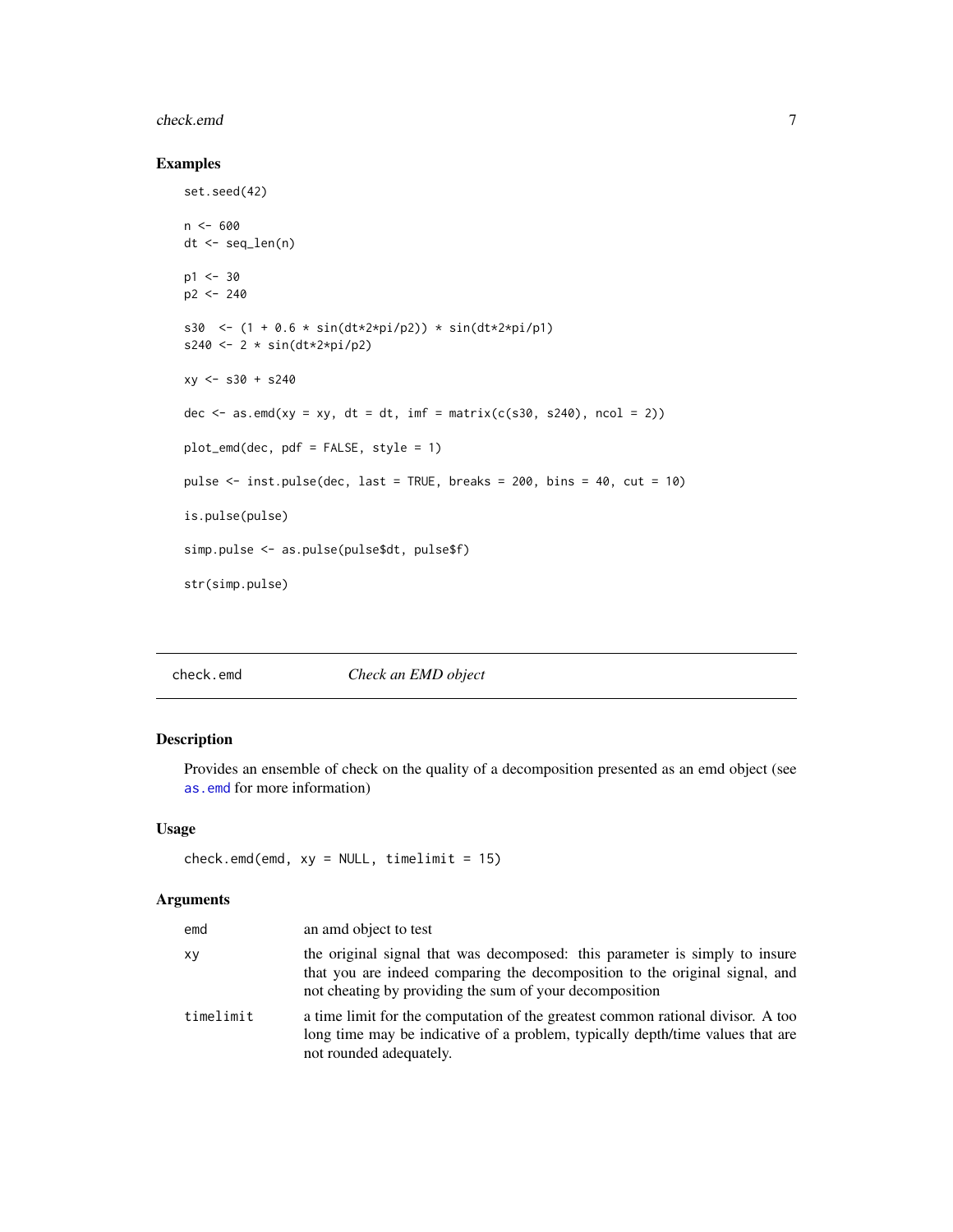## Examples

```
set.seed(50)
h <- rnorm(n = 1000)dt <- seq_len(length(h))
alpha <- 0.95
for(i in dt[-1]) h[i] <- alpha * h[i-1] + h[i]set.seed(42)
em \le extricate(h, dt, nimf = 7, repl = 1, comb = 100, sifting = 4,
                factor_noise = 20, unit_noise = "native", speak = TRUE)
## Not run:
plot_emd(em, adapt.axis = TRUE)
## End(Not run)
check.emd(em, h)
```
## condense *Condenses columns of matrix*

## Description

Condenses columns of a matrix by averaging or summing them. The condensing can be done partially: a multiple of the repetitions can be averaged or summed to keep some repetitions.

#### Usage

condense(m, n, fun = "mean")

#### Arguments

| m   | matrix of repeated signal, each column being a repetition  |
|-----|------------------------------------------------------------|
|     | the number of repetitions that will be averaged/summed     |
| fun | the function to apply to each repetition: "mean" or "sum". |

#### Value

a matrix with n times less columns

<span id="page-7-0"></span>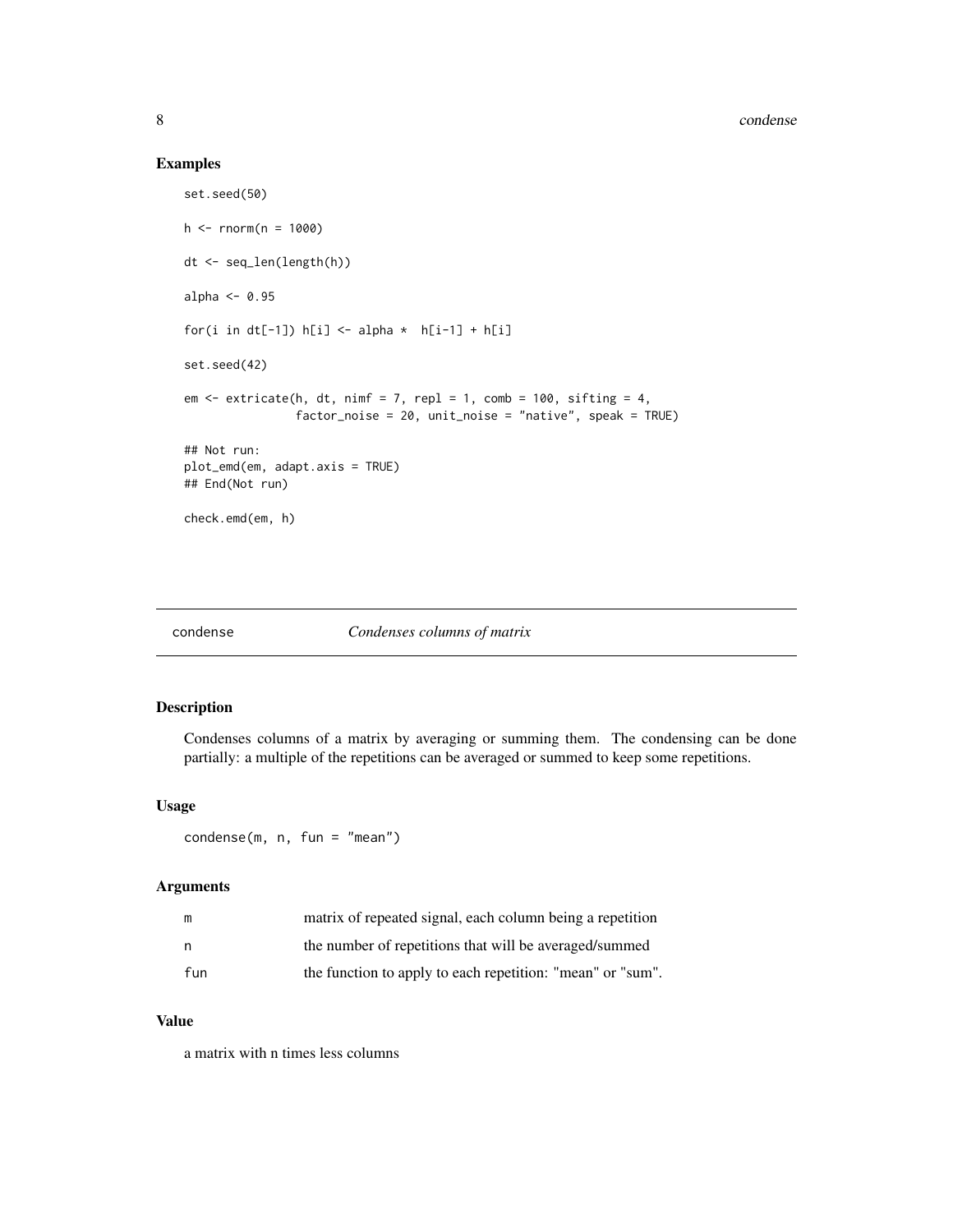## <span id="page-8-0"></span>DecomposeR 9

#### Examples

```
m \le - matrix(rep(seq(100, 800, 100), each = 10) + rep(1:10, 8), ncol = 8)
m
condense(m, 4)
```
DecomposeR *DecomposeR: Empirical Mode Decomposition for Cyclostratigraphy*

## **Description**

This package provides tools to apply Ensemble Empirical Mode Decomposition (EEMD) for cyclostratigraphy purposes. It proposes a new algorithm, that performs EEMD in seconds, a linear interpolation algorithm using the greatest rational common divisor of depth or time, different algorithms to compute instantaneous amplitude, frequency and ratios of frequencies, and functions to verify and visualise the outputs.

## Details

Package: DecomposeR Type: R package Version: 1.0.4 (Fall 2020) License: GPL-3

## Note

If you want to use this package for publication or research purposes, please cite Wouters, S., Da Silva, A.C. Crucifix, M., Sinnesael, M., Zivanovic, M., Boulvain, F., Devleeschouwer, X., 2019, Litholog generation with the StratigrapheR package and signal decomposition for cyclostratigraphic purposes. Geophysical Research Abstracts Vol. 21, EGU2019-5520, 2019, EGU General Assembly 2019. <http://hdl.handle.net/2268/234402>

## Author(s)

Sebastien Wouters

Maintainer: Sebastien Wouters <sebastien.wouters@doct.uliege.be>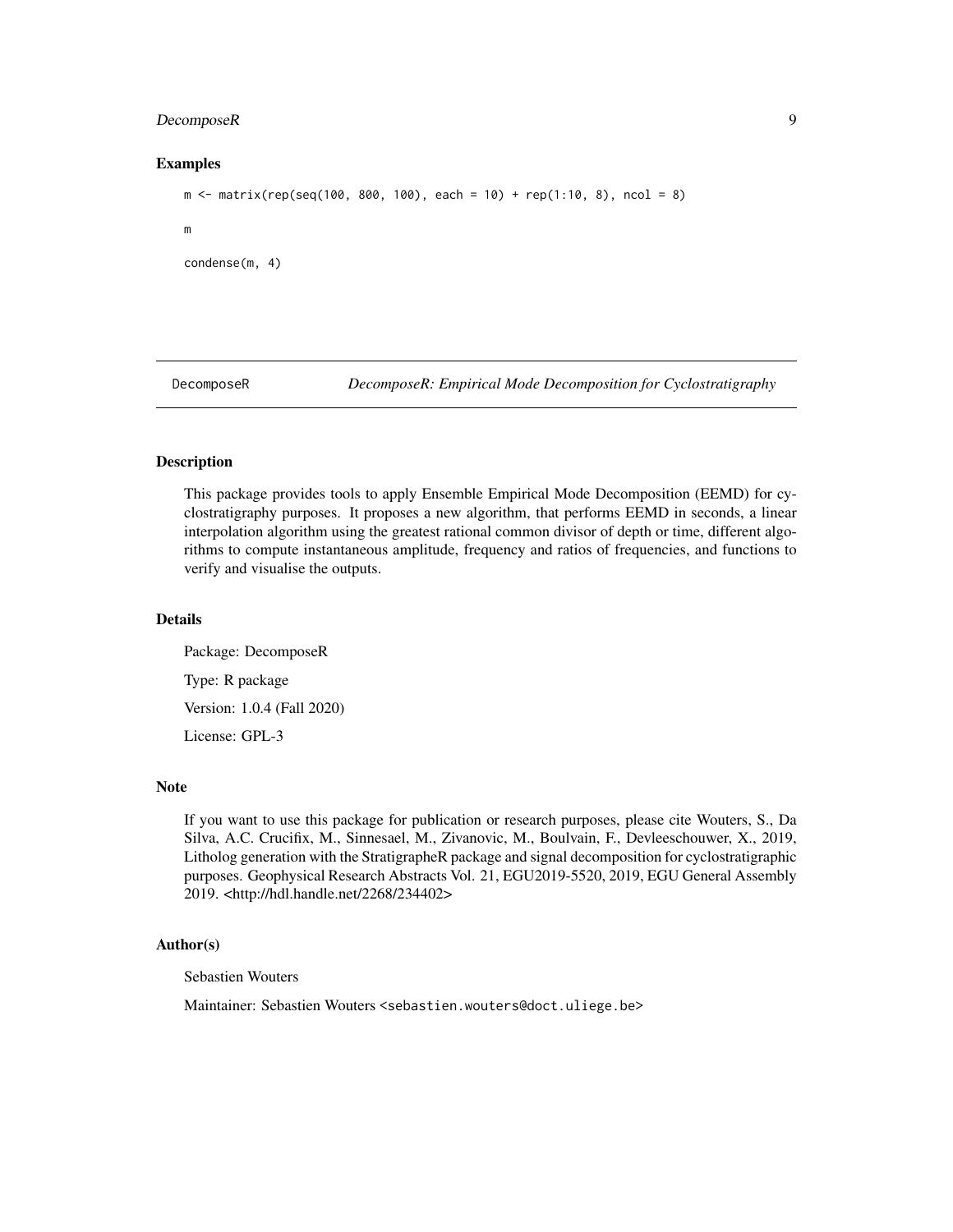<span id="page-9-0"></span>DecomposeR.Datasets *Datasets for Testing DecomposeR*

#### **Description**

Datasets for testing DecomposeR: the ace dataset is from from Sinnesael et al. (2016), the cip2 and cip3 data sets are from the signals 2 and 3 of the CIP project (Sinnesael et al., 2019), respectively, and cip1 was derived from cip1\_raw which is a rasterisation of the .tif image provided as signal 1 of the CIP project. A real case study is also provided, out of ODP 926 in Ceara Rise, limited between 5 & 9 Millions of years ago (Ma): the data sets z13 and z13amp are from Zeeden et al., 2013, and are respectively the greyscale, and its amplitude modulation for the eccentricity; w17 is from Wilkens et al., 2017, which proposes a revised splice for magnetic susceptibility; sc97amp is the amplitude modulation of eccentricity as it was calculated on the magnetic susceptibility by Shackleton  $\&$ Crowhurst (1997). Excerpts from the Laskar et al., 2004 solution are further provided from [http:](http://vo.imcce.fr/insola/earth/online/earth/online/index.php) [//vo.imcce.fr/insola/earth/online/earth/online/index.php](http://vo.imcce.fr/insola/earth/online/earth/online/index.php): they are the insolation input for the CIP1 signal (cip1\_imput), and various solutions for precession, eccentricity and obliquity for given time intervals (in millions of years ago):  $La04\_pre_0_20$ ,  $La04\_ecc_6_8$ ,  $La04\_obl_6_8$  $&$  La04 pre obl 5 9.

#### Details

- xy Values of the signal
- pre Values of the signal
- dt Depth or time of the signal
- age Tuned age of the signal

#### References

Laskar, J., Robutel, P., Joutel, F., Gastineau, M. Correia, A. C. M., & Levrard, B. (2004). A longterm numerical solution for the insolation of the Earth. Astronomy & Astrophysics. 428. 261-285. doi: [10.1051/00046361:20041335](https://doi.org/10.1051/0004-6361:20041335)

Shackleton, N. J., & Crowhurst, S. (1997). Sediment fluxes based on an orbitally tuned time scale 5 Ma to 14 Ma, site 926. Proceedings of the Ocean Drilling Program, Scientific Results. 154. doi: [10.2973/odp.proc.sr.154.102.1997](https://doi.org/10.2973/odp.proc.sr.154.102.1997)

Sinnesael, M., Zivanovic, M., De Vleeschouwer, D., Claeys, P. & Schoukens, J. (2016). Astronomical component estimation (ACE v.1) by time-variant sinusoidal modeling. Geoscientific Model Development. 9. 3517-3531. doi: [10.5194/gmd935172016](https://doi.org/10.5194/gmd-9-3517-2016)

Sinnesael, M., De Vleeschouwer, D., Zeeden, C., et al. (2019). The Cyclostratigraphy Intercomparison Project (CIP): consistency, merits and pitfalls. Earth-Science Reviews. 199. 102965. doi: [10.1016/j.earscirev.2019.102965](https://doi.org/10.1016/j.earscirev.2019.102965)

Wilkens, R. H., Westerhold, T., Drury A. D., Lyle , M., Gorgas, T., Tian, J. (2017). Revisiting the Ceara Rise, equatorial Atlantic Ocean: isotope stratigraphy of ODP Leg 154 from 0 to 5Ma. Climate of the Past. 13. 779-793. doi: [10.5194/cp137792017](https://doi.org/10.5194/cp-13-779-2017)

Zeeden, C., Hilgen, F., Westerhold, T., Lourens, L., Röhl, U. & Bickert, T. (2013). Revised Miocene splice, astronomical tuning and calcareous plankton biochronology of ODP Site 926 between 5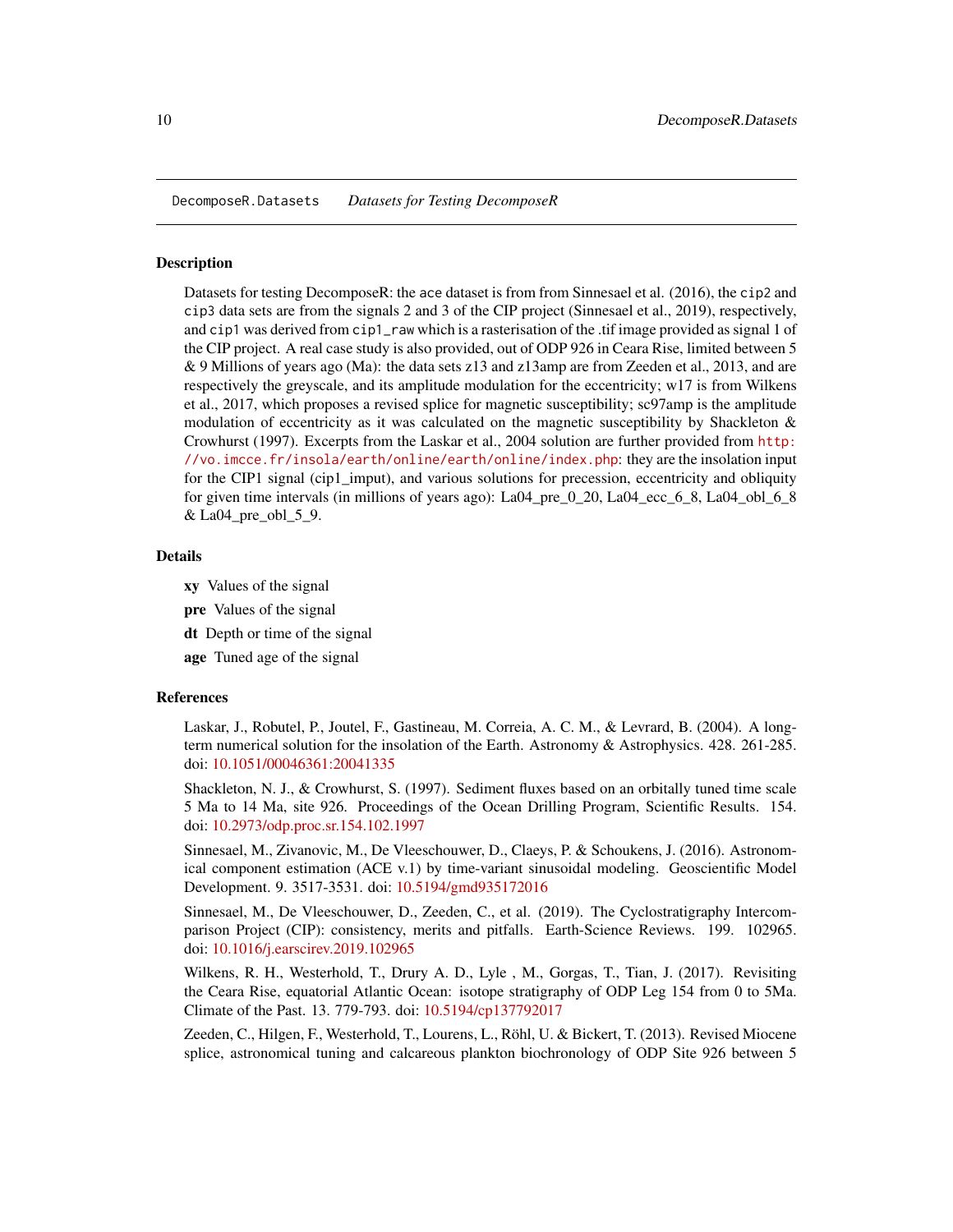## <span id="page-10-0"></span>dq.algorithm 11

and 14.4 Ma. Palaeogeography, Palaeoclimatology, Palaeoecology. 369. 430–451. doi: [10.1016/](https://doi.org/10.1016/j.palaeo.2012.11.009) [j.palaeo.2012.11.009](https://doi.org/10.1016/j.palaeo.2012.11.009)

| dq.algorithm | Calculates instantaneous frequency of freqeuncy carriers using the |  |
|--------------|--------------------------------------------------------------------|--|
|              | DO method                                                          |  |

#### Description

Calculates instantaneous frequency of frequency carriers using the direct quadrature method from Huang et al., 2009.

#### Usage

dq.algorithm(fc, dt)

#### Arguments

| fc | a matrix of amplitude between -1 and 1, making up the frequency carrier |
|----|-------------------------------------------------------------------------|
| dt | a vector of depth or time values                                        |

#### Value

a list of the depth/time (dt), frequency (f), and identity tuning (idt), i.e. depths adapted to transform the frequency carrier into a cosine of period 1.

#### References

Huang, Norden E., Zhaohua Wu, Steven R. Long, Kenneth C. Arnold, Xianyao Chen, and Karin Blank. 2009. "On Instantaneous Frequency". Advances in Adaptive Data Analysis 01 (02): 177–229. https://doi.org/10.1142/S1793536909000096.

```
n <- 600
t < - seq_len(n)
p1 <- 30
xy <- sin(t*2*pi/p1 + 50)
int <- c(rep(1, 99 + 100), seq(1,3,2/100), seq(3,1,-2/100), rep(1,100 + 99))
dt <- cumsum(int)
cond <- dt < 75
xy <- xy[!cond]
```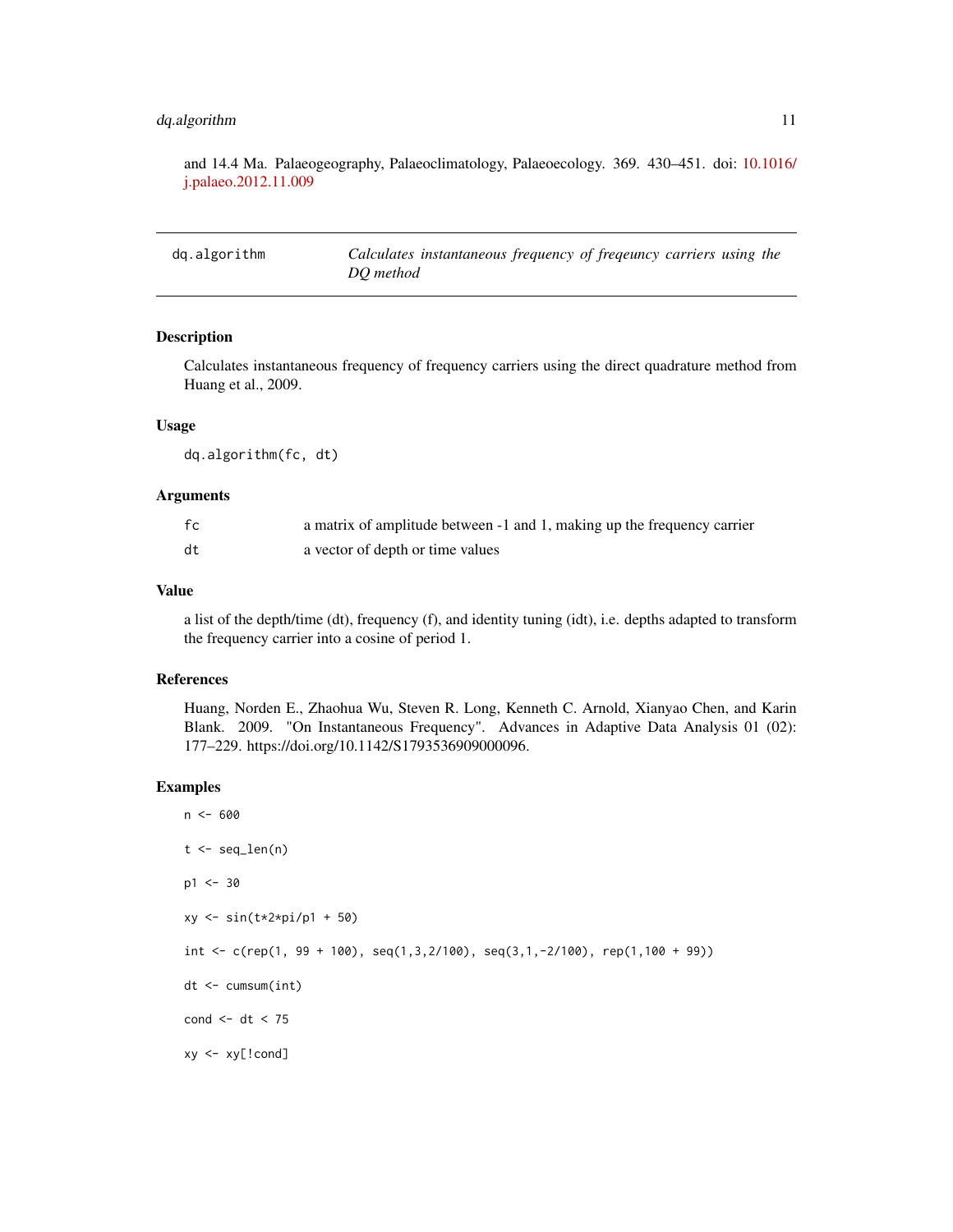```
dt <- dt[!cond]/1.2 - 62.5
res <- dq.algorithm(xy, dt)
opar <- par("mfrow")
par(mfrow = c(3,1))plot(dt, xy, type = "o", pch = 19, main = "Frequency carrier")
plot(dt, 1/res$f, pch = 19, type = "l", log = "y", lwd = 2, ylim = c(25,80),
     main = "Period (Direct Quadrature method)", ylab = "Period")
plot(res$idt[, 1], xy, type = "o", pch = 19,main = "Identity tuning", axes = FALSE, ylab = "xy", xlab = "dt")
ap \leq approx(x = dt, y = res$idt[,1], xout = seq(0,600, by = 20))
axis(1, at = ap\y, labels = ap\
axis(2)
box()
par(mfrow = opar)
```
## <span id="page-11-1"></span>extremist *Gives local extrema and zero crossings intervals*

#### Description

Gives local minimas, maximas and zero crossings. Optimised for large data sets; the sky is the limit (and by the sky I mean the ability of R and your computer to memorise large data sets; but within this limit the algorithm can handle millions of points quickly).

## Usage

```
extremist(xy, bound = FALSE, local = TRUE, zc = TRUE)
```

| xy    | the values where to find the local extremas                                                                                                            |
|-------|--------------------------------------------------------------------------------------------------------------------------------------------------------|
| bound | whether to consider the first and last points as both minima and maxima, for<br>special purposes. Default is F, has it should be.                      |
| local | whether to consider the first and last points as local minima and maxima, if<br>TRUE by default, otherwise these first and last points will be ignored |
| ZC.   | whether to return the zero crossings                                                                                                                   |

<span id="page-11-0"></span>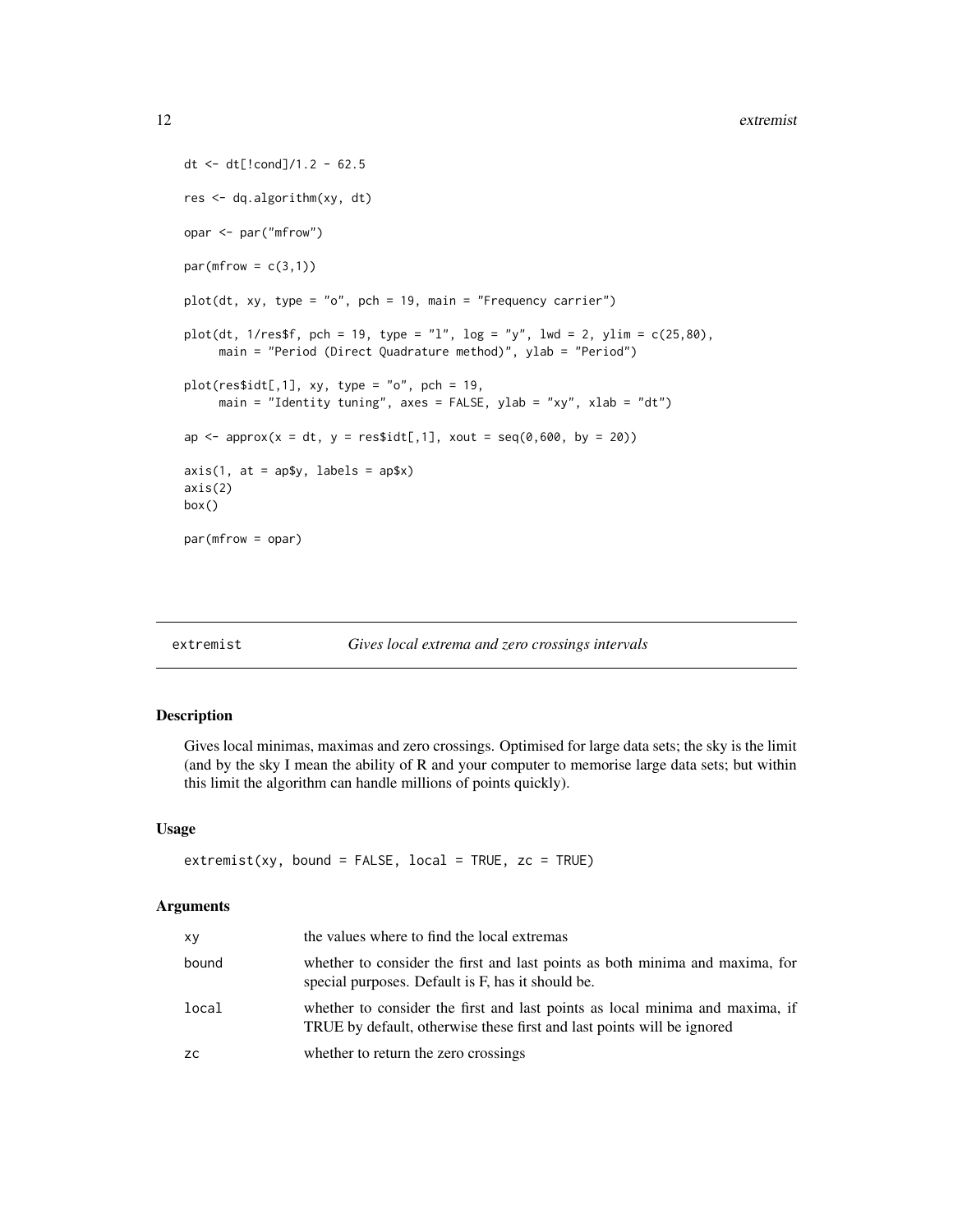#### <span id="page-12-0"></span>extricate and the state of the state of the state of the state of the state of the state of the state of the state of the state of the state of the state of the state of the state of the state of the state of the state of

#### Value

a list of the indexes of the left (l) and right (r) boundaries for the minima (minindex), maxima (maxindex) and zero crossing (cross), along with the number of extrema and zero crossings

#### Examples

```
# Function script ----
xy \leftarrow c(1,0,0,0,4,5,5,0.5,-0.5,0.5,0,2,2,1,-1,1,1,1,0,0,-4,-2,2,1,0,0.5,0,NA, 0.5,0,-0.5,3,2,3,0,0.5,4,4,0)
impressme <- 0 # Increase up to 5 or 6 to be impressed (bugs if your system
               # can't handle the size of the data).
               # If you increase it, do not run the plot script.
xy <- rep(xy, round(10^impressme))
print(paste("You are running", length(xy), " points", sep = ""))res <- extremist(xy)
# Plot script: do not run if you increase the impressme parameter ----
mini <- unique(c(res$minindex[[1]], res$minindex[[2]]))
maxi <- unique(c(res$maxindex[[1]], res$maxindex[[2]]))
zeri <- unique(c(res$cross[[1]], res$cross[[2]]))
1 \leftarrow length(xy)
opar <- par("mfrow")
par(mfrow = c(3,1))plot(1:1, xy, type = "o", pch = 19)points(mini, xy[mini], pch = 19, col = "blue")
plot(1:1, xy, type = "o", pch = 19)points(maxi, xy[maxi], pch = 19, col = "red")
plot(1:1, xy, type = "o", pch = 19)points(zeri, xy[zeri], pch = 19, col = "green")
abline(h = 0, col = "grey")par(mfrow = opar)
```
extricate *Extricate a signal: an EEMD algorithm*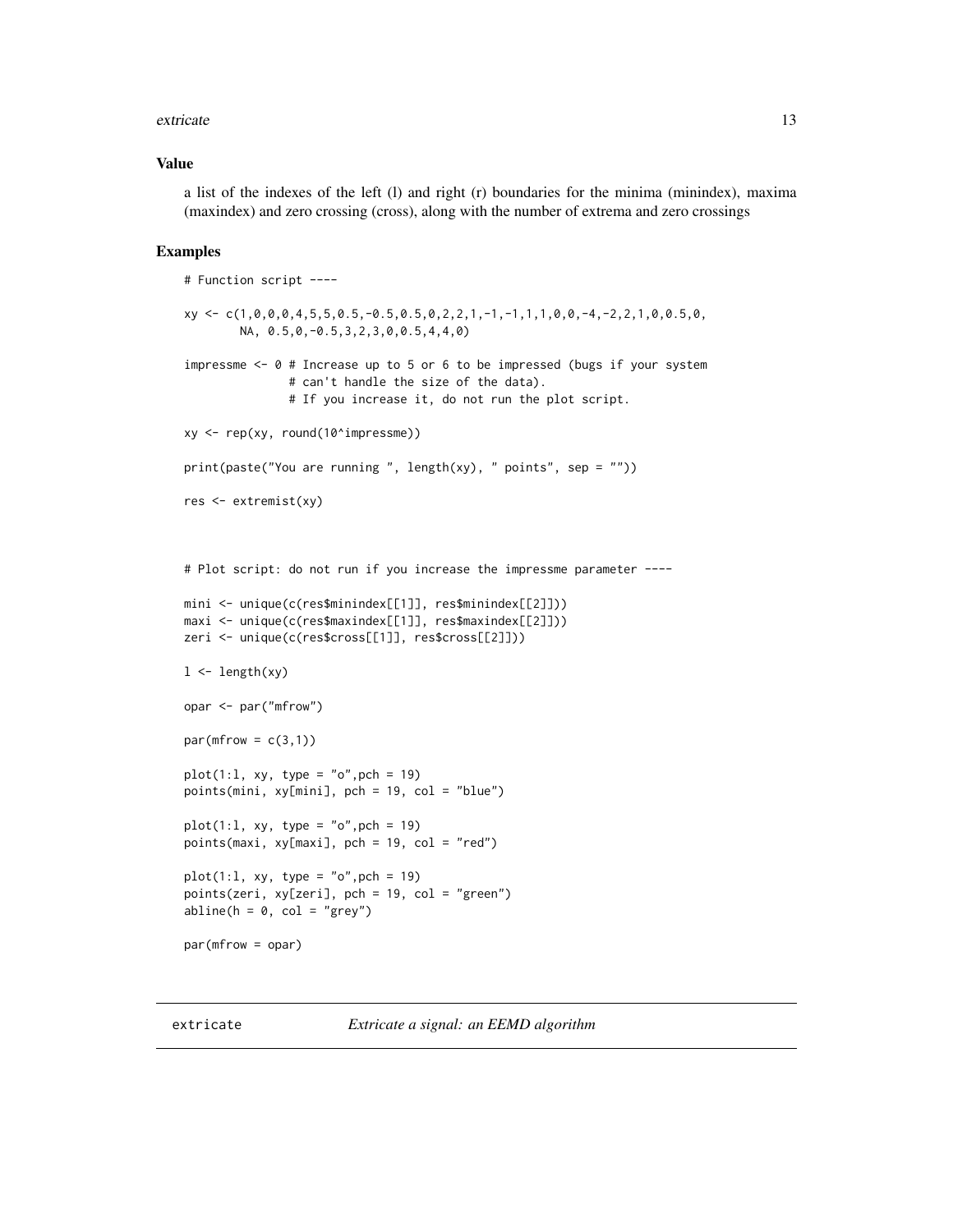14 extricate extraordinate and the set of the set of the set of the set of the set of the set of the set of the set of the set of the set of the set of the set of the set of the set of the set of the set of the set of the

## Description

Performes EEMD

## Usage

```
extricate(
  xy,
 dt,
 nimf,
  ini = NULL,
  repl = 1,
 comb = 100,mirror_noise = TRUE,
 factor_noise = 3,
  unit_noise = "1stdiff",
  sifting = 1,
  output_sifting = FALSE,
  remove = "lin.trend",
 bind = FALSE,speak = FALSE,
 plot_process = FALSE,
 pdf = TRUE,name = "extricate",
 ext = ".pdf",
 dir = tempdir(),width = 10,
 height = 20,
  track = TRUE,openfile = TRUE
\mathcal{L}
```

| xy           | signal, maybe linearly interpolated to have regular sampling interval                                                                                                                       |
|--------------|---------------------------------------------------------------------------------------------------------------------------------------------------------------------------------------------|
| dt           | depth/time                                                                                                                                                                                  |
| nimf         | number of modes/components/intrinsic mode functions to decompose the signal<br>into                                                                                                         |
| ini          | an optional vector of length n of the eventual initial Intrinsic Mode Function<br>xy would be a demodulation of, if it is a demodulation. In that case the mode<br>indexes will start at 2. |
| repl         | the amount of decompositions to output                                                                                                                                                      |
| comb         | the amount of decompositions each output decomposition will be a combination<br>of. Has to be a multiple of 2 (even and odd extension stacks have to be combined<br>in any case)            |
| mirror_noise | whether to generate a mirrored noise signal (for even and odd extension) that<br>will cancel perfectly when combining the decompositions                                                    |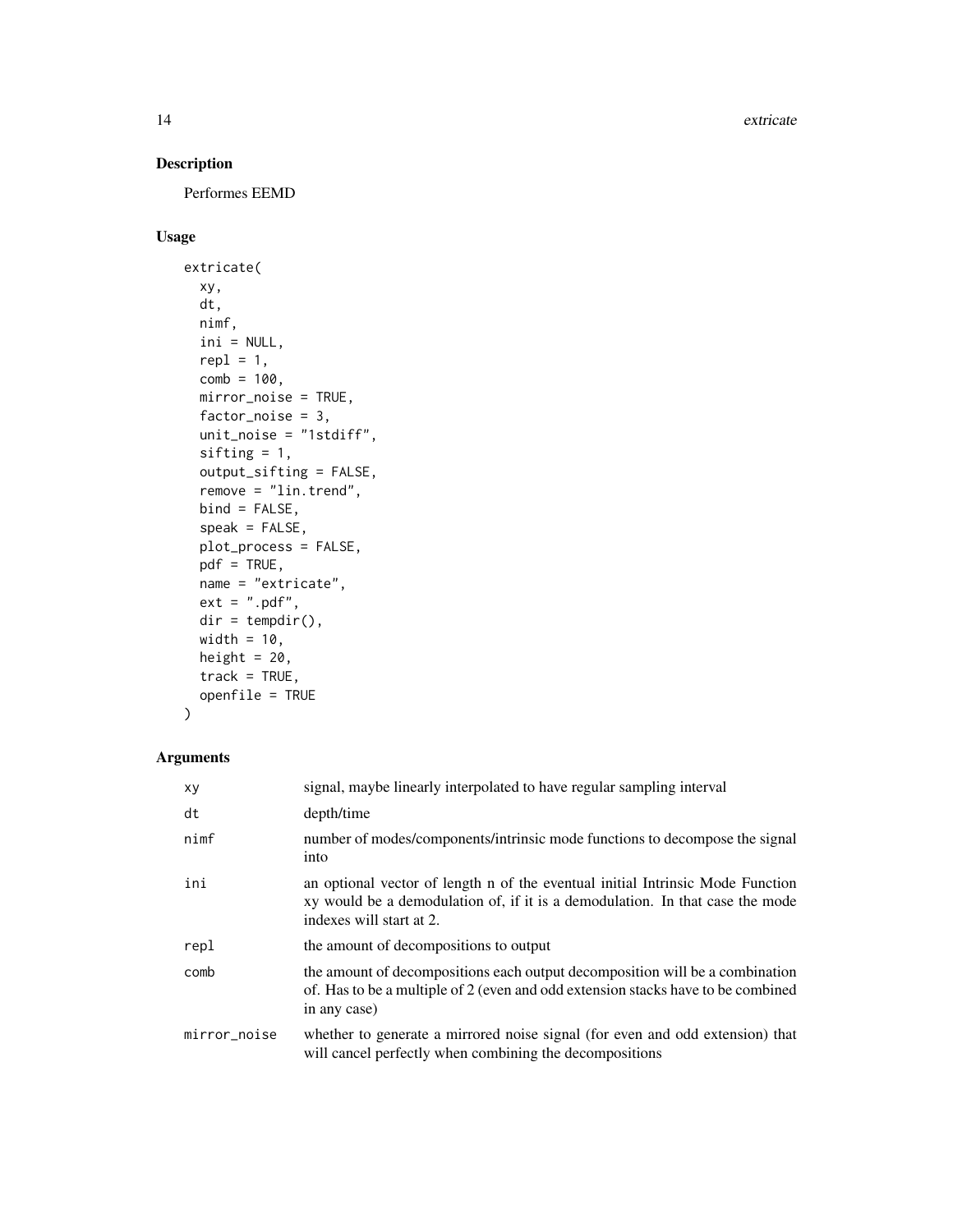#### <span id="page-14-0"></span>extricate the control of the control of the control of the control of the control of the control of the control of the control of the control of the control of the control of the control of the control of the control of th

| factor_noise | a factor for the amplitude of white noise (finite amplitude obtained via runif).<br>By default it will be multiplied with the mean of the lagged-one difference to<br>define the noise amplitude                                                                                                                  |
|--------------|-------------------------------------------------------------------------------------------------------------------------------------------------------------------------------------------------------------------------------------------------------------------------------------------------------------------|
| unit_noise   | whether to multiply factor_noise by the mean of the lagged-one difference (unit_noise<br>$=$ "1stdiff") or not (unit_noise = "native")                                                                                                                                                                            |
| sifting      | amount of iterations of the sifting process                                                                                                                                                                                                                                                                       |
|              | output_sifting whether to output each sifting                                                                                                                                                                                                                                                                     |
| remove       | whether to remove the linear trend (remove $=$ "lin.trend") or the mean (remove<br>= "mean") prior to decomposition. The removed part will be added back after<br>the decomposition. If remove is anything else, nothing will be removed, which<br>can be problematic for the even and odd extension scheme used. |
| bind         | whether to bind the removed linear trend or mean to the last component $(T)$ , or<br>to add it as another component $(F)$                                                                                                                                                                                         |
| speak        | whether to print a sentence at each sifting: it gives the stack (even or odd), the<br>mode number and sifting number                                                                                                                                                                                              |
| plot_process | whether to have a plot of the entire sifting process. This slows down the algo-<br>rithm, use with low 'repl' and 'comb' values for visualisation purposes                                                                                                                                                        |
| pdf          | whether the plot be directly set as a pdf file                                                                                                                                                                                                                                                                    |
|              | name, ext, dir, width, height, track, openfile                                                                                                                                                                                                                                                                    |
|              | arguments to provide to pdfDisplay if plot_process and pdf are TRUE                                                                                                                                                                                                                                               |

## Value

a list made of \$xy (original signal), \$dt (depth/time), \$m (a matrix of the decomposition), \$repl (the replicate id of each point) and \$mode (the mode id of each point). If output\_sifting is TRUE, additional \$even\_sifting and \$odd\_sifting data.tables are provided, giving the condensed siftings for the even and odd extensions.

```
set.seed(42)
n < - 600t < - seq_len(n)
p1 < -30p2 <- 240
xy <- (1 + 0.6 * sin(t*2*pi/p2)) * sin(t*2*pi/p1) + 2 * sin(t*2*pi/p2) +
  rnorm(n, sd = 0.5) + t * 0.01
inter_dt \leq round(runif(length(xy), min = 0.5, max = 1.5),1)dt <- cumsum(inter_dt)
dec \le extricate(xy, dt, nimf = 7, repl = 1, comb = 40, factor_noise = 10,
                 sifting = 10, speak = TRUE, output_sifting = TRUE)
```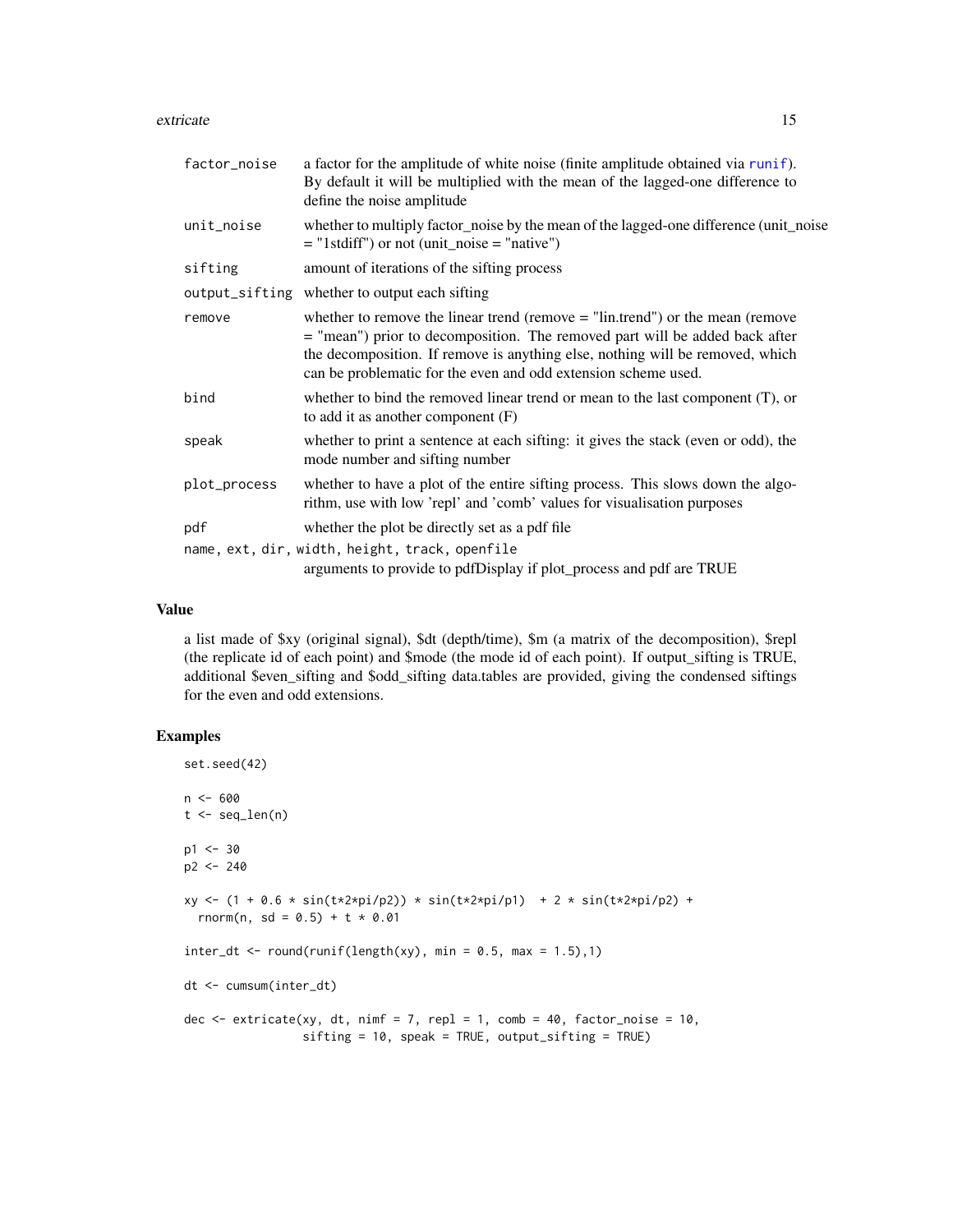```
integrity(xy, dec)
parsimony(dec)
plot\_emd(dec, select = c(4, 6), pdf = FALSE)## Not run:
plot_emd(dec, li = list(v = 0), dir = tempdir())
## End(Not run)
```
<span id="page-15-1"></span>gzc *Calculates instantaneous frequency using the GZC method*

## Description

Calculates instantaneous frequency using the Generalised Zero-Crossing method from Huang et al., 2009. General wrapper for the [gzc.algorithm](#page-17-1) function that does all the actual work.

## Usage

```
gzc(
  emd = NULL,ini = NULL,
 m = NULL,dt = NULL,repl = 1,
 mode = NULL,dtout = NULL,output = 1,
 warn = TRUE
)
```

| emd   | emd-type object                                                                                                                                                                                                       |
|-------|-----------------------------------------------------------------------------------------------------------------------------------------------------------------------------------------------------------------------|
| ini   | an optional vector of length n of the eventual initial Intrinsic Mode Function xy<br>would be a demodulation of, if it is a demodulation. It will be integrated to the<br>results as mode 1.                          |
| m     | a matrix of the amplitude values (xy) of the components, each column being<br>a component. Each column should have the same number of non NA values.<br>Vectors, for 1 component, are accepted. Is overridden by emd. |
| dt    | the depth or time value. Is overridden by emd.                                                                                                                                                                        |
| repl  | the amount of replicates in m. Is overridden by emd.                                                                                                                                                                  |
| mode  | the mode sequence index to give to each replicated IMFs                                                                                                                                                               |
| dtout | the dt values to sample the frequency and amplitude from if output $= 2$ .                                                                                                                                            |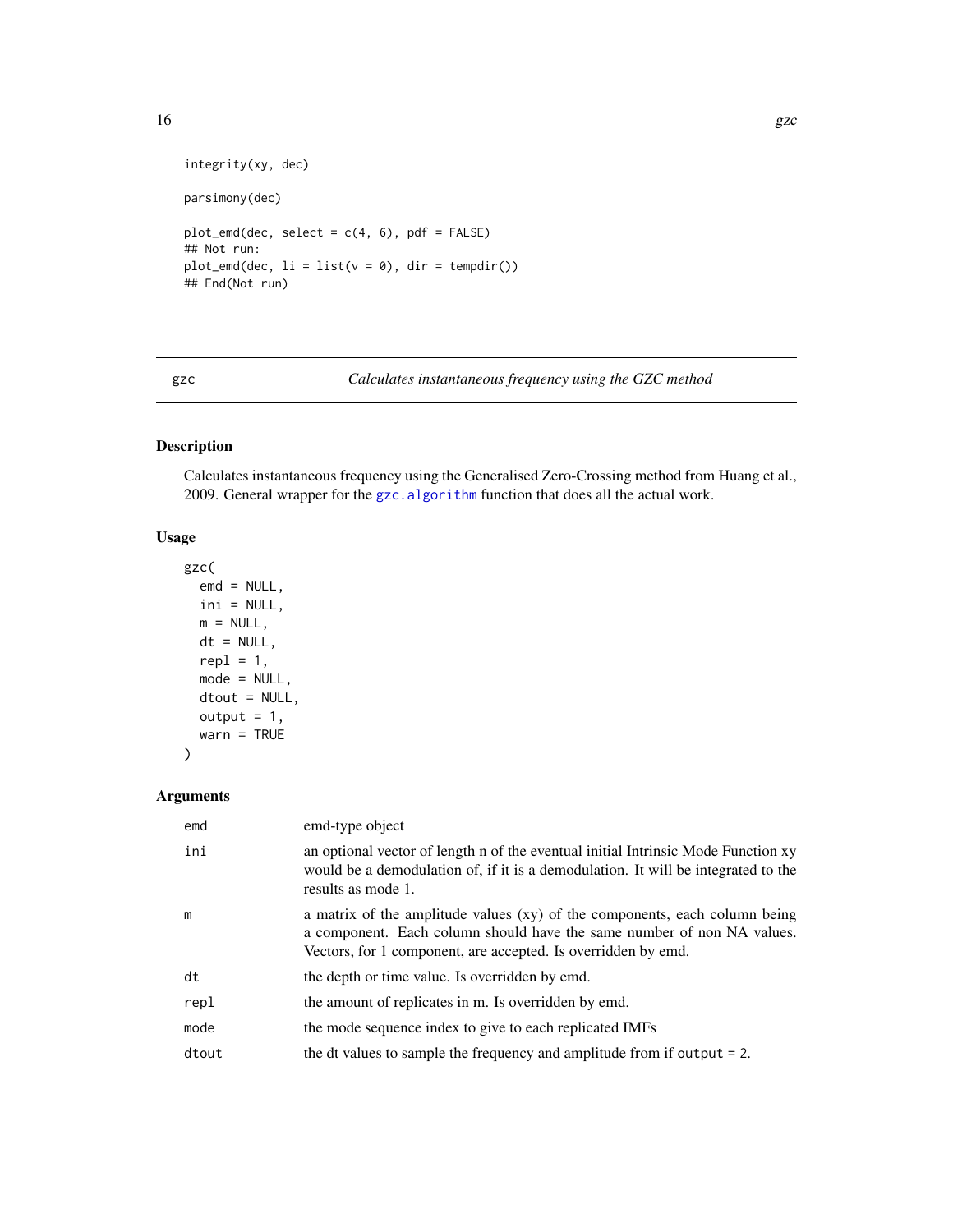<span id="page-16-0"></span>

| output | the style of the output, whether 0, 1 or 2. 0 provides the raw output of $gzc$ . algorithm,                                     |  |  |  |
|--------|---------------------------------------------------------------------------------------------------------------------------------|--|--|--|
|        | 1 and 2 provides a matrix with \$dt (depth/time), \$f (frequency) and \$a ()ampli-                                              |  |  |  |
|        | tude, but with output = 1 the matrix provides the dt only at the extremas and                                                   |  |  |  |
|        | zero-crossings, whereas with output = 2 the dt values are the ones provided                                                     |  |  |  |
|        | with the dtout parameter. 1 is better for plots, 2 allows easier calculations to be<br>performed downstream.                    |  |  |  |
|        |                                                                                                                                 |  |  |  |
| warn   | whether to warn if the sampling interval defined by the drout parameter is to<br>small (redirected from StratigrapheR::tie.lim) |  |  |  |

## Value

depending on the output parameter:

output = 0 provides the raw output of  $gzc$ . algorithm, with \$ldt and \$rdt (the left and right boundaries of the depth/time intervals), \$f (frequency) and \$a (amplitude). To that are added \$repl (the replicate id) and \$mode (the mode id)

output  $= 1$  or 2 provides a matrix with \$dt, \$f and \$a, but with output  $= 1$  the matrix provides the dt only at the extremas and zero-crossings, whereas with output = 2 the dt values are the ones provided with the out parameter. 1 is better for plots, 2 allows easier calculations to be performed downstream.

#### References

Huang, Norden E., Zhaohua Wu, Steven R. Long, Kenneth C. Arnold, Xianyao Chen, and Karin Blank. 2009. "On Instantaneous Frequency". Advances in Adaptive Data Analysis 01 (02): 177–229. https://doi.org/10.1142/S1793536909000096.

```
set.seed(42)
n < -600t \leq -\text{seq\_len}(n)p1 < -30p2 <- 240
xy \leftarrow (1 + 0.6 * sin(t \times 2 \times pi/p2)) * sin(t \times 2 \times pi/p1) + 2 * sin(t \times 2 \times pi/p2) +rnorm(n, sd = 0.5) + t * 0.01
inter_d t \leq round(runif(length(xy), min = 0.5, max = 1.5), 1)dt <- cumsum(inter_dt)
dec \le extricate(xy, dt, nimf = 7, repl = 1, comb = 50,
                     factor_noise = 10, sifting = 10, speak = TRUE)
## Not run:
plot_emd(dec, dir = tempdir())
## End(Not run)
integrity(xy, dec)
```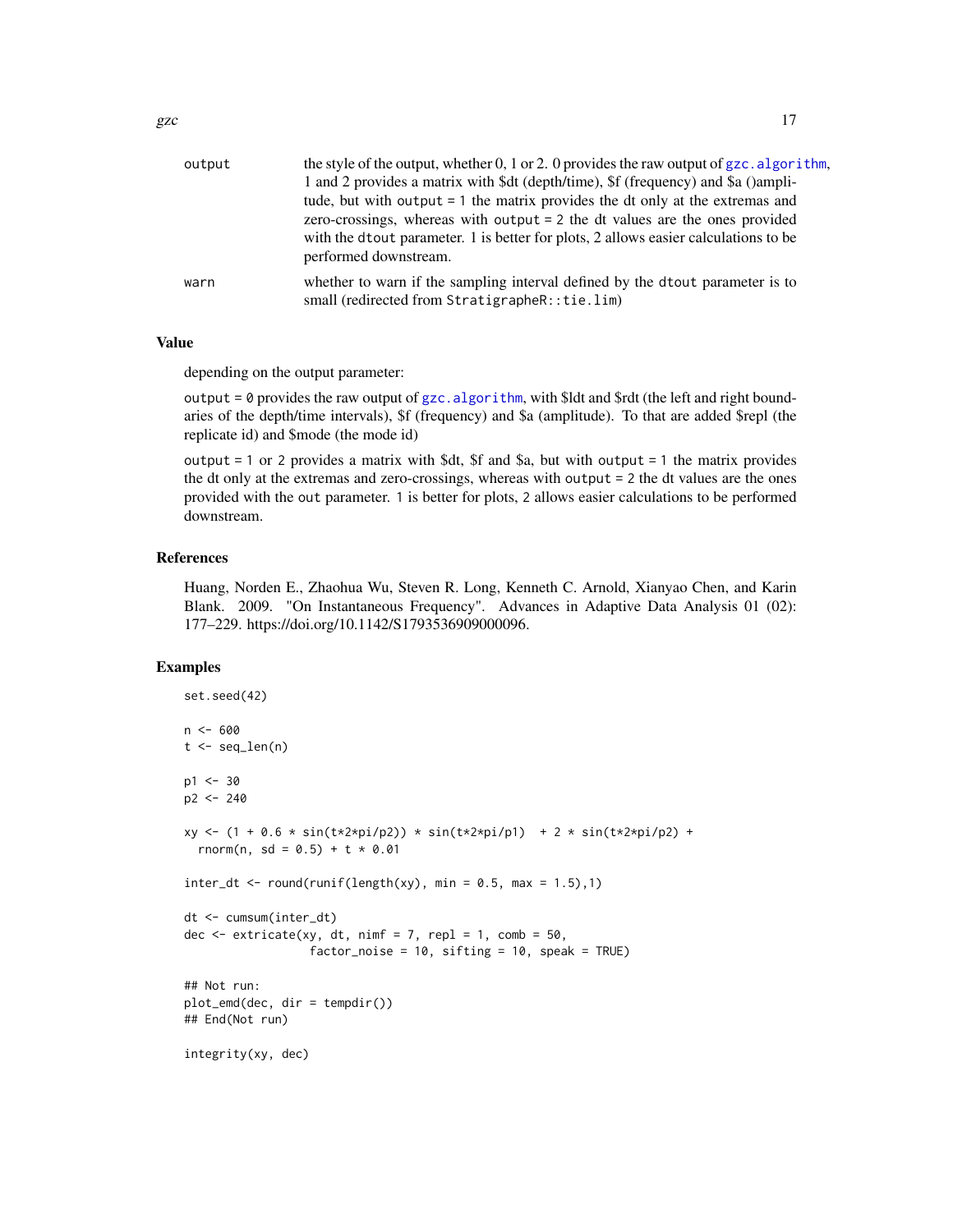```
parsimony(dec)
res <- gzc(dec)
numb \leq -4opar <- par('mfrow')
par(mfrow = c(1,2))plot(dec$m[,numb], dec$dt, type = "l",
     main = paste("Mode", numb, " + Amplitude"),
     xlab = "xy", ylab = "dt", ylim = c(0, 600))lines(res$a[,numb], res$dt[,numb], col = "red", lwd = 2)
plot(1/res$f[,numb], res$dt[,numb], ylim = c(0,600),
     xlab = "Period", ylab = "dt", log = "x",
     type = "1", col = "red", lwd = 2, main = "Period")
par(mfrow = opar)
```
<span id="page-17-1"></span>

| gzc.algorithm | Calculates instantaneous frequency of simplified IMF using the GZC |
|---------------|--------------------------------------------------------------------|
|               | method                                                             |

#### Description

Calculates instantaneous frequency of simplified IMF using the Generalised Zero-Crossing method from Huang et al., 2009.

## Usage

gzc.algorithm(xy, dt)

#### Arguments

| xγ | a matrix of amplitude            |
|----|----------------------------------|
| dt | a vector of depth or time values |

## Details

the GZC method is precise to 1/4th of a period, so the results are provided between left and right points, i.e. either an extrema or a zero-crossing.

## Value

a list of \$ldt (left position), \$rdt (right position), \$f (frequency) and \$a (amplitude)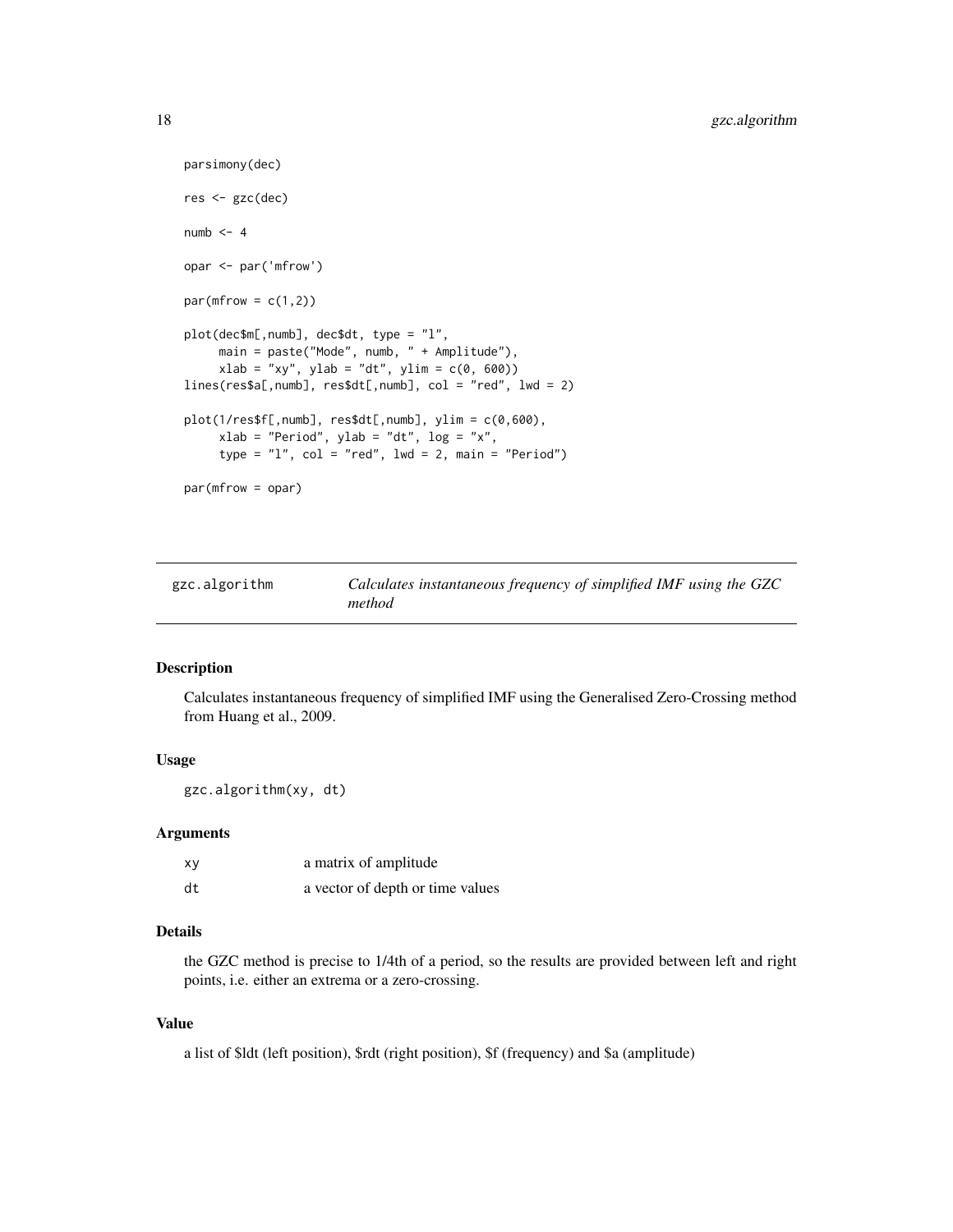## <span id="page-18-0"></span>gzc.departure 19

#### References

Huang, Norden E., Zhaohua Wu, Steven R. Long, Kenneth C. Arnold, Xianyao Chen, and Karin Blank. 2009. 'On Instantaneous Frequency'. Advances in Adaptive Data Analysis 01 (02): 177–229. https://doi.org/10.1142/S1793536909000096.

#### Examples

```
xyi \leq c(0.5, 0, -0.5, 0, 0.5, 0, -0.5, 0, 0.5, 0, -0.5, 0, 0.5, 0, -0.5, 0, -0.5, 0, -0.5, 0, -0.5, 0, -0.5, 0, -0.5, 0, -0.5, 0, -0.5, 0, -0.5, 0, -0.5, 0, -0.5, 0, -0.5, 0, -0.5, 0, -0.5, 0, -0.5, 0, -0.5, 0, -0.5, 0, -0.5, 0, -0.5, 0, -0.5, 1,1,0,-1,-1,0,1,1,0,-1,-1,0,1,1,0,-1,-1)
dti <- 1:length(xyi)
d \le -\sin p. emd(m = xyi, dt = dti)
xy \le -d$xy
dt <- d$dt
res <- gzc.algorithm(xy, dt)
opar <- par('mfrow')
par(mfrow = c(2,1))plot(dti, xyi, pch = 19, type = "o", ylab = "xy", xlab = "dt")
points(dt, xy, pch = 19, col = "green")
points(res$ldt, res$a, pch = 19, col = "red")
points(res$rdt, res$a, pch = 19, col = "red")
plot(dt, rep(max(res$f, na.rm = TRUE), length(dt)), type = "n",
      ylab = "Frequency", xlab = "dt",
      ylim = c(0, 2 * max(resff, na.rm = TRUE)))points(res$ldt, res$f, pch = 19)
points(res$rdt, res$f, pch = 19)
par(mfrow = opar)
```
gzc.departure *departure of instantaneous frequency to generalized zero-crossing*

#### Description

departure of instantaneous frequency to generalized zero-crossing of instantaneous freqeuncy. The departure is calculated as the exponential of the absolute difference of logarithms of frequencies obtained using a robust generalized zero-crossing method through the [gzc](#page-15-1) function (where the components are simplified into extrema separated by zero-crossings) and instantaneous frequency computed from another method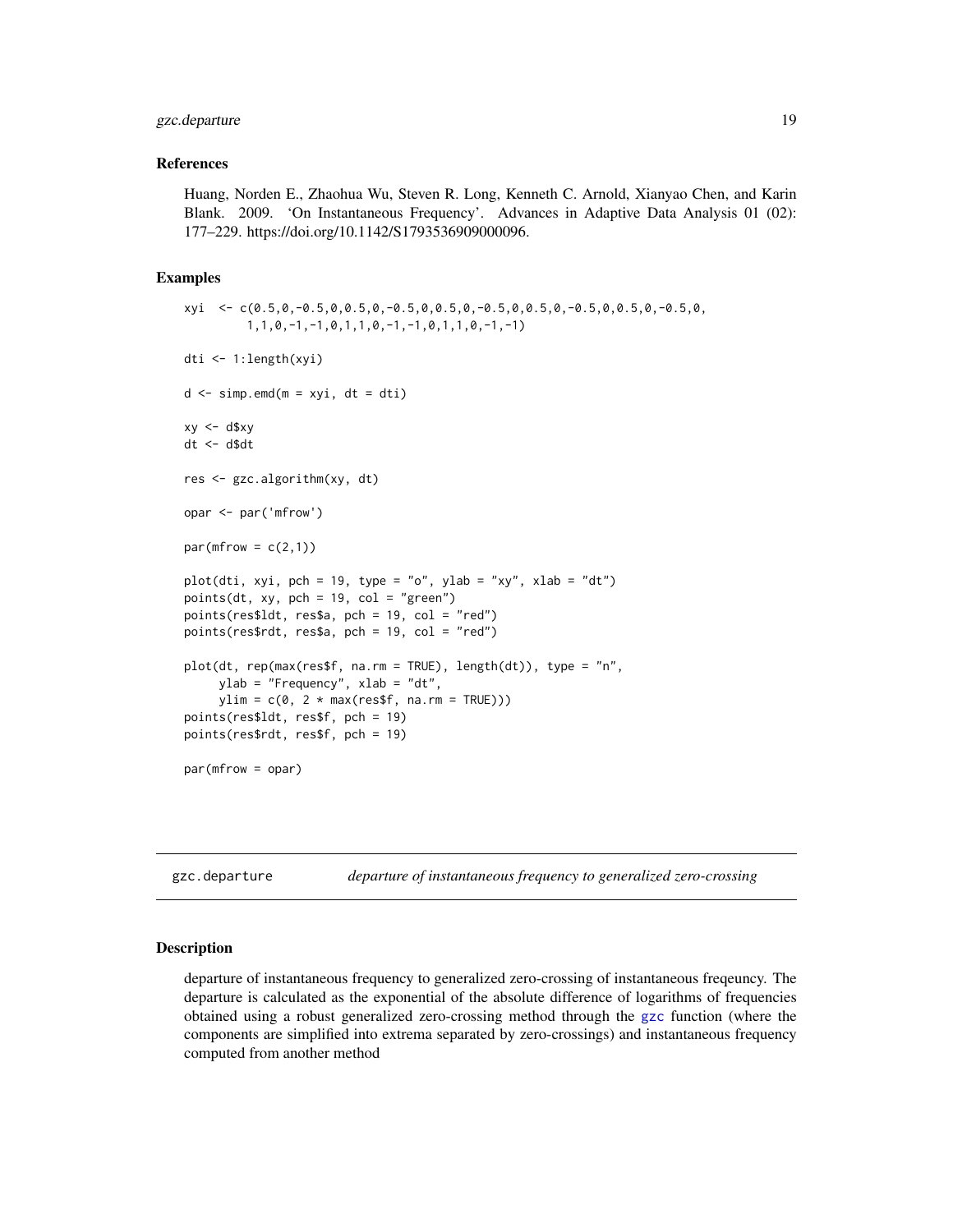## Usage

```
gzc.departure(
 pulse = NULL,
 dt = NULL,m = NULL,f = NULL,
  repl = 1,
 mode = NULL,
  simplify = TRUE
)
```
#### Arguments

| pulse        | a pulse object object                                                                 |  |  |
|--------------|---------------------------------------------------------------------------------------|--|--|
| dt           | the depth or time. Is overridden by pulse.                                            |  |  |
| m            | a matrix of the modes to calculate the gzc frequency from. Is overridden by<br>pulse. |  |  |
| $\mathbf{f}$ | a matrix of the frequencies to compare to gzc.                                        |  |  |
| repl         | the amount of replicates in m. Is overridden by emd.                                  |  |  |
| mode         | the mode sequence index to give to each replicated IMFs. Is overridden by emd.        |  |  |
| simplify     | whether to average the value for each component of each replicate                     |  |  |

## Value

If simplify is TRUE, the function returns the average gzc departure as a data frame where the columns stand for the modes and the rows for the replicates. If simplify if FALSE, the function returns the functions returns local gzc departure.

```
set.seed(42)
n < - 600t < - seq_len(n)
p1 < -30p2 <- 240
xy <- (1 + 0.6 * sin(t*2*pi/p2)) * sin(t*2*pi/p1) + 2 * sin(t*2*pi/p2) +
  rnorm(n, sd = 0.5) + t * 0.01
inter_dt \leq round(runif(length(xy), min = 0.5, max = 1.5),1)dt <- cumsum(inter_dt)
dec1 \le extricate(xy, dt, nimf = 5, repl = 1, comb = 10, sifting = 1,
                 factor\_noise = 10, bind = TRUE, speak = TRUE)
```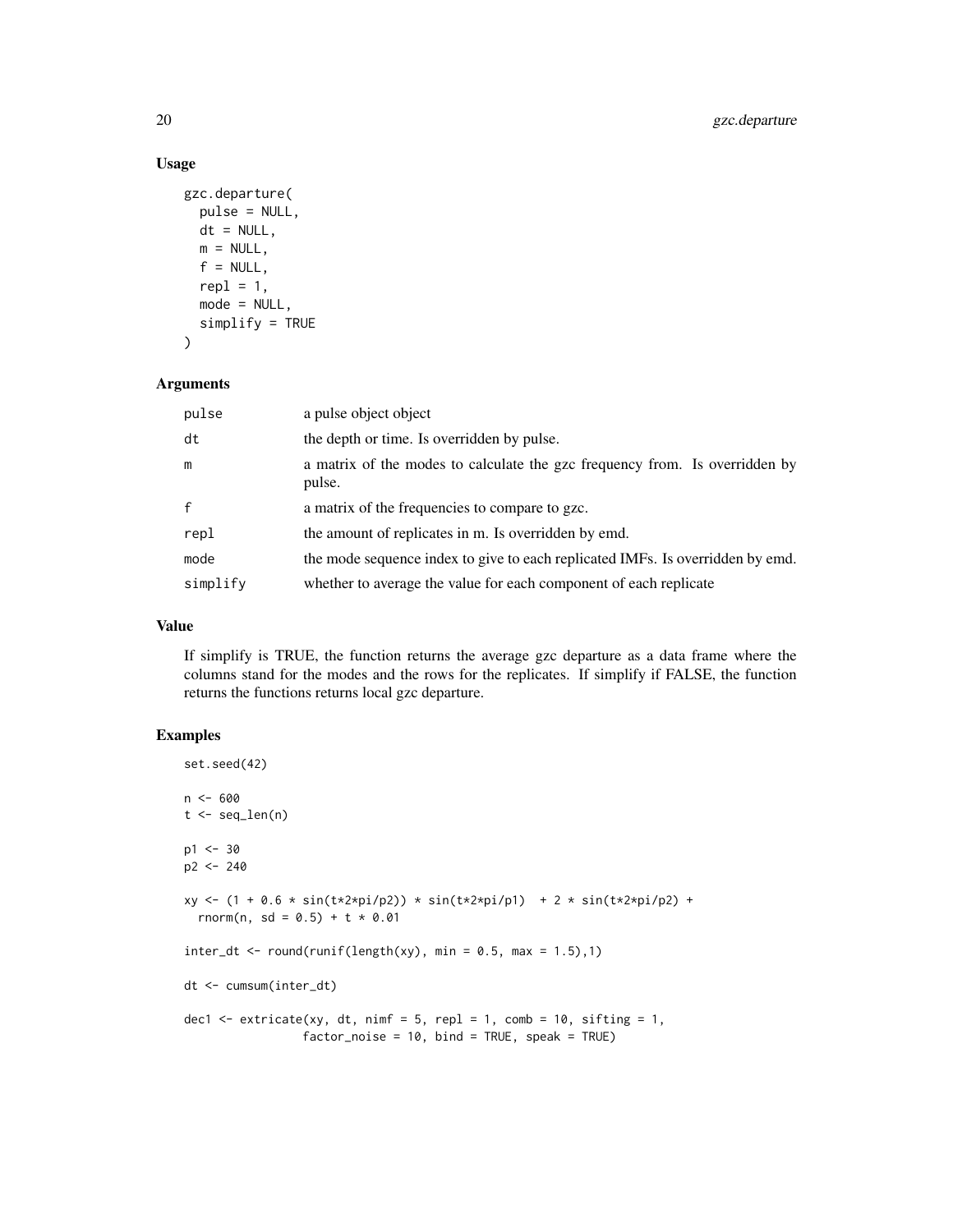#### <span id="page-20-0"></span>inst.pulse 21

```
dec2 \leq extricate(xy, dt, nimf = 6, repl = 1, comb = 100, sifting = 5,
                  factor_noise = 50, bind = TRUE, speak = TRUE)
## Not run:
plot_emd(dec1, name = "EMD 1", dir = tempdir())
plot_emd(dec2, name = "EMD 2", dir = tempdir())
## End(Not run)
parsimony(dec1)
parsimony(dec2)
f1 <- inst.pulse(dec1, plot = FALSE)
f2 <- inst.pulse(dec2, plot = FALSE)
gzc.departure(f1)
gzc.departure(f2)
```
<span id="page-20-1"></span>inst.pulse *Computes instantaneous frequency using the Hilbert transform*

## Description

Calculates instantaneous frequency using the Hilbert transform (HT), normalised Hilbert transform (NHT) or the direct quadrature (DQ) methods. Normalisation is done for NHT and DQ using Huang et al., 2009 algorithm, but the empirical normalisation scheme can fail due to overshoot or undershoot of the spline. Additional research is necessary for that last feature.

## Usage

```
inst.pulse(
  emd = NULL,imf = NULL,m = NULL,dt = NULL,ini = NULL,
  rep1 = 1,
 mode = NULL,
  last = FALSE,
  plot = TRUE,
 method = "HT",delta = NULL,tolerance = 8,
  relative = TRUE,
 breaks = 500,
 bins = 100.
  cut = 18,
  lines = NULL
)
```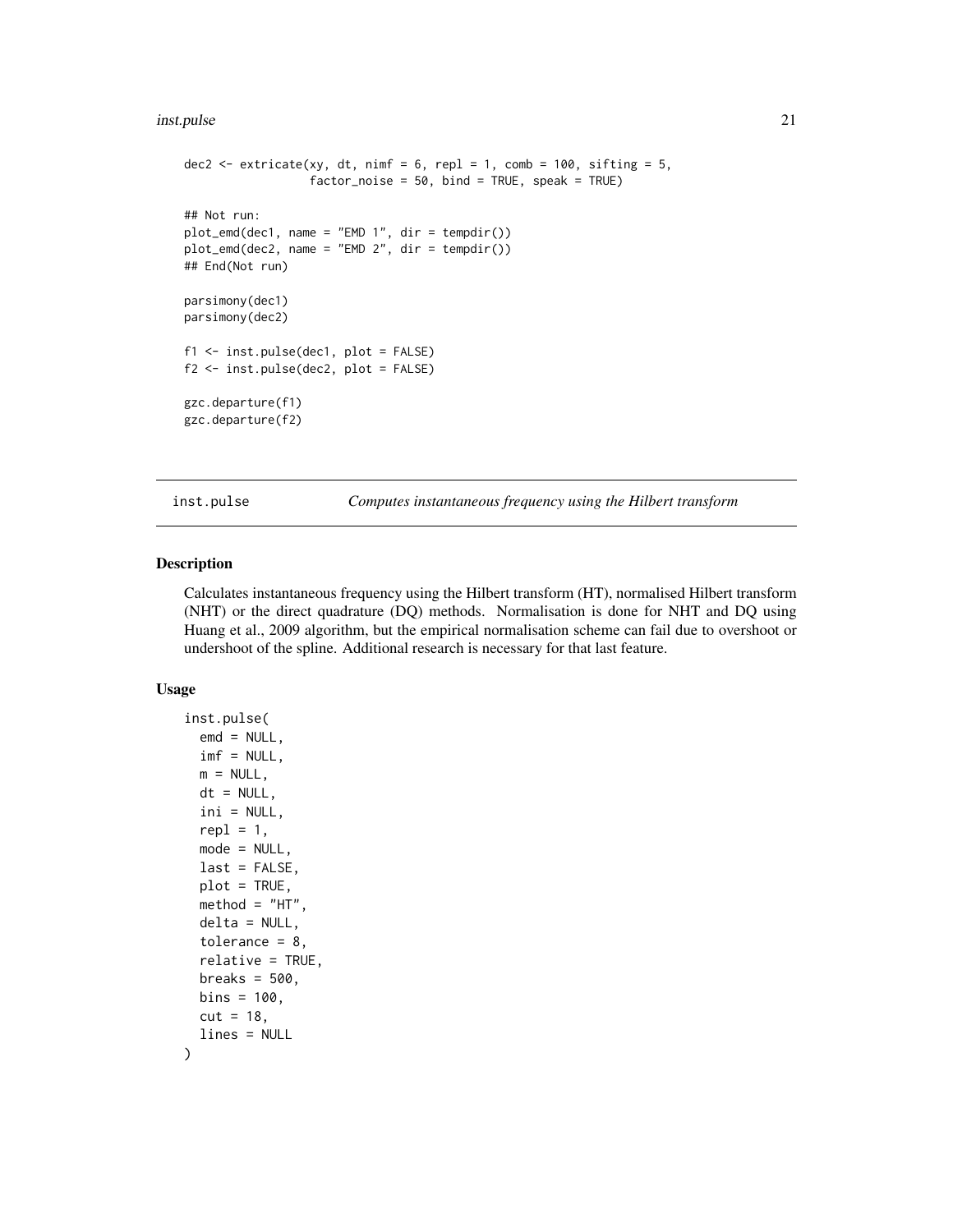#### <span id="page-21-0"></span>Arguments

| emd                        | an emd object                                                                                                                                                                                                  |  |  |
|----------------------------|----------------------------------------------------------------------------------------------------------------------------------------------------------------------------------------------------------------|--|--|
| imf                        | a matrix of same frequency modes to calculate the frequency from. Is overridden<br>by emd. This allows to calculate and visualise the results for single IMFs more<br>clearly than in a population plot.       |  |  |
| m                          | a matrix of the modes to calculate the frequency from. Is overridden by emd and<br>imf.                                                                                                                        |  |  |
| dt                         | the depth or time. Is overridden by emd.                                                                                                                                                                       |  |  |
| ini                        | an optional vector of length n of the eventual initial Intrinsic Mode Function xy<br>would be a demodulation of, if it is a demodulation. It will be integrated to the<br>results as mode 1.                   |  |  |
| repl                       | the amount of replicates in m. Is overridden by emd.                                                                                                                                                           |  |  |
| mode                       | the mode sequence index to give to each replicated IMFs. Is overridden by emd.                                                                                                                                 |  |  |
| last                       | whether to use the last mode (trend/residue).                                                                                                                                                                  |  |  |
| plot                       | whether to have a plot summary of the output.                                                                                                                                                                  |  |  |
| method                     | the IF calculation method: "HT" for Hilbert transform (default), "NHT" for nor-<br>malised Hilbert transform, and "DQ" for direct quadrature. The two last require<br>normalisation, which can sometimes fail. |  |  |
| delta, tolerance, relative |                                                                                                                                                                                                                |  |  |
|                            | parameters to feed to respace for interpolation                                                                                                                                                                |  |  |
| breaks, bins, cut          |                                                                                                                                                                                                                |  |  |
|                            | parameter for the plots: breaks is fed to plot_hist, bins is fed to plot_hex,<br>and cut defines the number of color cuts for plot_hex. For better control use<br>plot_hist and plot_hex directly.             |  |  |
| lines                      | the period of lines to be added to the plots for better visualization                                                                                                                                          |  |  |
|                            |                                                                                                                                                                                                                |  |  |

## Value

a list made of \$dt (depth/time), \$f (instantaneous frequency), \$a (instantaneous amplitude),\$repl (the replicate id of each point) and \$mode (the mode id of each point)

## References

Huang, Norden E., Zhaohua Wu, Steven R. Long, Kenneth C. Arnold, Xianyao Chen, and Karin Blank. 2009. "On Instantaneous Frequency". Advances in Adaptive Data Analysis 01 (02): 177–229. https://doi.org/10.1142/S1793536909000096.

```
set.seed(42)
n <- 600
t < - seq_len(n)
p1 <- 30
p2 <- 240
```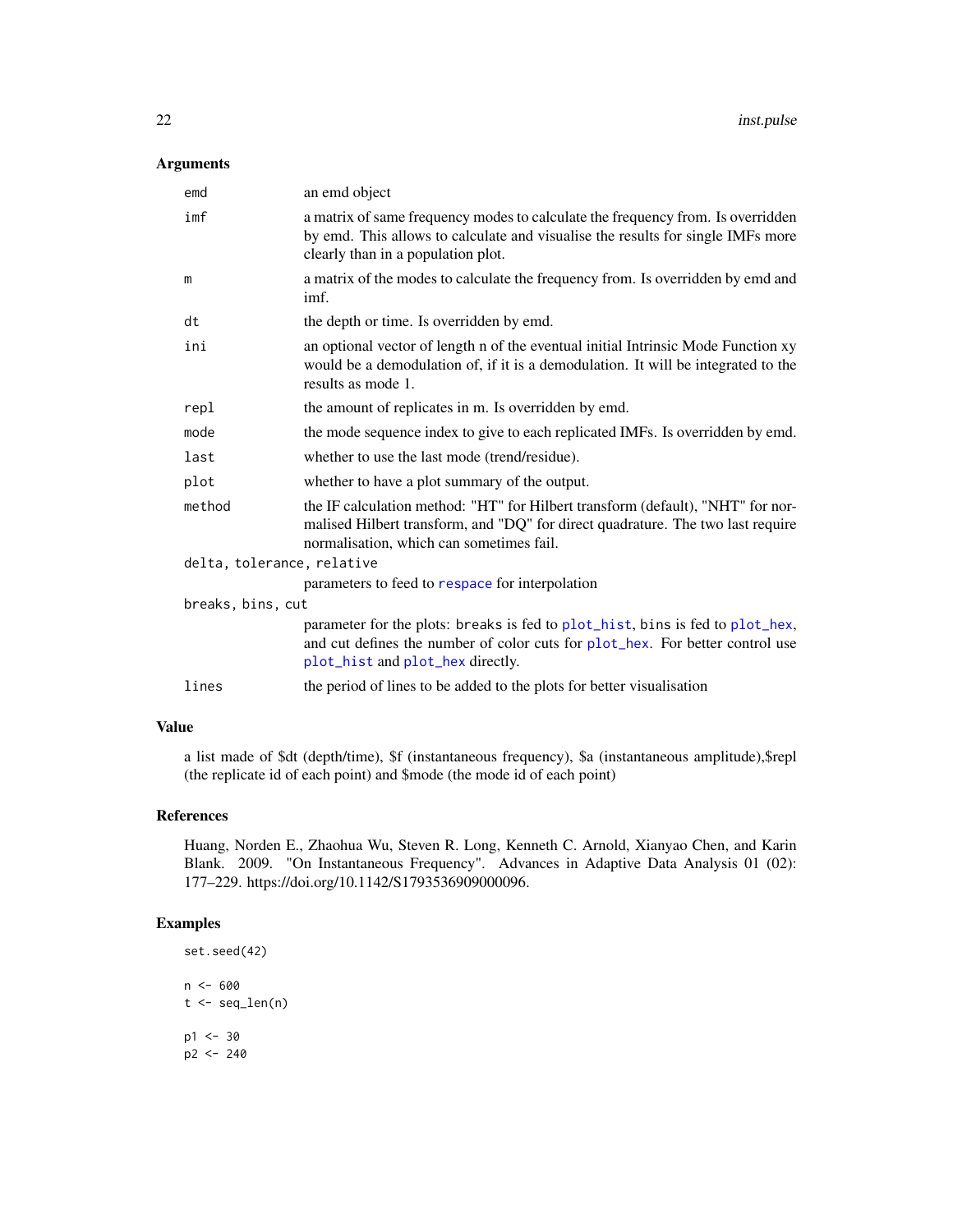```
xy \leftarrow (1 + 0.6 * sin(t \times 2 \times pi/p2)) * sin(t \times 2 \times pi/p1) + 2 * sin(t \times 2 \times pi/p2) +rnorm(n, sd = 0.5) + t * 0.01
inter_dt <- round(runif(length(xy), min = 0.5, max = 1.5),1)
dt <- cumsum(inter_dt)
dec \le extricate(xy, dt, nimf = 7, repl = 10, comb = 10,
                   factor_noise = 10, sifting = 10, speak = TRUE)
## Not run:
plot_emd(dec, dir = tempdir())
## End(Not run)
integrity(xy, dec)
parsimony(dec)
ht <- inst.pulse(dec, lines = c(30, 240))
gzcr <- gzc(dec)
imf < - dec$m[,4]
inst.pulse(imf = imf, dt = dt, method = "DQ")
```
<span id="page-22-1"></span>

```
inst.ratio Computes instantaneous ratio of frequency
```
## Description

Computes instantaneous ratio of frequency

## Usage

```
inst.ratio(
 pulse = NULL,
 dt = NULL,f = NULL,a = NULL,repl = 1,
 plot = TRUE,
 sqrt.rpwr = TRUE,
 style = "b",select = NA,
 bins = 100.
 cut = 18,
 lines = NULL,
 width = 10,
 height = 10,
 name = "Ratio",
```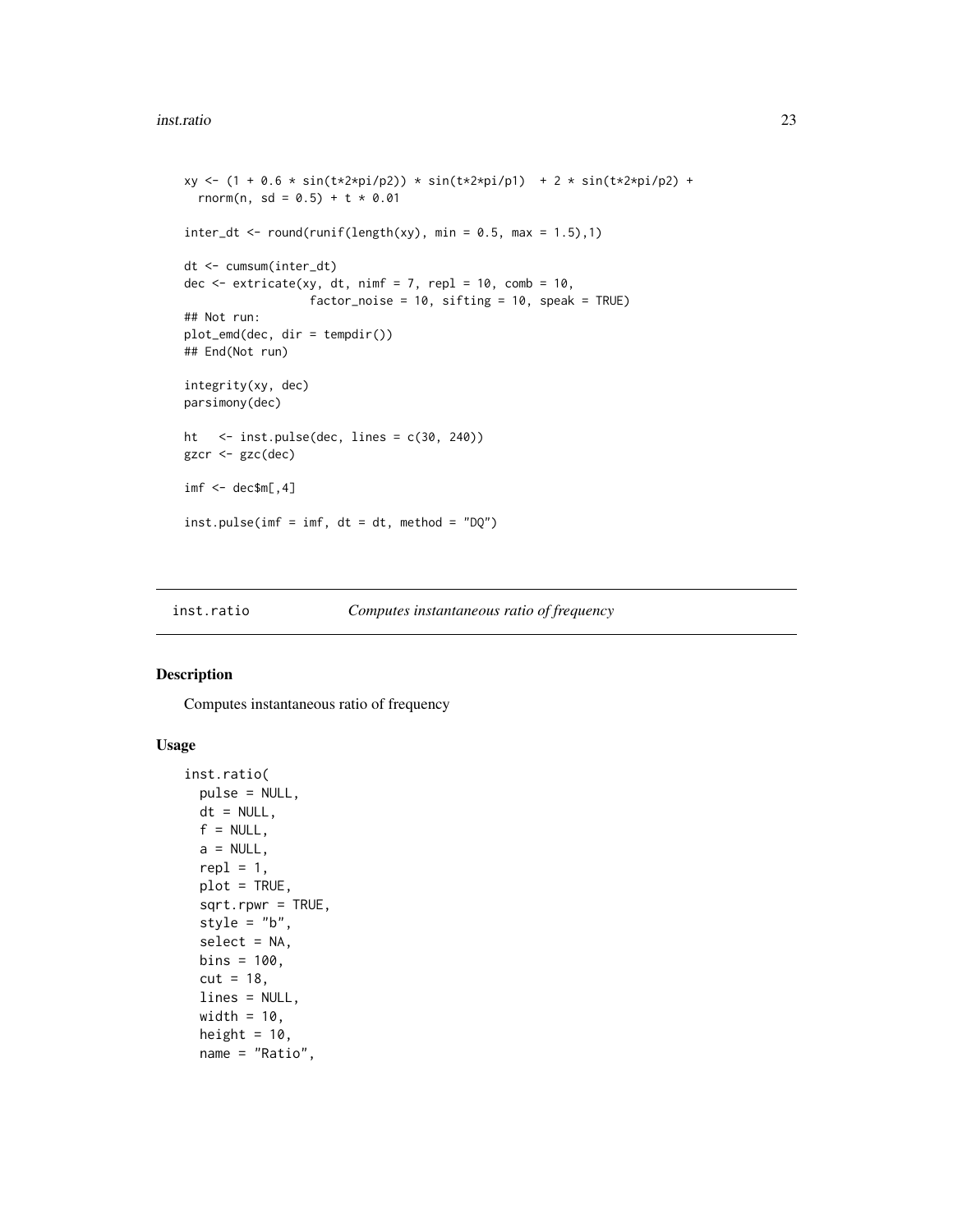```
ext = ".pdf;
 dir = tempdir(),track = TRUE,openfile = TRUE
)
```
#### Arguments

| pulse                           | a pulse object (created by inst. pulse for instance)                                                        |
|---------------------------------|-------------------------------------------------------------------------------------------------------------|
| dt                              | depth/time. Is overridden by pulse.                                                                         |
| $\mathsf{f}$                    | instantaneous frequency. Is overridden by pulse.                                                            |
| a                               | instantaneous amplitude. Is overridden by pulse.                                                            |
| repl                            | number of replicates in f                                                                                   |
| plot                            | whether to plot an output                                                                                   |
|                                 | sqrt.rpwr, style, select, bins, cut, lines, width, height<br>parameters to feed to plot_ratio for the plots |
| name, ext, dir, track, openfile | parameters to feed to pdfDisplay in plot_ratio for pdf plot.                                                |
|                                 |                                                                                                             |

#### Value

a list of depth/time (\$dt), frequency (\$f), ratio of frequency (\$ratio), if a is provided; the ratio power (\$rpwr) i.e. the multiplication of the instantaneous amplitudes of the modes two by two, the replicates id (\$repl)and id for the first and second frequency modes used for the ratio (\$l for the first, \$r for the second, or \$lr for the two combined)

```
set.seed(42)
n <- 600
time <- seq_len(n)
p1 < -30p2 <- 240
xy \le -(1 + 0.6 * sin(time *2*pi/p2)) * sin(time *2*pi/p1) +2 * sin(time *2*pi/p2) + rnorm(n, sd = 0.5)inter_dt \leftarrow round(runif(length(xy), min = 0.5, max = 1.5),1)dt <- cumsum(inter_dt)
dec \leq extricate(xy, dt, nimf = 7, sifting = 10,
                repl = 10, comb = 10, factor\_noise = 10,
                speak = TRUE)
## Not run:
plot_emd(dec, dir = tempdir())
```
<span id="page-23-0"></span>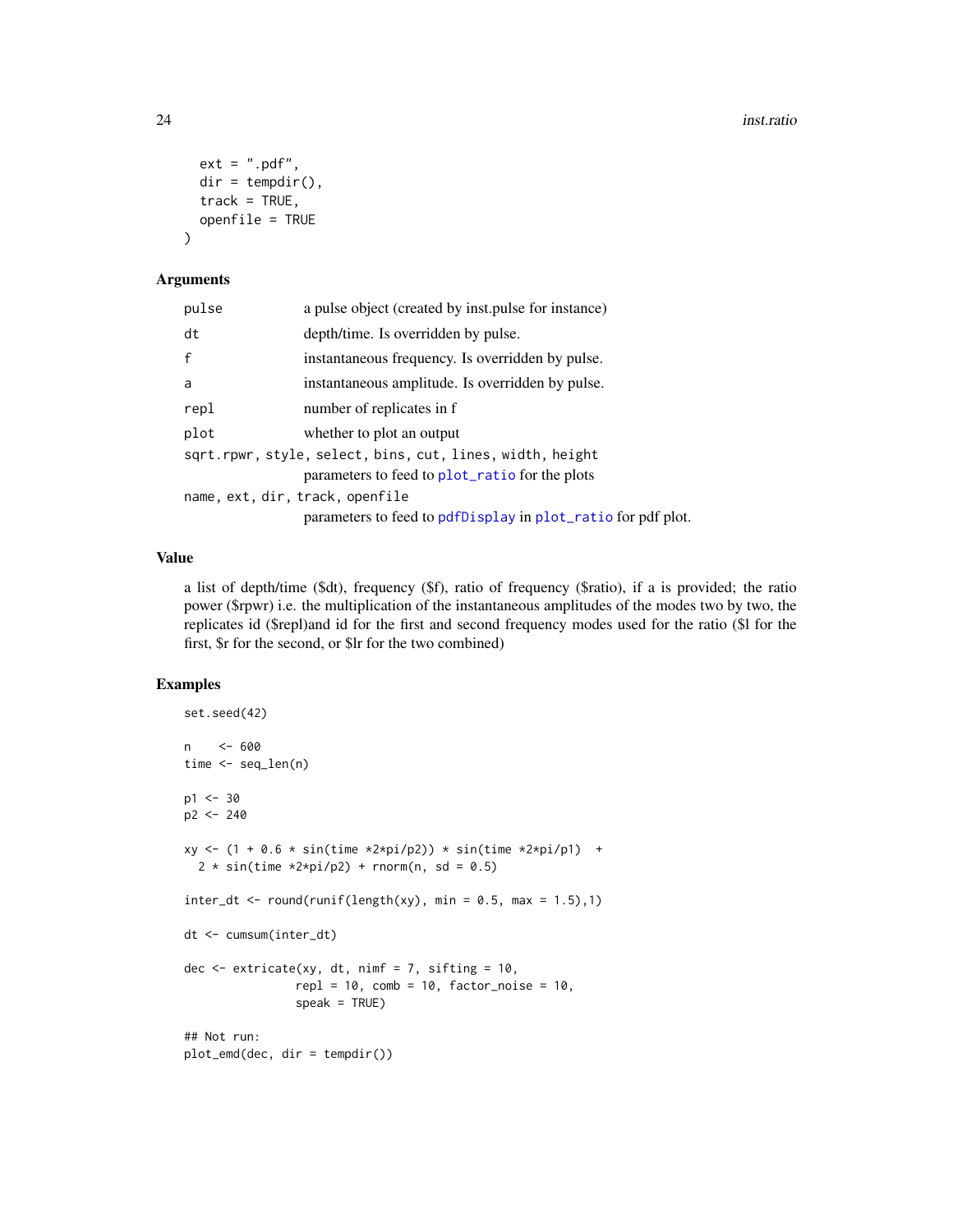#### <span id="page-24-0"></span>integrity 25

```
## End(Not run)
integrity(xy, dec)
parsimony(dec)
ht <- inst.pulse(dec, lines = c(30, 240))
ratio \le inst.ratio(ht, style = "s", lines = 8)
```
## integrity *Integrity of a decomposition*

#### Description

The function additions each component of a decomposition by depth/time, subtract it with the original signal, and provides the absolute of this subtraction. This is allows to verify if the decomposition is computed correctly.

The bulk value is the cumulated value of this proxy. If the decomposition is done right the value should be very small, but non-zero due to the floating-point arithmetics used by computers that generate tiny errors. Its actually interesting: the first computations of the orbital solutions were strongly affected by this error, as the chaotic behaviour of the equations enhanced the effect of these tiny tiny errors.

## Usage

 $integrity(xy, emd = NULL, m = NULL, repl = 1, bulk = TRUE)$ 

## Arguments

| xy   | the signal                                                                                                                                |
|------|-------------------------------------------------------------------------------------------------------------------------------------------|
| emd  | an emd object to test. The emd\$xy original signal is not used, to avoid confusion:<br>you always have to provide the xy signal yourself. |
| m    | a matrix with columns of same length that xy, made of the decomposition of the<br>signal. Is overridden by emd.                           |
| repl | the replication of decompositions in m. Is overridden by emd.                                                                             |
| bulk | whether to have a bulk value each decomposition replication, or for each dt of<br>each replication                                        |

## Value

a matrix with each column being a replication, or a list of bulk values for each replication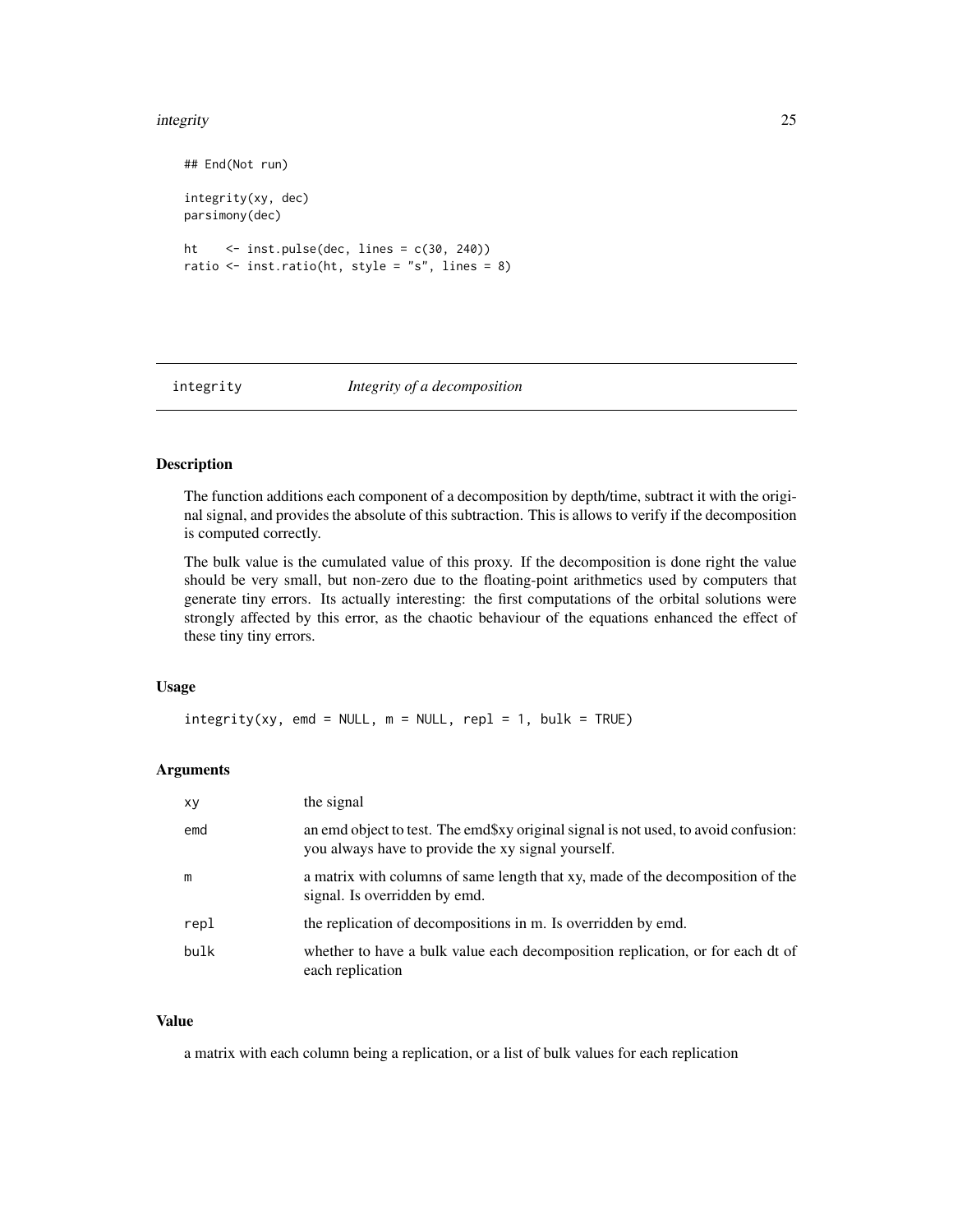## Examples

```
set.seed(42)
n < - 600t < - seq_len(n)
p1 < -30p2 <- 240
xy \leftarrow (1 + 0.6 * sin(t \times 2 \times pi/p2)) * sin(t \times 2 \times pi/p1) + 2 * sin(t \times 2 \times pi/p2) +rnorm(n, sd = 0.5)
inter_dt \leftarrow round(runif(length(xy), min = 0.5, max = 1.5),1)dt <- cumsum(inter_dt)
dec \le extricate(xy, dt, nimf = 7, repl = 10, comb = 10, factor_noise = 10,
                   sifting = 10, speak = TRUE, output_sifting = TRUE)
integrity(xy, dec)
```
is.ratio *Check ratio objects*

## Description

Check ratio objects

## Usage

is.ratio(ratio)

#### Arguments

ratio a ratio object to check

```
set.seed(42)
n < - 600t < - seq_len(n)
p1 < -30p2 <- 240
xy \leftarrow (1 + 0.6 * sin(t \times 2 \times pi/p2)) * sin(t \times 2 \times pi/p1) + 2 * sin(t \times 2 \times pi/p2) +rnorm(n, sd = 0.5)
```
<span id="page-25-0"></span>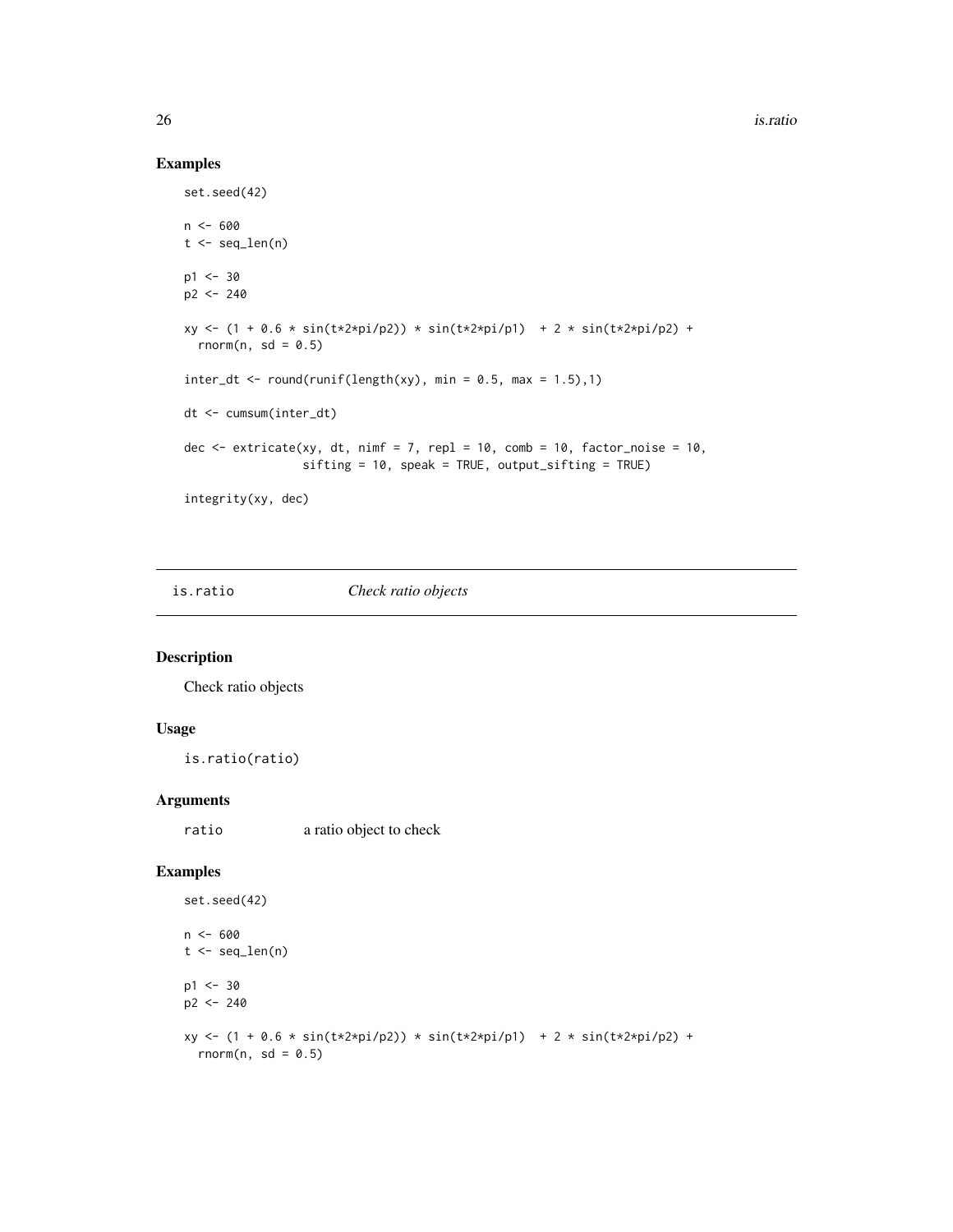```
inter_dt \leq round(runif(length(xy), min = 0.5, max = 1.5),1)dt <- cumsum(inter_dt)
dec \leq extricate(xy, dt, nimf = 7, sifting = 10,
                 rep1 = 10, comb = 10, factor\_noise = 10,
                 speak = TRUE)
ht <- inst.pulse(dec, plot = FALSE)
ratio <- inst.ratio(ht, plot = FALSE)
is.ratio(ratio)
```
is.simp.emd *Tests for simplified EMD*

#### Description

Tests whether each column of a matrix is an alternation of -minima zero-crossing maxima zerocrossing-

#### Usage

is.simp.emd(xy)

#### **Arguments**

xy a vector or matrix of values to test

## Examples

```
xytest1 \leq c(0.5, 1, -1, -0.85, -0.5, -1, -0.5, -1, 1, 0.5, 0, -1, 0,1,-1,0,1,2,-2,1,2,1,3,0,-1,-1,3,0)
xytest2 < -c(0, 1, -1, -0.85, -0.5, -1, -0.5, -1, 1, 0.5, 0, 0,1,1,1,1,2,-2,1,2,1,3,0,-1,-1,3,0)
dat1 \le simp.emd(m = xytest1, dt = 1:length(xytest1))
dat2 <- simp.emd(m = xytest2, dt = 1:length(xytest2))
is.simp.emd(dat1$xy)
is.simp.emd(dat2$xy)
```
# There is a problem when two maxima or minima are separeted by a point at 0 # that does not cross any further, creating a false simplified IMF. THis is # not considered as a simplified IMF by this function. However this scenario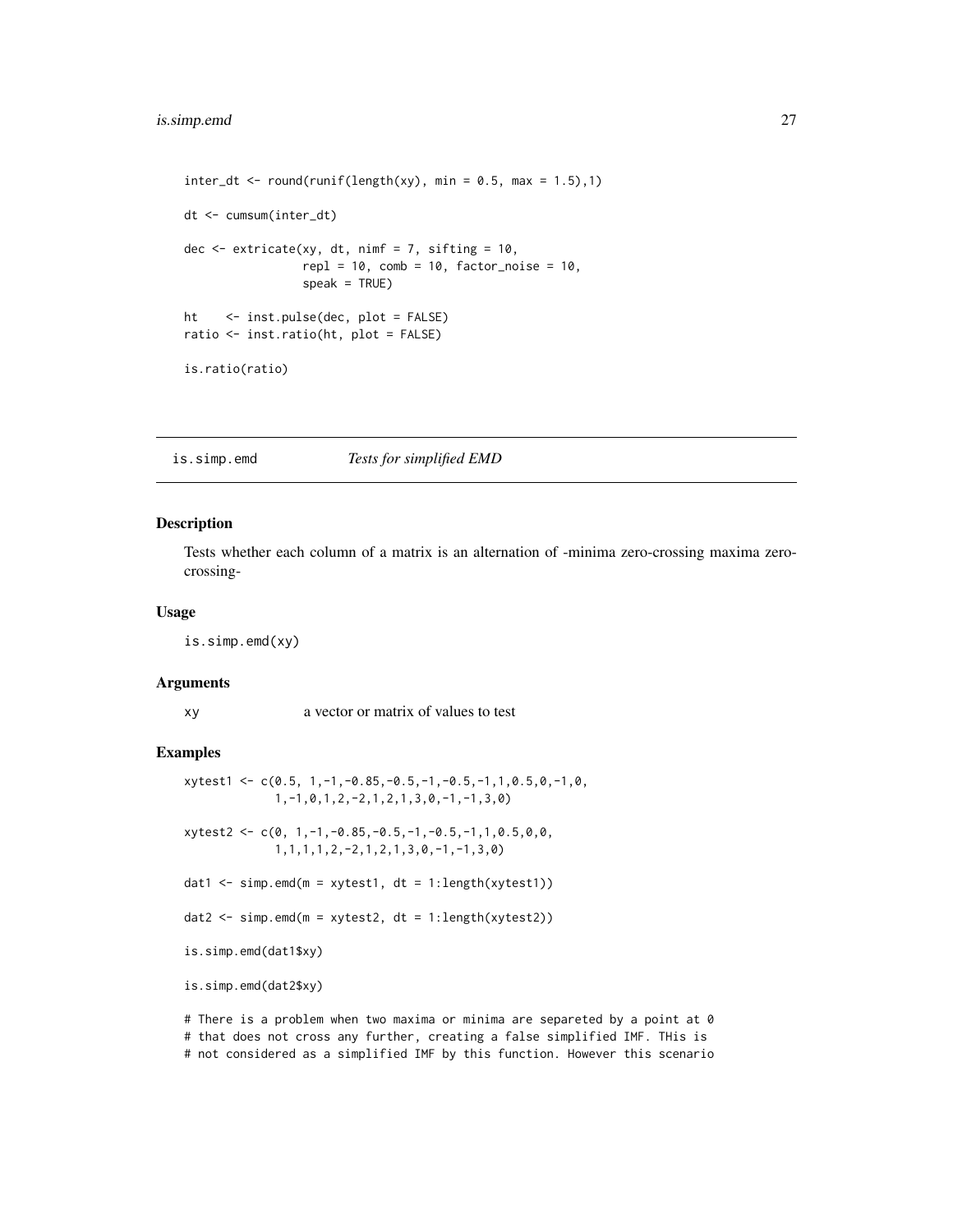<span id="page-27-0"></span># should be very rare in EMDs, but you never really know.

#### mode.in *Add / Remove / Bind modes in emd objects*

## Description

Add / Remove / Bind modes in emd objects

#### Usage

```
mode.in(emd, xy, mode = NA, adjust = TRUE, name = "Added")
mode.out(obj, keep = NULL, lose = NULL, adjust = F, reorder = F)
mode.bind(emd, mode = NA, xy = NULL, adjust = T, name = "bound")
```
#### Arguments

| emd              | emd-type object                                                                                                         |  |  |
|------------------|-------------------------------------------------------------------------------------------------------------------------|--|--|
| XV               | an Instrinsic Mode Function to add                                                                                      |  |  |
| mode, keep, lose |                                                                                                                         |  |  |
|                  | [mode.in] the position where to add the mode / [mode.out] the modes to keep or<br>lose / [mode.bind] the modes to merge |  |  |
| adjust           | whether to adapt the initial signal of an emd object (\$xy in the emd object) when<br>adding or removing a mode         |  |  |
| name             | the name of the new mode                                                                                                |  |  |
| obi              | emd or pulse type object                                                                                                |  |  |
| reorder          | whether to reinitialise the index of modes when suppressing one                                                         |  |  |

```
set.seed(42)
n <- 600
t < - seq_len(n)
p1 <- 30
p2 <- 240
xy \leftarrow (1 + 0.6 * sin(t \times 2 \times pi/p2)) * sin(t \times 2 \times pi/p1) + 2 * sin(t \times 2 \times pi/p2) +rnorm(n, sd = 0.5)
inter_dt \leftarrow round(runif(length(xy), min = 0.5, max = 1.5),1)dt <- cumsum(inter_dt)
```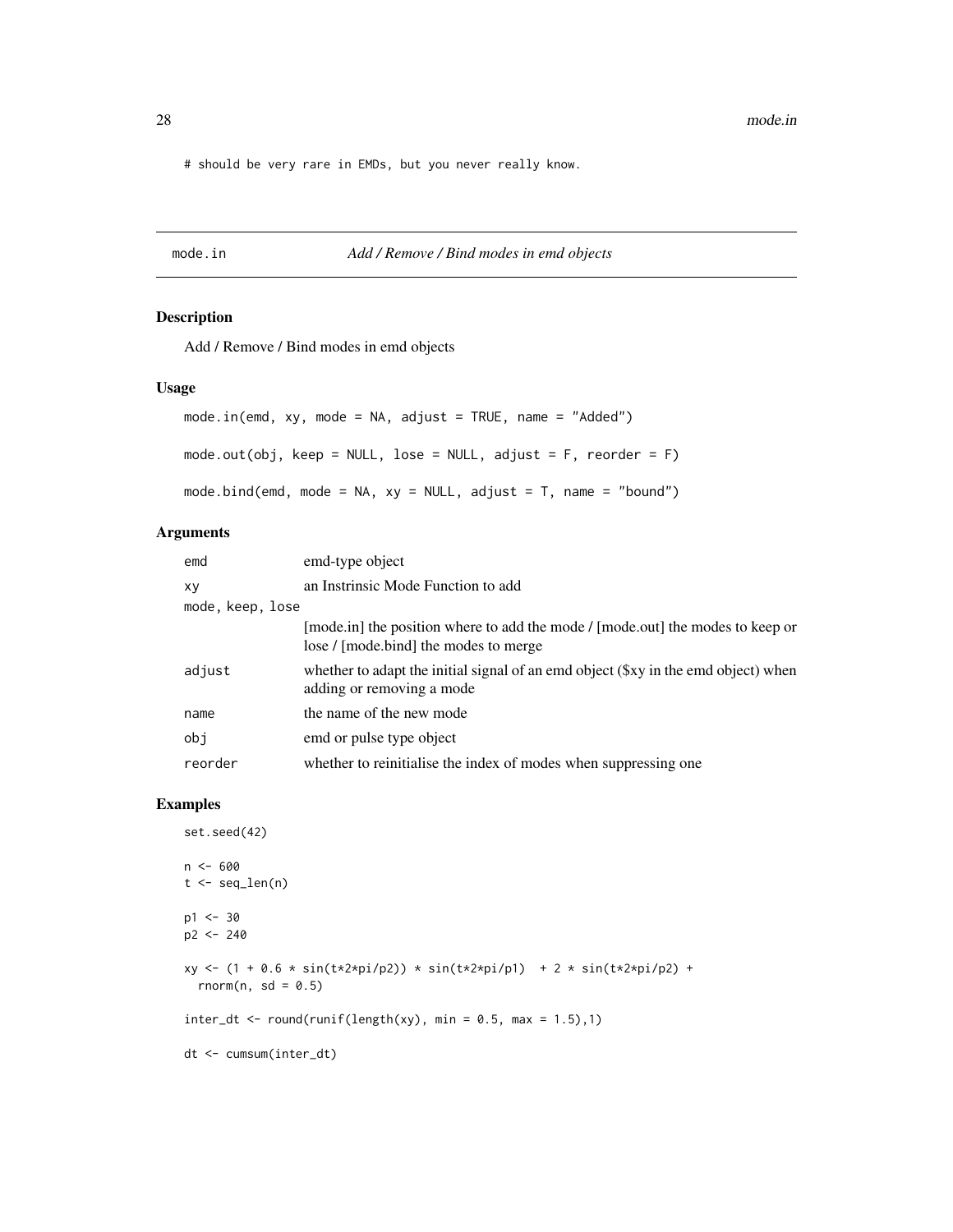```
dec \leq extricate(xy, dt, nimf = 7, sifting = 10,
                 rep1 = 10, comb = 10, factor\_noise = 10,
                 speak = TRUE)
opar <- par('mfrow')
par(mfrow = c(2,1))integrity(xy, dec)
ht <- inst.pulse(dec, plot = FALSE)
plot\_hist(x = 1/httpff, breaks = 500, id = ht$mode,xlog = TRUE, text = TRUE, xlab = "Period",
          main = "Initial Decomposition")
bound \leq mode.bind(dec, mode = c(6,7))
ht2 <- inst.pulse(bound, plot = FALSE)
plot\_hist(x = 1/ht2$f, breaks = 500, id = ht2$mode,
          xlog = TRUE, text = TRUE, xlab = "Period",
          main = "Binding of modes 6 and 7")
par(mfrow = opar)
## Not run:
plot_emd(bound, dir = tempdir(), adapt.axis = TRUE)
## End(Not run)
```
n.extrema *Number of extrema/zero-crossings*

## Description

Computes the number of extrema and zero-crossings for different groups of data, by their id or separated by NA values

#### Usage

```
n.extrema(
  xy,
  id = NULL,use.names = TRUE,
 bound = FALSE,
 local = FALSE,zc = TRUE)
```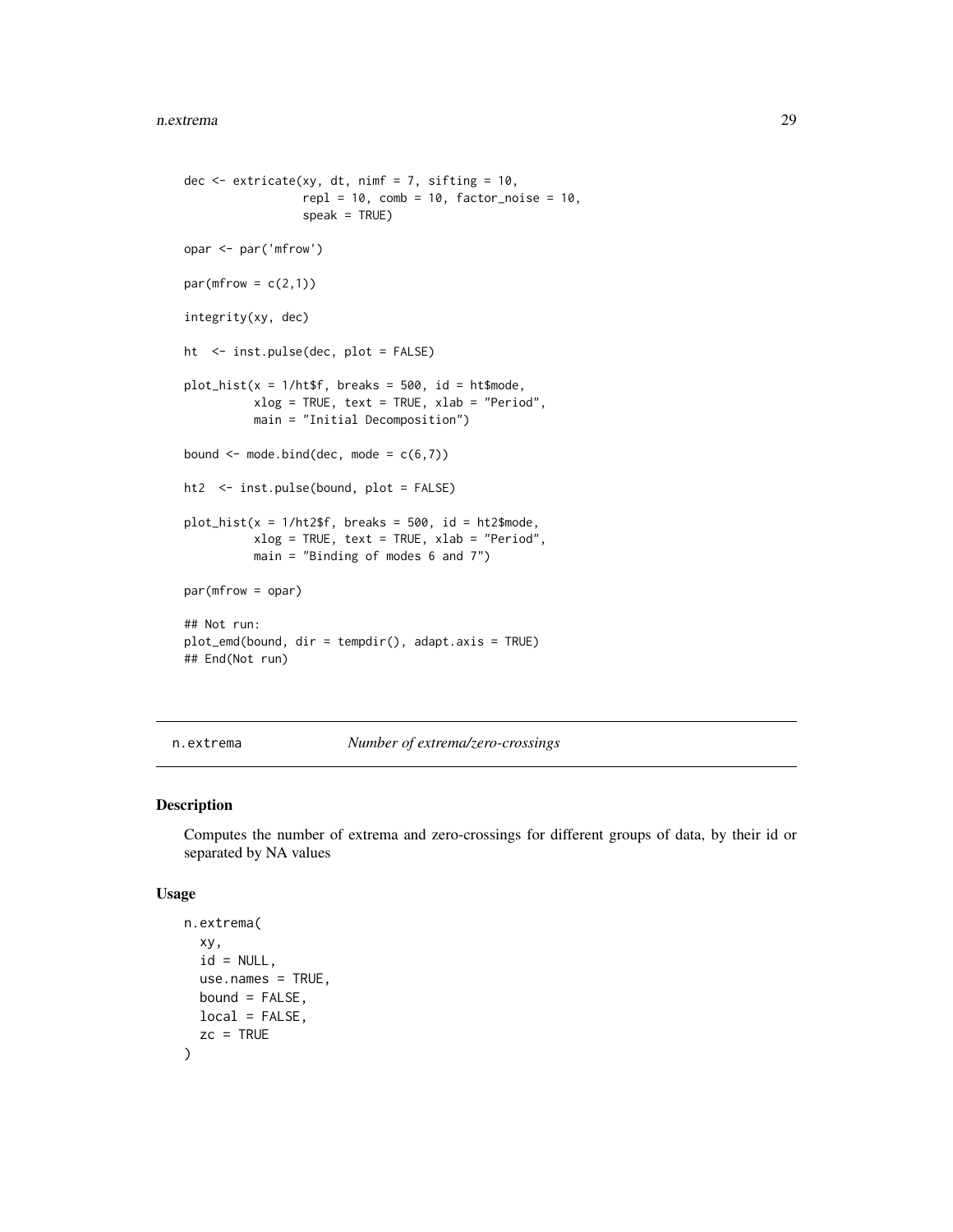#### <span id="page-29-0"></span>Arguments

| XV               | signal or decomposed signal                                                                        |  |  |
|------------------|----------------------------------------------------------------------------------------------------|--|--|
| id               | the id for different groups. If any NA value is in xy, it will also separate two<br>groups of data |  |  |
| use.names        | whether to use the names in id.                                                                    |  |  |
| bound, local, zc |                                                                                                    |  |  |
|                  | parameters to feed to extremist                                                                    |  |  |

## Value

a list of the number of minima (\$n.min), maxima (\$n.max), and, if zc = TRUE, zero-crossings (\$n.cross)

```
set.seed(42)
n < - 600t <- seq_len(n)
p1 < -30p2 <- 240
xy <- (1 + 0.6 * sin(t*2*pi/p2)) * sin(t*2*pi/p1) + 2 * sin(t*2*pi/p2) +
 rnorm(n, sd = 0.5)xy \leftarrow xy - mean(xy)inter_dt \leftarrow round(runif(length(xy), min = 0.5, max = 1.5),1)dt <- cumsum(inter_dt)
dec \leq extricate(xy, dt, nimf = 7, sifting = 10,
                rep1 = 1, comb = 40, factor\_noise = 10,
                speak = TRUE)
integrity(xy, dec)
parsimony(dec)
n.extrema(dec$m, dec$mode)
plot\_emd(dec, select = c(6, 8, 9), pdf = FALSE, adapt-axis = TRUE)## Not run:
plot\_emd(dec, li = list(v = 0), adapt-axis = TRUE, dir = tempdir())## End(Not run)
```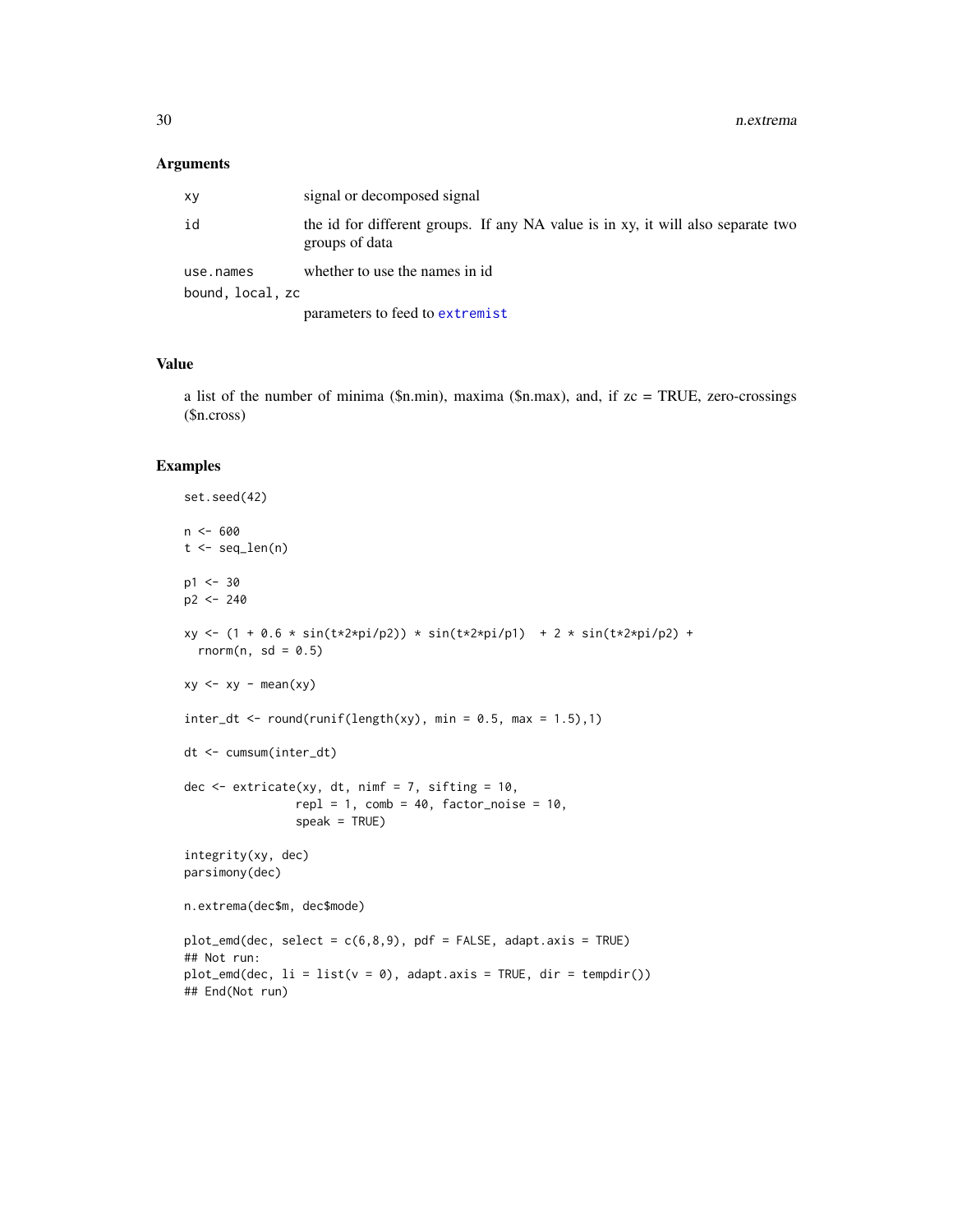<span id="page-30-0"></span>

#### Description

Applies the normalisation scheme of Huang et al., 2009 to decompose any Intrinsic Mode Functions obtained (usually via Empirical Mode Decomposition) into an Frequency Modulated component of amplitude 1, also called carrier, and its Amplitude Modulated enveloppe. The carrier can then be used to compute the instantaneous frequency via the Normalised Hilbert Transform (NHT) or by calculating its Direct Quadrature (DQ) (Huang et al., 2009). HOWEVER THIS FUNCTION CAN FAIL due to overshoot or undershoot of the spline fitting. Additional research is necessary.

#### Usage

| normalise(emd = NULL, m = NULL, dt = NULL, repl = 1, last = TRUE, speak = TRUE) |  |  |  |
|---------------------------------------------------------------------------------|--|--|--|
| normalize(emd = NULL, m = NULL, dt = NULL, repl = 1, last = TRUE, speak = TRUE) |  |  |  |

## Arguments

| emd   | an emd object                                                                                             |
|-------|-----------------------------------------------------------------------------------------------------------|
| m     | a matrix of the modes to calculate the amplitude and the frequency carrier from.<br>Is overridden by emd. |
| dt    | the depth or time. Is overridden by emd.                                                                  |
| repl  | the amount of replicates in m. Is overridden by emd.                                                      |
| last  | whether to use the last mode (trend/residue).                                                             |
| speak | whether to print a sentence at each iteration                                                             |

#### Value

a list of two matrices: \$fc (frequency carrier) and \$a (instantaneous amplitude)

#### References

Huang, Norden E., Zhaohua Wu, Steven R. Long, Kenneth C. Arnold, Xianyao Chen, and Karin Blank. 2009. 'On Instantaneous Frequency'. Advances in Adaptive Data Analysis 01 (02): 177–229. https://doi.org/10.1142/S1793536909000096.

```
set.seed(42)
n <- 600
t < - seq_len(n)
p1 <- 30
p2 <- 240
```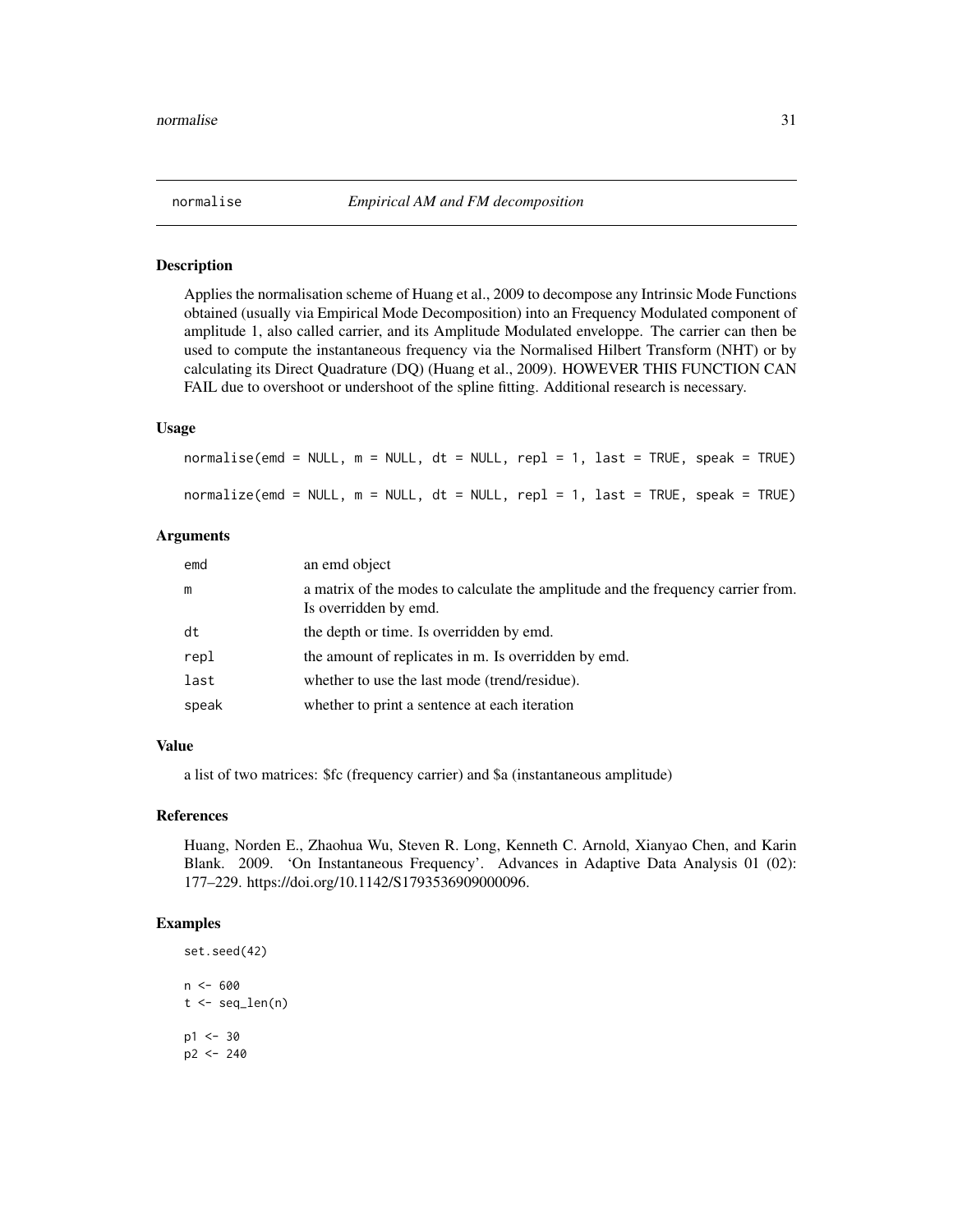#### <span id="page-31-0"></span>32 oscillate and the set of the set of the set of the set of the set of the set of the set of the set of the set of the set of the set of the set of the set of the set of the set of the set of the set of the set of the set

```
xy \leftarrow (1 + 0.6 * sin(t \times 2 \times pi/p2)) * sin(t \times 2 \times pi/p1) + 2 * sin(t \times 2 \times pi/p2) +rnorm(n, sd = 0.5)
inter_dt \leq round(runif(length(xy), min = 0.5, max = 1.5),1)dt <- cumsum(inter_dt)
dec \leq extricate(xy, dt, nimf = 7, sifting = 10,
                rep1 = 1, comb = 100, factor\_noise = 10,
                speak = TRUE)
plot_emd(dec, pdf = FALSE, select = 4)
integrity(xy, dec)
parsimony(dec)
m <- dec$m
res <- normalise(dt = dt, m = m, last = FALSE)
numb < - 4opar <- par('mfrow')
par(mfrow = c(1,2))plot(m[,numb], dt, type = "l", xlab = "xy",
     main = paste("Mode", numb, "and AM enveloppe"))
lines(res$a[, numb], dt, col = "red", lty = 5, lwd = 2)plot(res$fc[,numb], dt, type = "l", xlab = "xy",
     main = "FM carrier")
par(mfrow = opar)
```
oscillate *Modify a signal using a Van der Pol oscillator*

## Description

Modify a signal using a Van der Pol oscillator

#### Usage

oscillate( xy, dt, period,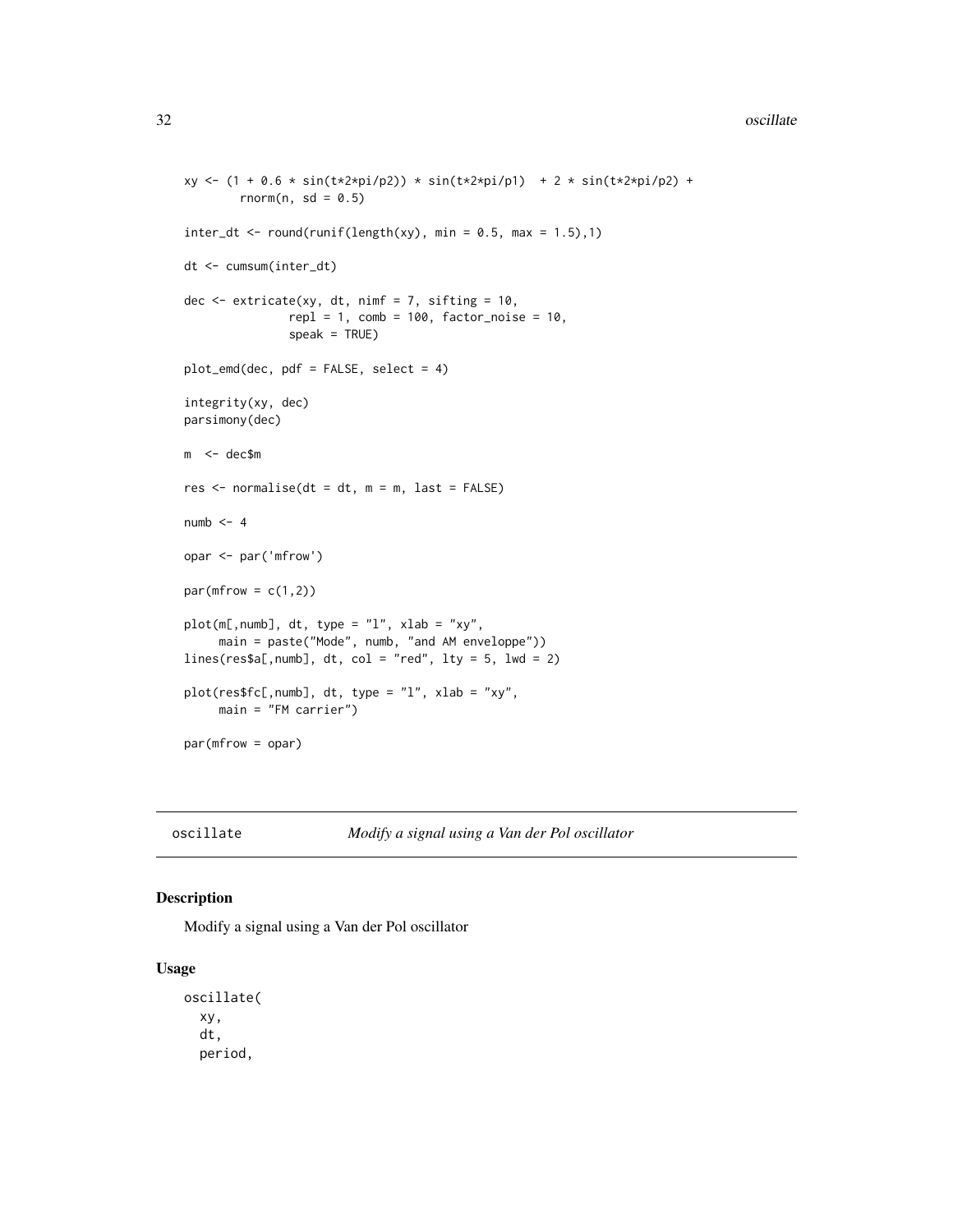#### oscillate 33

```
delta = 0.05,
 damp = 5e-05,
 f.noise = 5,
 f.signal = 0.95,
 dx = function(x, y, beta, damp) beta * y - x * (x^2 + y^2 - 1) * damp,
 dy = function(x, y, beta, damp) -beta * x - y * (x^2 + y^2 - 1) * damp,
 xi = if (length(xy) != 0) xy[1] else 0.5,yi = if (length(xy) != 0) xy[1] else 0.5,normalise = TRUE,
 limit = TRUE
)
```
## Arguments

| xy        | initial signal (vector or matrix)                                                                                                                    |
|-----------|------------------------------------------------------------------------------------------------------------------------------------------------------|
| dt        | depth/time (same length than length/rows of xy)                                                                                                      |
| period    | the period of the oscillator (length 1 or n)                                                                                                         |
| delta     | the sampling interval for iteration (length 1 or n)                                                                                                  |
| damp      | damping parameter                                                                                                                                    |
| f.noise   | a factor of the amount of noise (length 1 or n)                                                                                                      |
| f.signal  | a factor of the amount of signal (length 1 or n)                                                                                                     |
| dx, dy    | the differentials used in the oscillator. They should be provided as functions<br>needing x, y, beta $(2 * pi/period)$ and damp (damping) parameters |
| хi        | the initial x value                                                                                                                                  |
| уi        | the initial y value                                                                                                                                  |
| normalise | whether to recenter the output signal on the initial signal                                                                                          |
| limit     | whether to warn when parameters are irrealistic (subjective)                                                                                         |

```
set.seed(42)
n <- 800
dt \leq seq(0, n, 1)p1 < -100p2 < -40xy \leftarrow (1 + 0.6 * sin(dt * 2 * pi/p1)) * sin(dt * 2 * pi/p2) + 2 * sin(dt * 2 * pi/p1) + 1xyout <- oscillate(xy, dt, period = 30)
opar <- par("mfrow")
par(mfrow = c(1,1))
```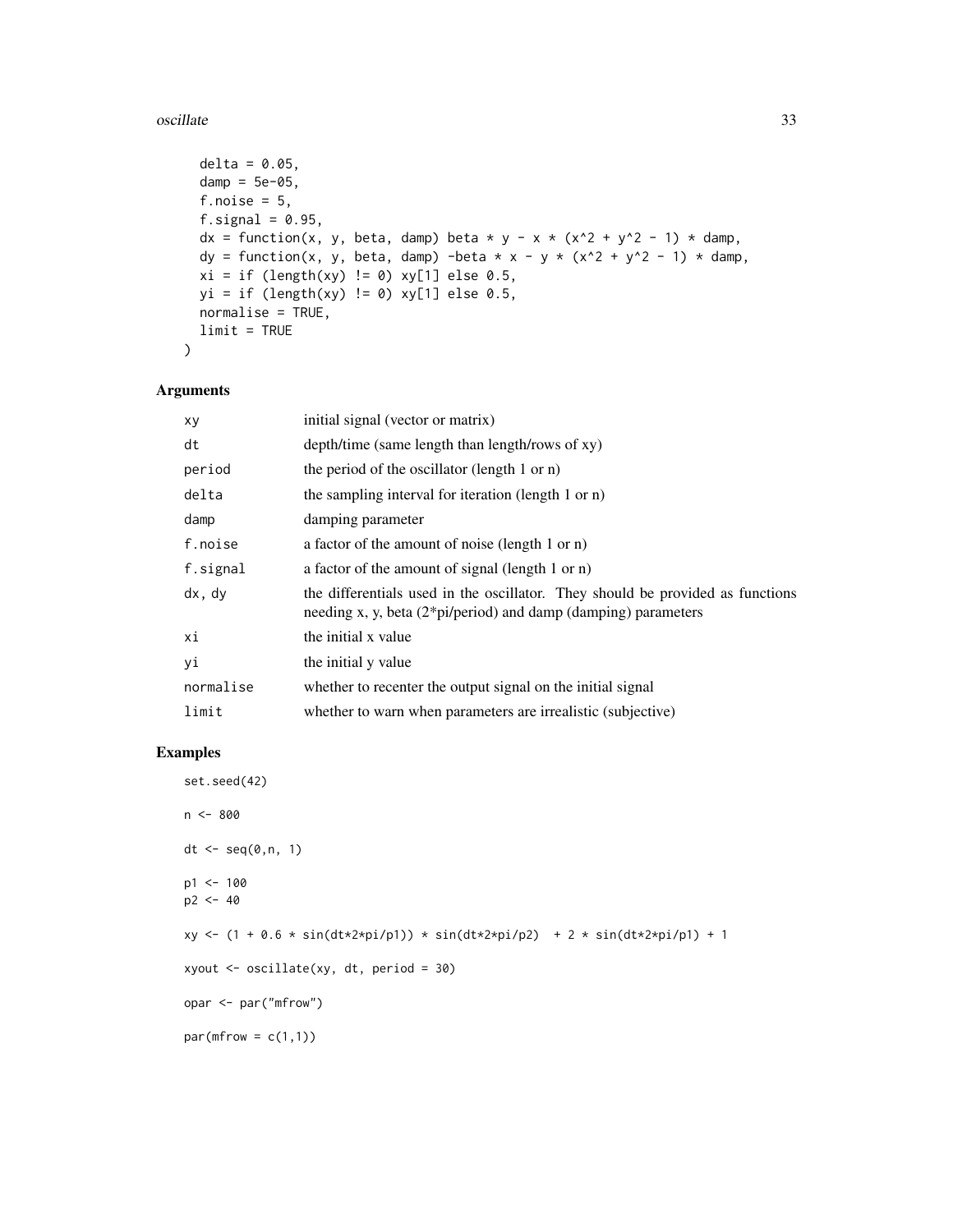```
plot(xy, dt, type = "l",main = "Initial signal (bold) & oscillated signal (dashed)",
     1wd = 2, xlim = c(-4, 6)lines(xyout, dt, type = "l", col = "grey50", lwd = 2, lty = 5)
par(mfrow = opar)
```
parsimony *Parsimony of a decomposition*

## **Description**

The function additions the absolute values of each component of a decomposition by depth/time, and computes the ratio of that with the absolute values of the signal. This is done either by depth/time or on the time/depth-cumulated signal (i.e. the bulk signal).

This is a proxy for parsimony: it is the factor of amplitude added by the decomposition. A perfect decomposition, that does not 'invent' wiggles, should approach 1, but will logically always be higher. However it is influenced by the absolute value of the initial signal: if the original signal is not centered around 0, the parsimony is not significative (it will artificially be closer to 1). To correct for that, the residue (part of the decomposition that is not centered around zero) has to be removed from the original signal.

#### Usage

```
parsimony(
 emd = NULL,xy = NULL,m = NULL,mode = NULL,
 repl = 1,
 bulk = TRUE,correct = NA
)
```

| emd  | an emd object                                                                                      |
|------|----------------------------------------------------------------------------------------------------|
| XV   | the signal                                                                                         |
| m    | a matrix with columns of same length that xy, made of the decomposition of the<br>signal           |
| mode | the mode sequence index to give to each replicated IMFs                                            |
| repl | the replication of decompositions in m                                                             |
| bulk | whether to have a bulk value each decomposition replication, or for each dt of<br>each replication |

<span id="page-33-0"></span>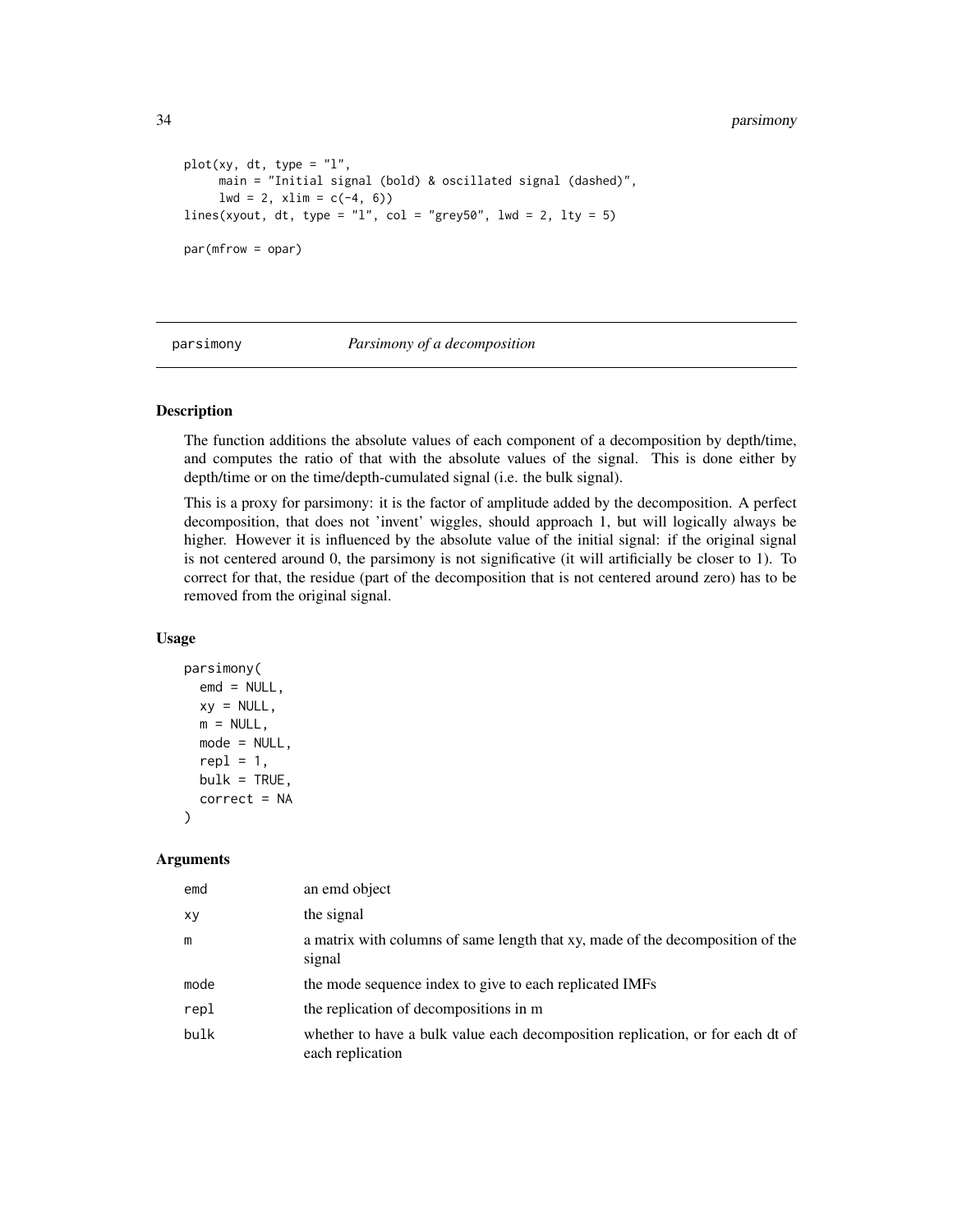#### <span id="page-34-0"></span>pile.down 35

| correct | the modes to remove from the original signal and decomposition for a significa- |
|---------|---------------------------------------------------------------------------------|
|         | tive parsimony calculation. If NA, it removes the last mode, considered as the  |
|         | residue. Can be a vector of several integers, standing for the columns of m. If |
|         | NULL, no mode is removed                                                        |

## Value

a matrix with each column being a replication, or a list of bulk values for each replication

#### Examples

```
set.seed(42)
n <- 500
dt <- seq_len(n)
xy \le - rnorm(n, mean = 0, sd = 1) + 10
dec \le extricate(xy, dt, nimf = 7, comb = 10, sifting = 10,
                 factor\_noise = 1, speak = TRUE)
## Not run:
plot_emd(dec, dir = tempdir())
## End(Not run)
parsimony(dec, correct = NULL)
parsimony(dec)
```
pile.down *Destacks a pile.up() signal*

## Description

Destacks a signal stacked by [pile.up](#page-36-1) by averaging each repetition back to n multiples.

## Usage

```
pile.down(x, stack, even, n = length(unique(stack$id)) - 2)
```

| <b>x</b> | Treated signal                                                                                                                                                                                                                              |
|----------|---------------------------------------------------------------------------------------------------------------------------------------------------------------------------------------------------------------------------------------------|
| stack    | Initial stack from which the x signal is from                                                                                                                                                                                               |
| even     | Whether the x signal comes from even extension part of the initial stack (if<br>FALSE, it would come from the odd extension part)                                                                                                           |
| n        | The multiple of destacking (has to be a multiple of $n/2$ (n being the parame-<br>ter used in pile.up), in other words a multiple of length (unique (stack $\delta$ id)) - 2<br>(minus 2 as the upper an lower extension are to be removed) |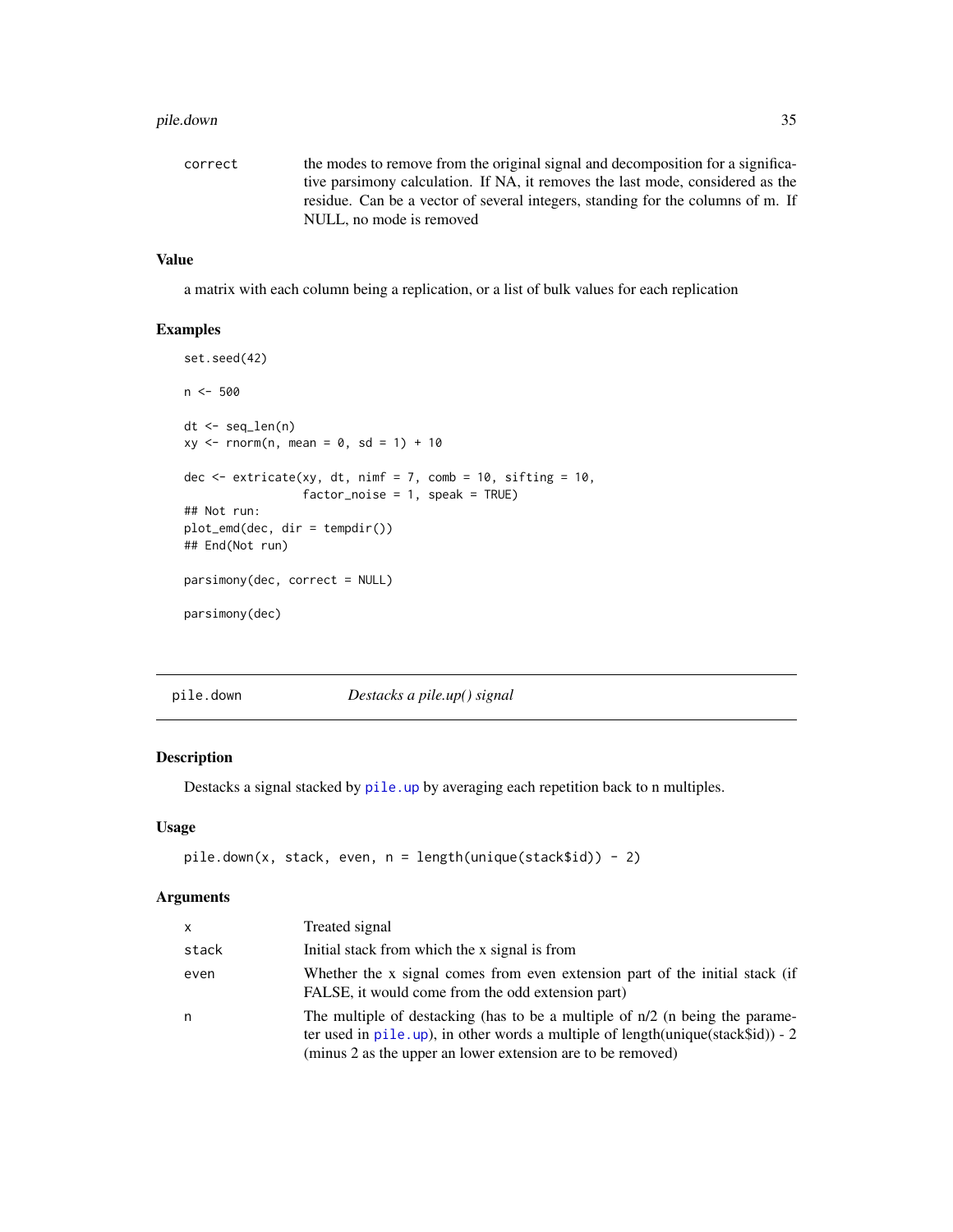#### Value

a matrix or a vector of the destacked signal

```
set.seed(42)
n <- 200
t <- seq_len(n)
p1 <- 25
p2 <- 75
xy <- (1 + 0.6 * sin(t*2*pi/p2)) * sin(t*2*pi/p1) + 2 * sin(t*2*pi/p2) +rnorm(n, sd = 0.5)inter_dt \leq round(runif(length(xy), min = 0.5, max = 1.5),1)inter_dt[20] <- 20
dt <- cumsum(inter_dt)
opar <- par()$mfrow
par(mfrow = c(1,1))res <- pile.up(xy, dt, 4)
par(mfrow = c(2,1))plot(res$ndt, res$even, type = "l", col = "blue")
plot(res$ndt, res$odd, type = "l", col = "red")par(mfrow = c(opar))# Small number of repetitions ----
opar <- par("mfrow")
par(mfrow = c(1,2))stack <- pile.up(xy, dt, 10)
signal <- stack$even + runif(length(stack$even), -3, 3)
res <- pile.down(signal, stack, even = TRUE, n = 5)
plot(xy, dt, type = "1", lwd = 2, main = "Low number of repetitions")
lines(res, dt, type = "l", lty = 5, col = "red")# High number of repetitions ----
stack <- pile.up(xy, dt, 1000)
signal <- stack$even + runif(length(stack$even), -3, 3)
```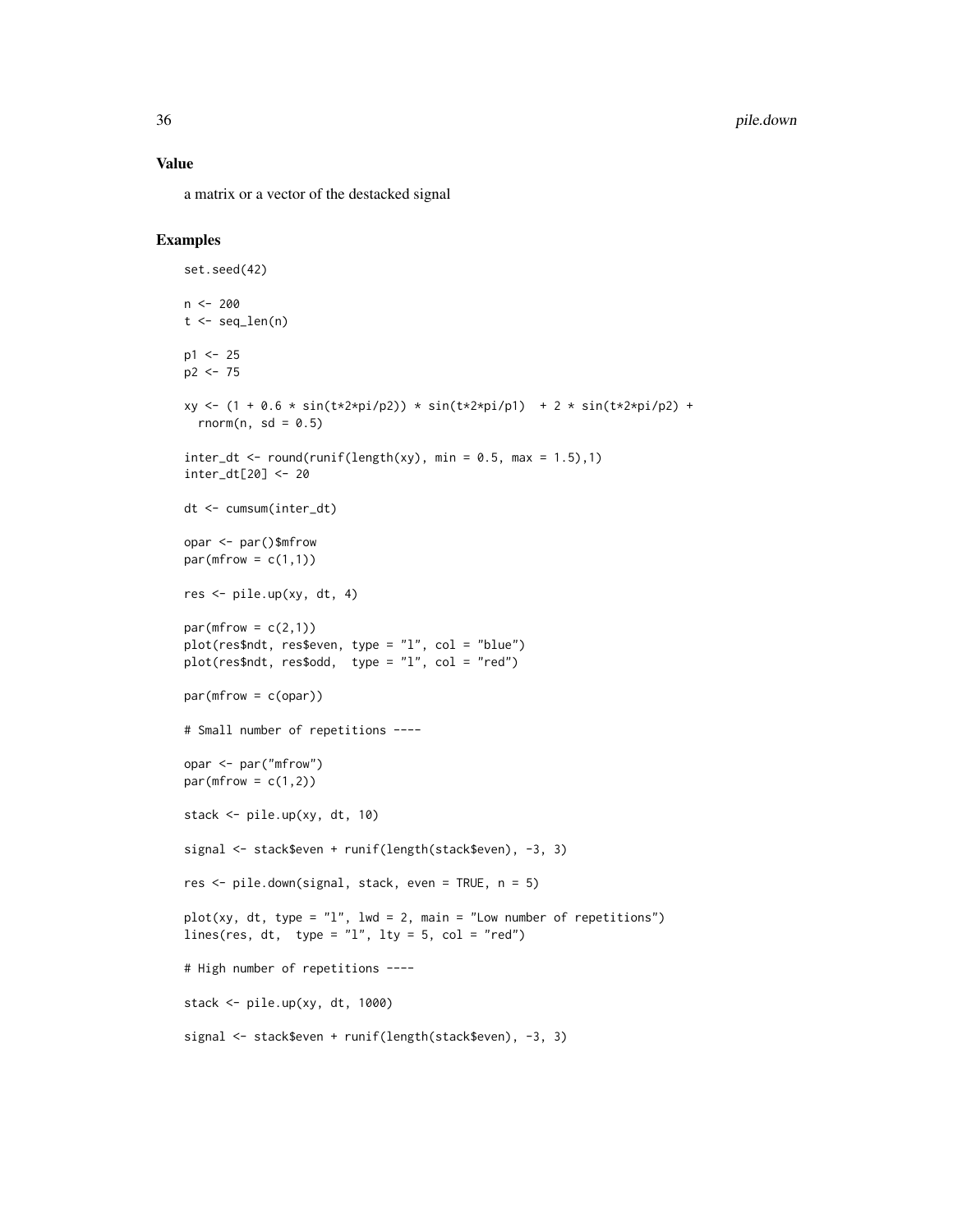#### <span id="page-36-0"></span>pile.up 37

```
res <- pile.down(signal, stack, even = TRUE, n = 500)
plot(xy, dt, type = "l", lwd = 2, main = "High number of repetitions")lines(res, dt, type = "1", lty = 5, col = "red")
par(mfrow = c(opar))
```
<span id="page-36-1"></span>pile.up *Repeat and stack a signal in central and line symmetry*

## Description

Repeats and stacks a signal duplicated in central (even) and line (odd) symmetry to apply Ensemble Empirical Mode Decomposition (EEMD) on one single vector following the simple boundary rule of Zeng and He (2004). This allows to avoid the iterations that are typical of EEMD. A complete set of signal is added by default at the upper and lower part of the stack, to be removed in the end process.

#### Usage

pile.up(xy, dt, n, warn = TRUE)

#### Arguments

| xy   | the signal                                                                                                                       |
|------|----------------------------------------------------------------------------------------------------------------------------------|
| dt   | the depth/time positions of each xy                                                                                              |
| n    | the number of replicates you want. It has to be a multiple of two, as you will<br>generate two stacks: the even and the odd one. |
| warn | whether you want to be annoyed                                                                                                   |

#### Value

a dataframe of the original dt (odt), the stack-modified dt (ndt), the inversion factor to change the even stack into the odd one and vice-versa (invert), the even xy stack (even) and the odd one (odd)

```
set.seed(42)
n < -200t < - seq_len(n)
p1 <- 25
p2 < -75xy \leftarrow (1 + 0.6 * sin(t \times 2 \times pi/p2)) * sin(t \times 2 \times pi/p1) + 2 * sin(t \times 2 \times pi/p2) +rnorm(n, sd = 0.5)
```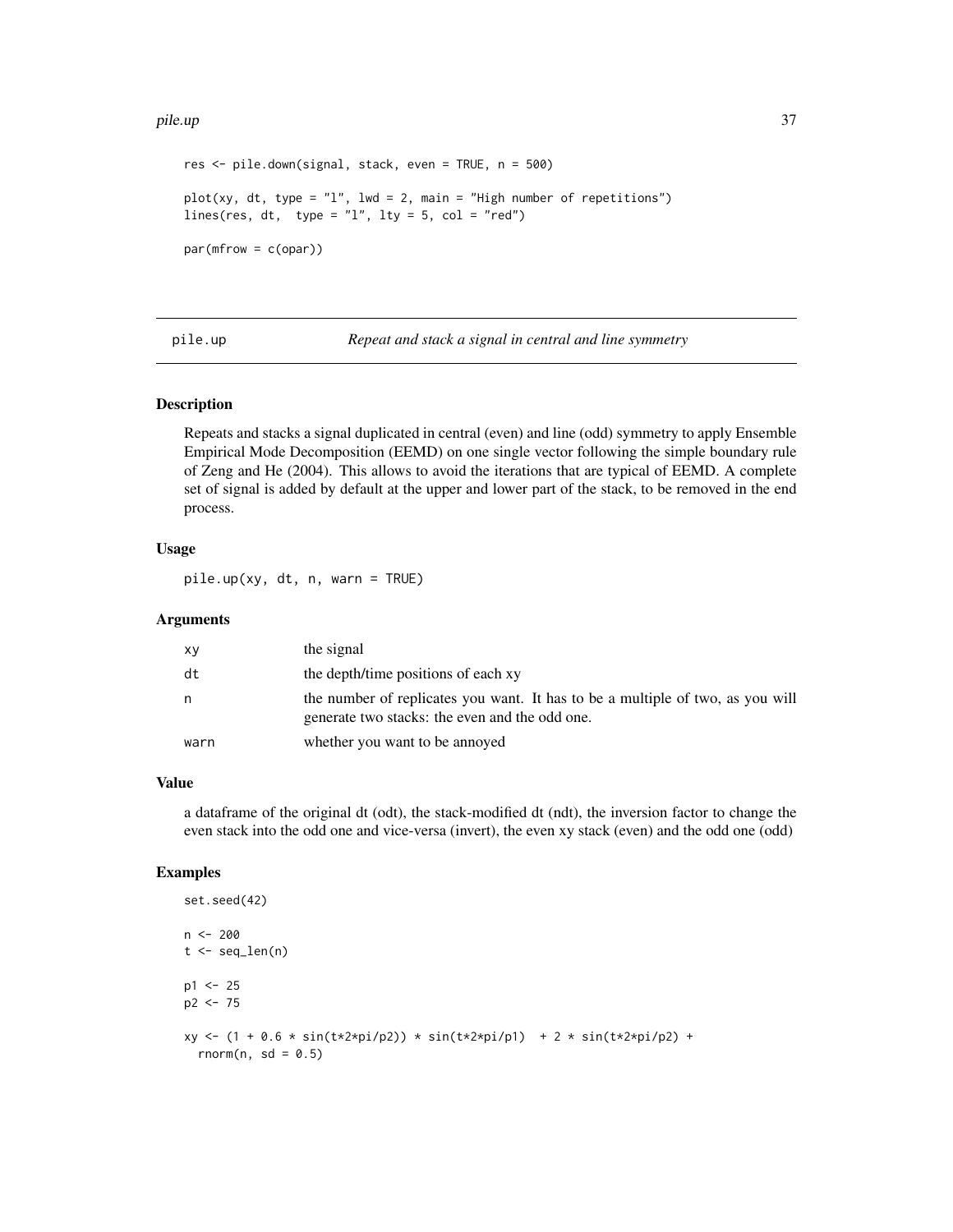```
inter_dt \leq round(runif(length(xy), min = 0.5, max = 1.5),1)inter_dt[20] <- 20
dt <- cumsum(inter_dt)
opar <- par()$mfrow
par(mfrow = c(1,1))res <- pile.up(xy, dt, 4)
par(mfrow = c(2,1))plot(res$ndt, res$even, type = "l", col = "blue")
plot(res$ndt, res$odd, type = "l", col = "red")
par(mfrow = c(opar))
```
## plot\_emd *Plot a decomposition*

#### Description

General plot for a complete decomposition (that can be summed back to the original signal)

#### Usage

```
plot_emd(
  emd = NULL,
 xy = NULL,ini = NULL,
 dt = NULL,m = NULL,mode = NULL,repl = 1,
 size.xy = 5,
 size.dt = 25,
 style = 2,
  xylim = NULL,
 dtlim = NULL,
  inilim = NULL,
  vertical = TRUE,
  adapt.axis = FALSE,
  adapt.last = TRUE,
  select = NULL,
 over = NULL,
 s = list(type = "o", pch = 19, cex = 0.5),o = list(type = "l", col = "blue", lw = 2),
```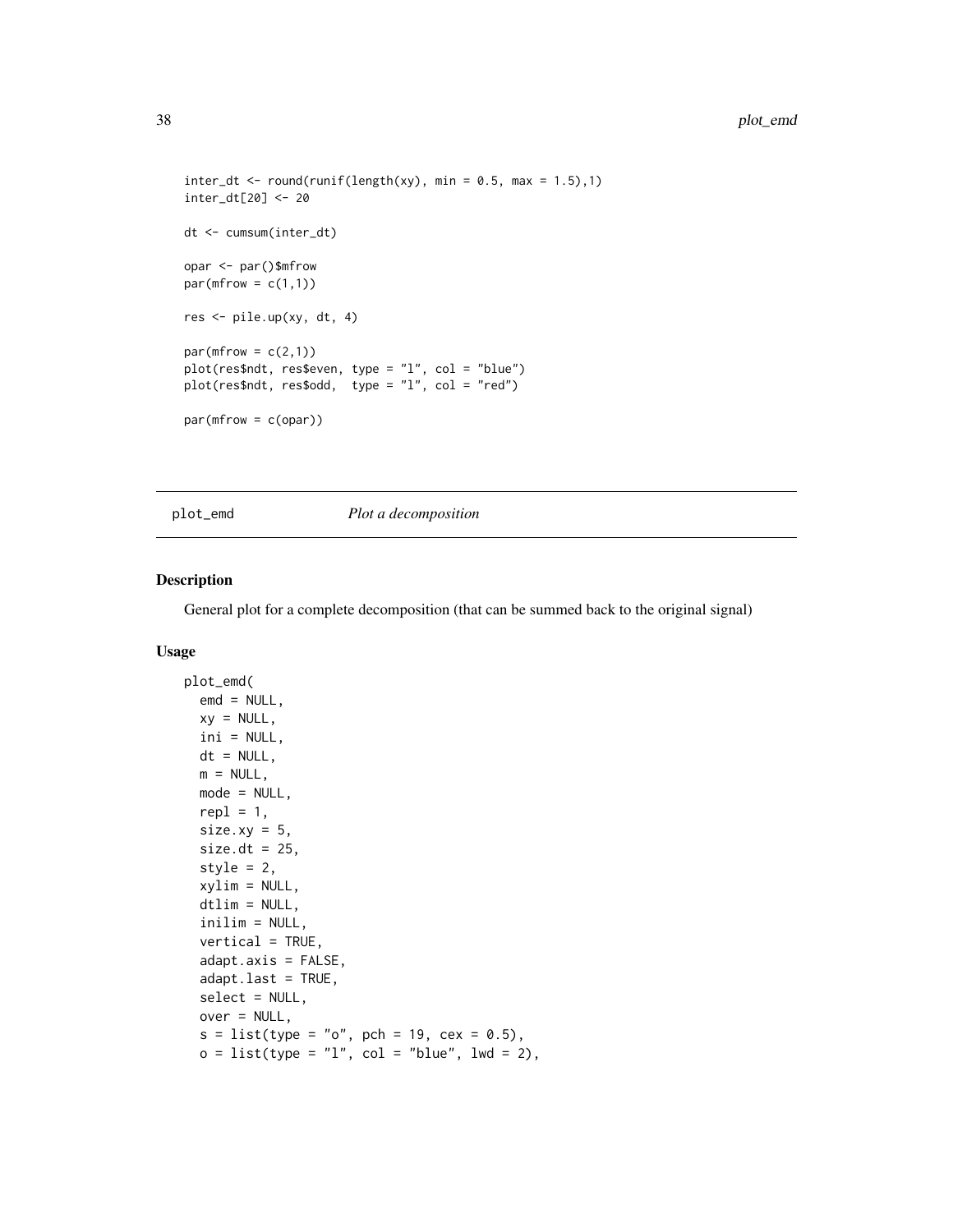#### plot\_emd 39

```
i = list(type = "o", pch = 19, cex = 0.5),e = list(type = "l", col = "red", lwd = 2),la = list(h = c(), v = c(), col = "red", xpd = FALSE),ls = list(),li = list(col = "grey", ly = 5),box = TRUE,ax = list(),
 ay = list(),
 parg = list(),
 title = TRUE,
 t1 = "Signal",t2 = "Mode",pdf = TRUE,
 name = "EMD",ext = ".pdf",
 dir = tempdir(),
 track = TRUE,openfile = TRUE
\mathcal{L}
```

| emd                  | an emd object                                                                                                                                                                       |
|----------------------|-------------------------------------------------------------------------------------------------------------------------------------------------------------------------------------|
| хy                   | the original signal. Is overridden by emd.                                                                                                                                          |
| ini                  | an optional vector of length n of the eventual initial Intrinsic Mode Function xy<br>would be a demodulation of, if it is a demodulation.                                           |
| dt                   | the depth/time. Is overridden by emd.                                                                                                                                               |
| m                    | a matrix with columns of same length that xy, made of the decomposition of the<br>signal. Is overridden by emd.                                                                     |
| mode                 | which modes/decompositions to plot                                                                                                                                                  |
| repl                 | the replication of decompositions in m. Is overridden by emd.                                                                                                                       |
| size.xy, size.dt     |                                                                                                                                                                                     |
|                      | the size i inches of each individual plot in pdf                                                                                                                                    |
| style                | whether to not plot the original signal (style = 0), to plot it as the first signal<br>$(\text{style} = 1)$ , or to plot it before each individual mode (style = 2, is the default) |
| xylim, dtlim, inilim |                                                                                                                                                                                     |
|                      | the boundaries for the plots (inilim stands for the xy boundaries of the plot of<br>the initial IMF xy is a demodulation of, if applicable)                                         |
| vertical             | whether to have the depth/time [dt] axis vertically (geologist convention) or hor-<br>izontaly (climatologist convention)                                                           |
| adapt.axis           | whether to let the plot adapt the axis to see the variability of the decompositions.<br>The default os to have a comparable x axis for each plots                                   |
| adapt.last           | whether to adapt the last plot as a residue (if TRUE the x axis will be identical<br>to the one of the signal, not centered on 0)                                                   |
| select               | the components to plot                                                                                                                                                              |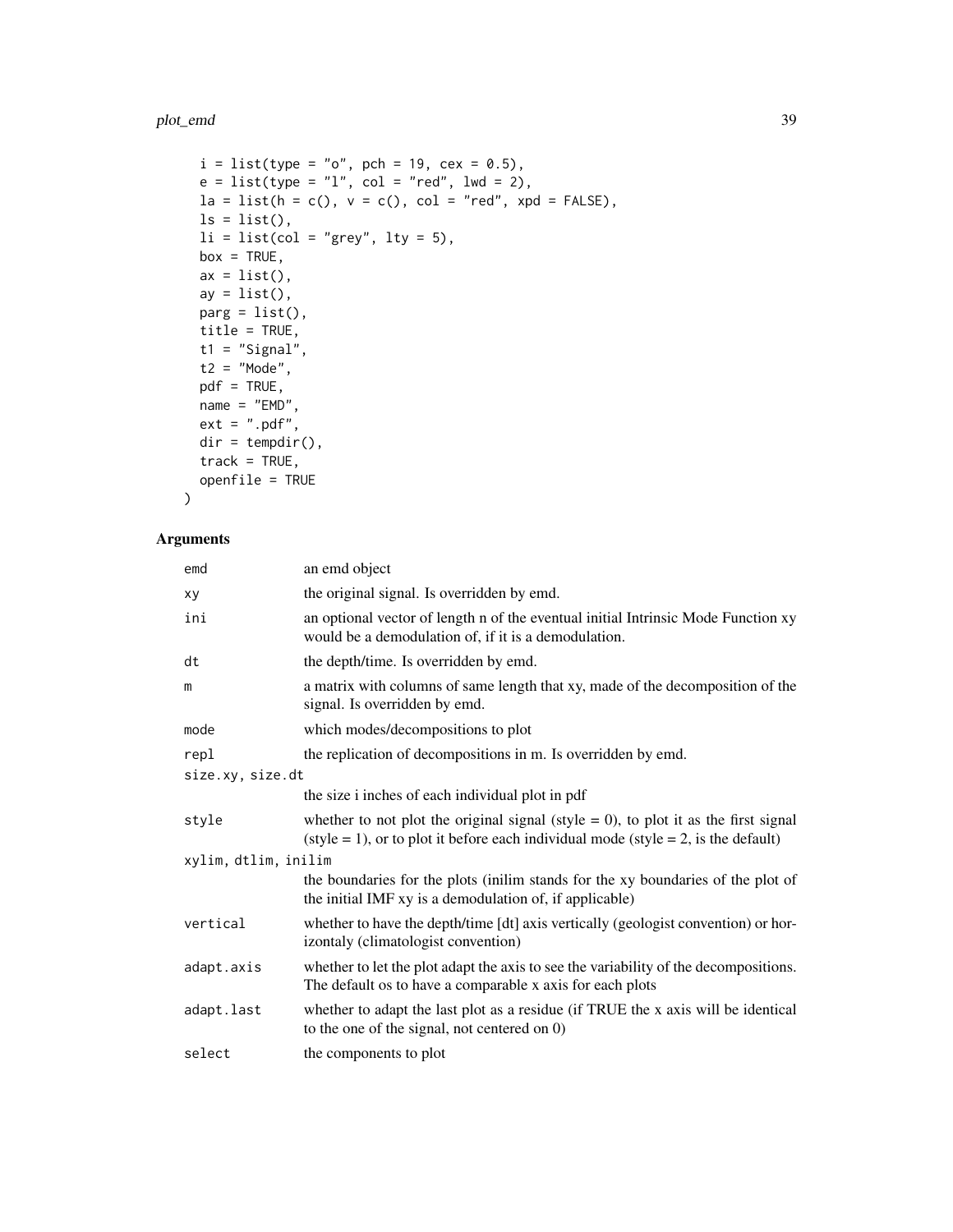| over                            | which modes/decompositions will be cumulated and added to the signal plotted<br>at their left or above them (if style = $2$ )                                                                                                                                                                                                                                   |
|---------------------------------|-----------------------------------------------------------------------------------------------------------------------------------------------------------------------------------------------------------------------------------------------------------------------------------------------------------------------------------------------------------------|
| s, o, i, e                      | lists of parameters to feed lines, for the original signal, the cumulated modes/decompositions<br>overlapping it, the modes/decompositions themselves, and the enveloppe of the<br>initial signal used for demodulation if it applies, respectively.                                                                                                            |
| la, ls, li                      | lists of parameters to provide the abline function (makes personalised lines for<br>you to have a better grasp of the data). Ia will plot on all panels, is on the signal<br>ones, and li on the modes ones.                                                                                                                                                    |
| box                             | whether to draw boxes around the plots                                                                                                                                                                                                                                                                                                                          |
| ax, ay                          | lists of parameters to feed minor Axis, the function making the axes, for the x<br>and y axes                                                                                                                                                                                                                                                                   |
| parg                            | list of parameters to feed par                                                                                                                                                                                                                                                                                                                                  |
| title                           | whether to write titles                                                                                                                                                                                                                                                                                                                                         |
| t1                              | the title for the signal                                                                                                                                                                                                                                                                                                                                        |
| t2                              | the title for the modes                                                                                                                                                                                                                                                                                                                                         |
| pdf                             | whether to plot as a pdf                                                                                                                                                                                                                                                                                                                                        |
| name, ext, dir, track, openfile |                                                                                                                                                                                                                                                                                                                                                                 |
|                                 | parameters for the pdfDisplay function, namely the name of the pdf file, its<br>extension (if you want to make a .svg file you can), the directory of the file,<br>whether to track the changes (if you use sumatrapdf as a default pdf reader you<br>can set it to F and it will avoid creating too many pdf files), and whether to<br>directly open the file. |

```
set.seed(42)
n < - 600t < - seq_len(n)
p1 < -30p2 < -240xy \leftarrow (1 + 0.6 * sin(t * 2 * pi/p2)) * sin(t * 2 * pi/p1) + 2 * sin(t * 2 * pi/p2) +rnorm(n, sd = 0.5) + 0.01 * tinter_dt <- round(runif(length(xy), min = 0.5, max = 1.5),1)
dt <- cumsum(inter_dt)
dec \leq extricate(xy, dt, nimf = 7,
                 repl = 10, comb = 10, factor\_noise = 10,
                  speak = TRUE)
plot\_emd(dec, select = c(4,6), pdf = FALSE)## Not run:
plot_emd(dec, dir = tempdir())
## End(Not run)
```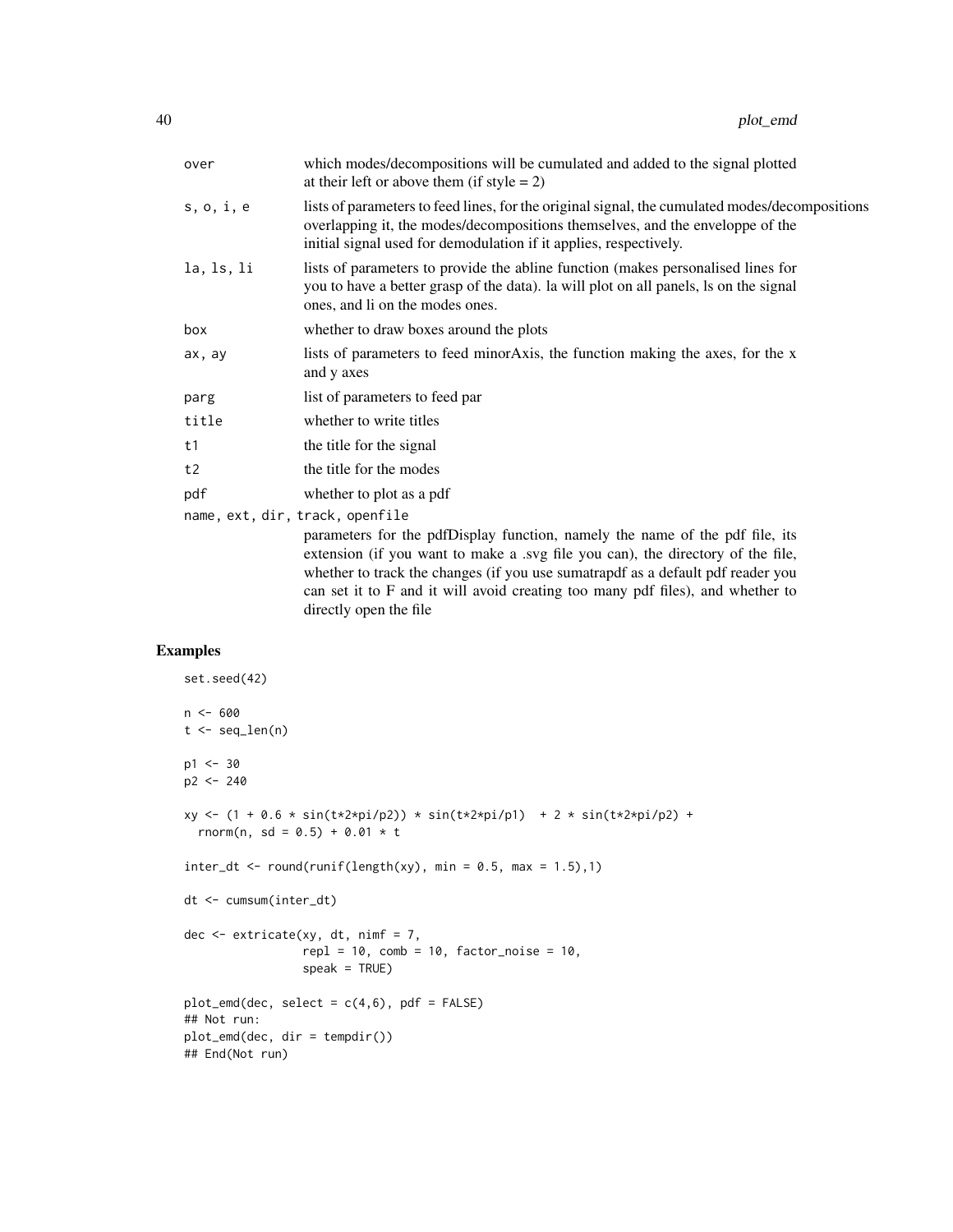<span id="page-40-1"></span><span id="page-40-0"></span>plot\_hex *Group and/or log-scale hexagonal binning*

## Description

Group and/or log-scale hexagonal binning. Provides a legend indicating the count representations. USES THE GRID GRAPHICAL SYSTEM, BASE GRAPHICS NOT SUPPORTED. To add lines, polygons or text, use the l, g and t arguments.

## Usage

```
plot_hex(
 x,
 y,
  id = NA,select = NA,
 uniform = TRUE,
 bins = 60,
  xbnds = range(x, na.rm = TRUE),ybnds = range(y, na.rm = TRUE),xlim = xbnds,vlim = vbnds,
 log = "".shape = 1,
 mincnt = 1,
 maxcnt = NA,
 colorcut = seq(0, 1, length = 17),
  colramp = function(n) matlab.like(length(colorcut) - 1),
  trans = NULL,
  inv = NULL,border = NULL,
  1wd = 0.1,
  cex = 1,
 main = ""xlab = "x",
 ylab = "y",
 xaxis = TRUE,yaxis = TRUE,
  xaxs = "r",yaxs = "r",box = TRUE,
 mar = c(0.15, 0.125, 0.15, 0.2),
  legend = TRUE,
  leg\_sep = 0.1,
```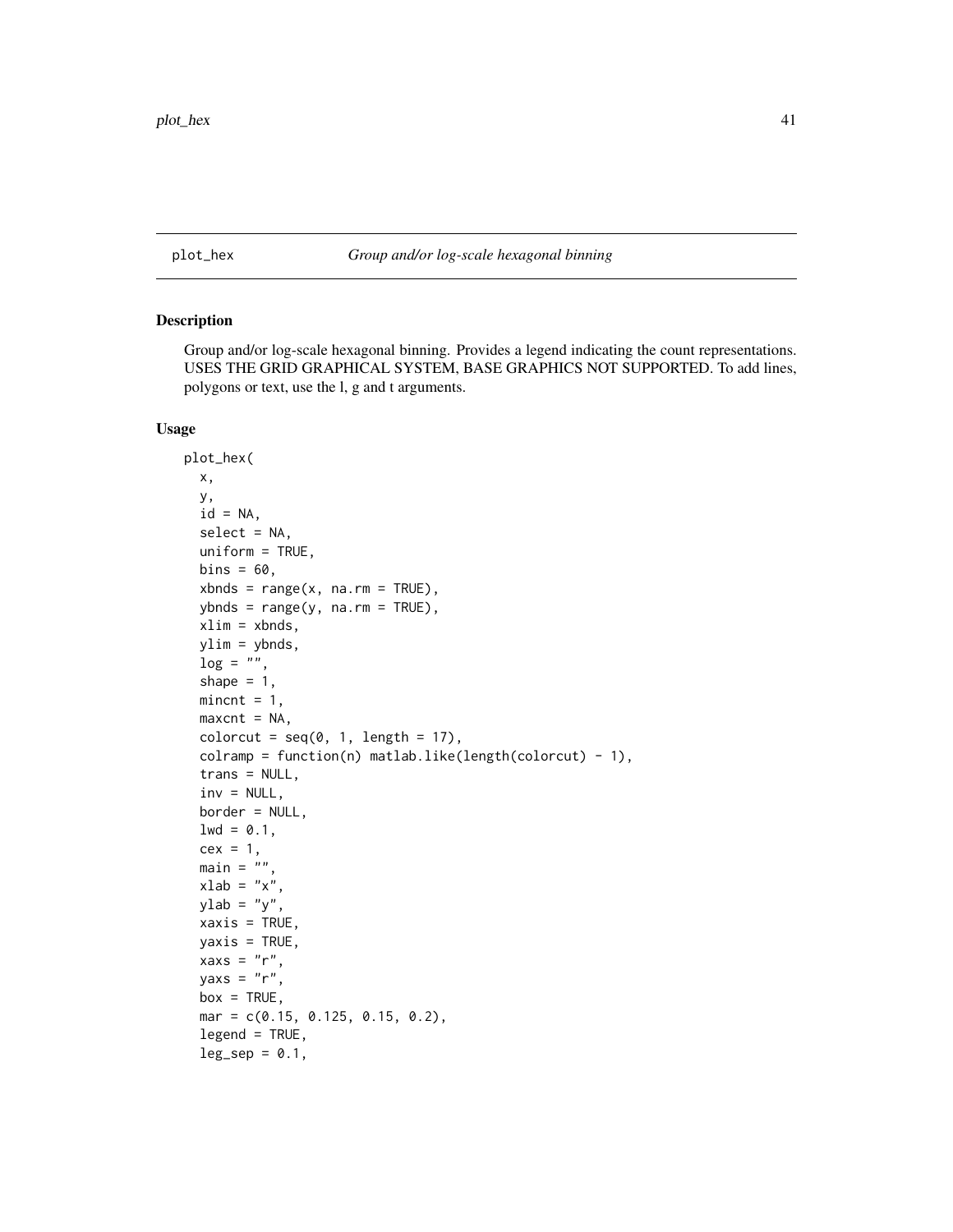```
xd\text{-}hex = 0.75,
 xpd_{leg} = 1.5,
 l = list(x = NULL, y = NULL, default.units = "native"),g = list(x = NULL, y = NULL, default.units = 'native''),t = list(label = NULL, default.units = 'matrix'),plot = TRUE
\mathcal{L}
```

| x, y           | vectors giving the coordinates of the bivariate data points to be binned.                                                                                                                                                                                                                                                                             |
|----------------|-------------------------------------------------------------------------------------------------------------------------------------------------------------------------------------------------------------------------------------------------------------------------------------------------------------------------------------------------------|
| id             | a vector of ids for each x value, to separate different groups of data                                                                                                                                                                                                                                                                                |
| select         | the groups of ids to plot                                                                                                                                                                                                                                                                                                                             |
| uniform        | whether to keep the creaks defined by the entire matrixes when selecting only a<br>part of it                                                                                                                                                                                                                                                         |
| bins           | the number of bins partitioning the range of xbnds.                                                                                                                                                                                                                                                                                                   |
| xbnds, ybnds   | horizontal and vertical limits of the binning region in x or y units respectively;<br>must be numeric vector of length 2.                                                                                                                                                                                                                             |
| xlim, ylim     | the limits of the plot                                                                                                                                                                                                                                                                                                                                |
| log            | a character string which contains "x" if the x axis is to be logarithmic, "y" if the<br>y axis is to be logarithmic and "xy" or "yx" if both axes are to be logarithmic.                                                                                                                                                                              |
| shape          | the theoretical shape = yheight/xwidth of the plotting. This adapts the form of<br>the hexagons accordingly.                                                                                                                                                                                                                                          |
| mincnt, maxcnt | fraction of cell area for the lowest and largest count, respectively                                                                                                                                                                                                                                                                                  |
| colorcut       | vector of values covering $[0, 1]$ that determine hexagon color class boundaries<br>and hexagon legend size boundaries. Alternatively, an integer (<= maxcnt) spec-<br>if ying the number of equispaced colorcut values in $[0,1]$ .                                                                                                                  |
| colramp        | function accepting an integer n as an argument and returning n colors.                                                                                                                                                                                                                                                                                |
| trans          | a transformation function for the counts such as $log10$                                                                                                                                                                                                                                                                                              |
| inv            | the inverse transformation function (if $trans = log10$ , inv should for instance<br>be function $(x)$ 10 $\alpha$ x.                                                                                                                                                                                                                                 |
| border         | the color of the border of the hexagons. By default it will be the color of the<br>filling                                                                                                                                                                                                                                                            |
| lwd            | the width of the border of the hexagons.                                                                                                                                                                                                                                                                                                              |
| cex            | the magnification of text.                                                                                                                                                                                                                                                                                                                            |
| main           | main title.                                                                                                                                                                                                                                                                                                                                           |
| xlab, ylab     | x and y axis labels respectively.                                                                                                                                                                                                                                                                                                                     |
| xaxis, yaxis   | whether to plot the x and y axes respectively.                                                                                                                                                                                                                                                                                                        |
| xaxs, yaxs     | The style of axis interval calculation to be used for the axes. By default the style<br>"r" (regular) first extends the data range by 4 percent at each end and then finds<br>an axis with pretty labels that fits within the extended range. Style "i" (internal)<br>just finds an axis with pretty labels that fits within the original data range. |

<span id="page-41-0"></span>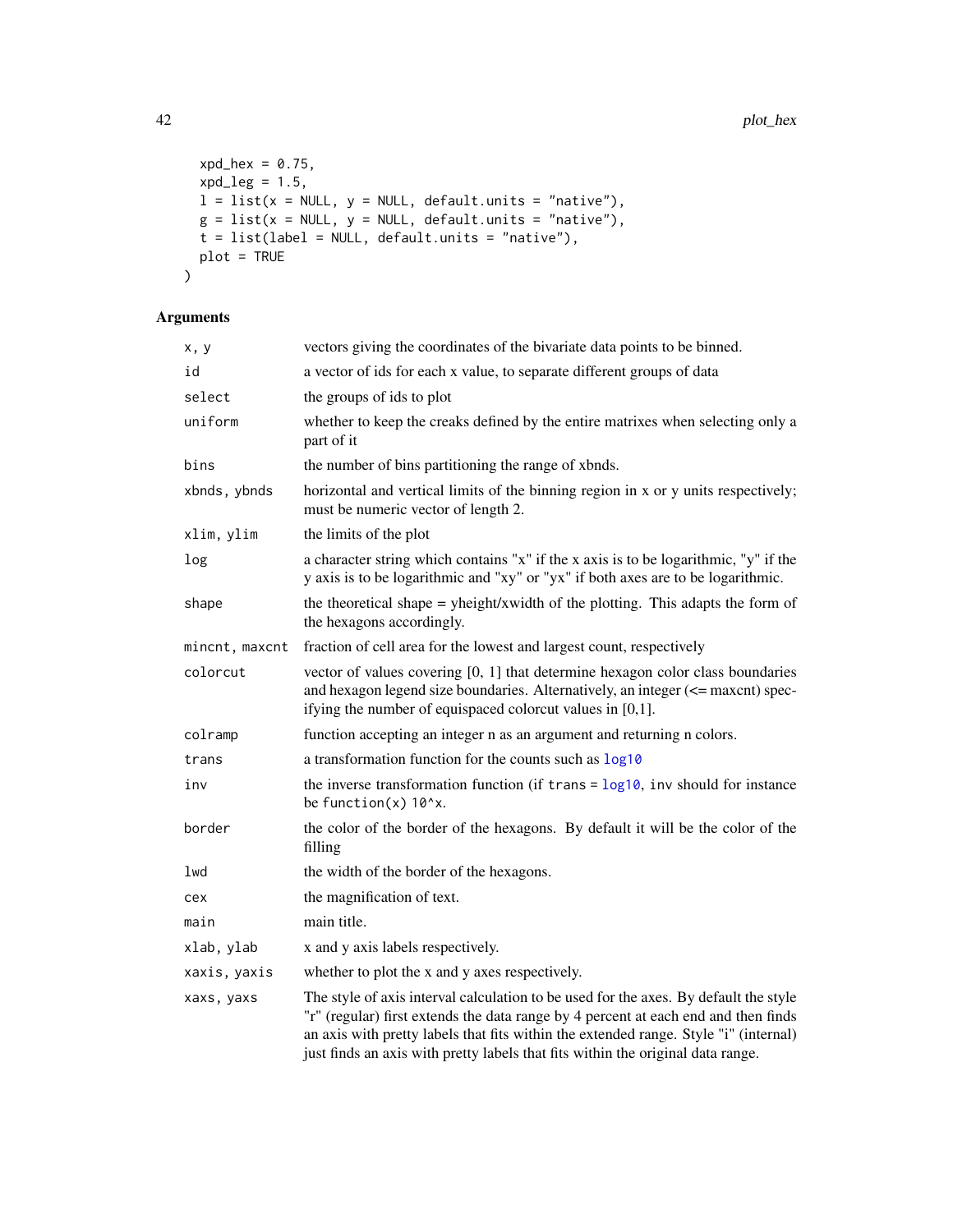#### plot\_hex 43

| box     | whether to plot a box.                                                                                                                                                                 |
|---------|----------------------------------------------------------------------------------------------------------------------------------------------------------------------------------------|
| mar     | a numerical vector of the form c(bottom, left, top, right) which gives the room<br>the give to the margins in Normalised Parent Coordinates (see grid package for<br>more information) |
| legend  | whether to plot the legend.                                                                                                                                                            |
| leg_sep | the distance between hexagons and text f the legend in Normalised Parent Coor-<br>dinates left on the right margin                                                                     |
| xpd_hex | factor to expand the legend hexagons                                                                                                                                                   |
| xpd_leg | factor to expand the height of the legend                                                                                                                                              |
| 1       | a list of arguments to feed to grid: :grid.polyline ATTENTION the grid<br>package has to be loaded                                                                                     |
| g       | a list of arguments to feed to grid:: grid.polygon ATTENTION the grid pack-<br>age has to be loaded                                                                                    |
| t       | a list of arguments to feed to grid: : grid. text ATTENTION the grid package<br>has to be loaded                                                                                       |
| plot    | whether to plot. If FALSE, returns a grob.                                                                                                                                             |

## Examples

library(grid) # To use the gpar function

```
set.seed(42)
n < - 600t <- seq_len(n)
p1 < -30p2 < -240xy \leftarrow (1 + 0.6 * sin(t \times 2 \times pi/p2)) * sin(t \times 2 \times pi/p1) + 2 * sin(t \times 2 \times pi/p2) +rnorm(n, sd = 0.5)
inter_dt \leftarrow round(runif(length(xy), min = 0.5, max = 1.5),1)dt <- cumsum(inter_dt)
dec \leq extricate(xy, dt, nimf = 7, sifting = 10,
                 rep1 = 10, comb = 10, factor\_noise = 10,
                   speak = TRUE)
## Not run:
plot_emd(dec, dir = tempdir())
## End(Not run)
integrity(xy, dec)
parsimony(dec)
ht <- inst.pulse(dec, plot = FALSE)
```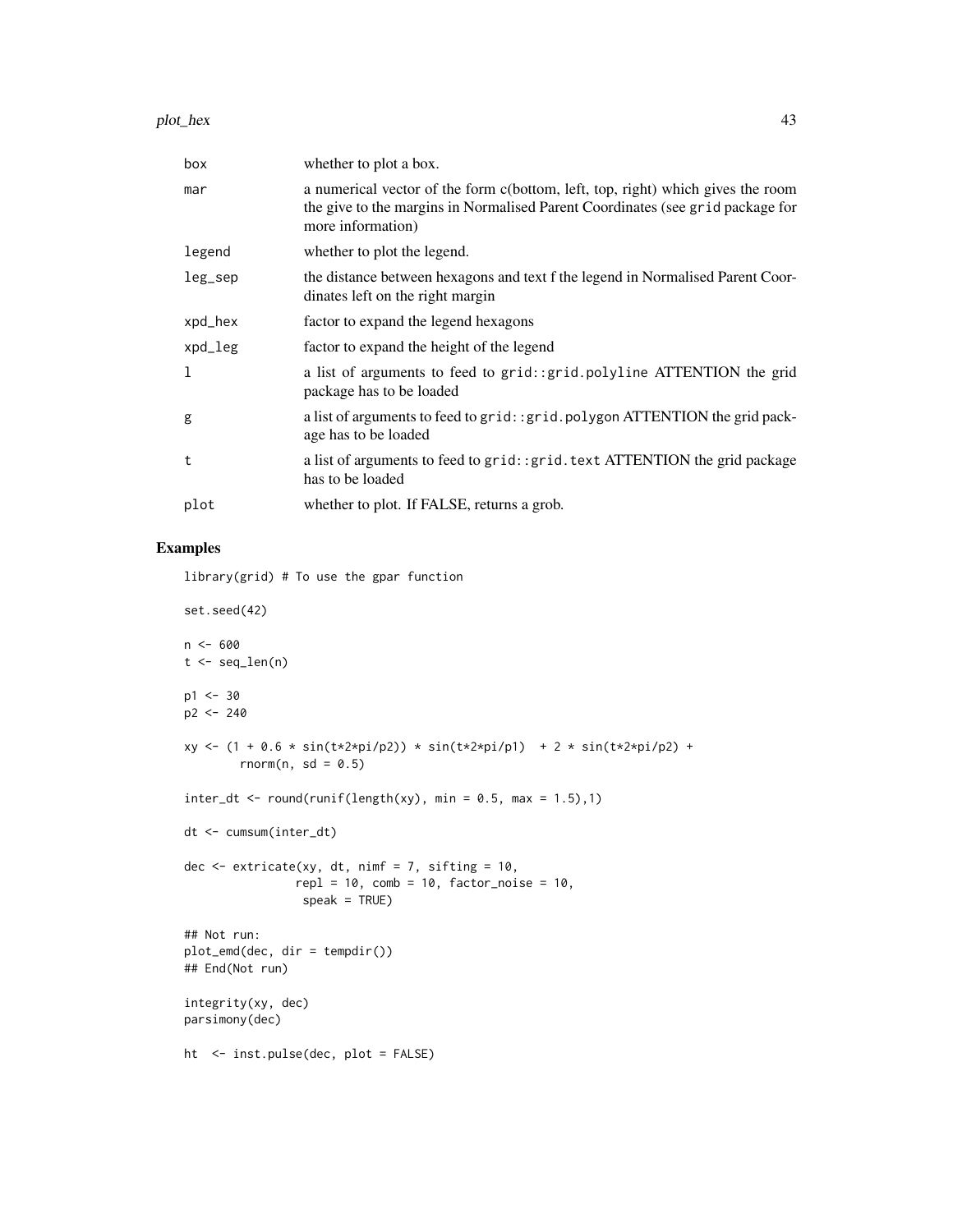```
plot_{\text{max}}(x = 1/\text{htsf}, y = \text{htsa}, \text{bins} = 100, \text{ ybnds} = c(0, 2),log = "x", trans = log10, inv = function(x) 10^x,main = "Spectral Population", xlab = "Period", ylab = "Amplitude")
plot\_hex(x = 1/httpttsf, y = ht$a, bins = 100, ybnds = c(0,2),log = "x", trans = log10, inv = function(x) 10^x,main = "Spectral Population", xlab = "Period", ylab = "Amplitude",
         id = ht$mode, select = c(4,6,7),
         l = list(x = c(30, 30, 240, 240), y = unit(c(0,1,0,1), "npc"),id = c(1,1,2,2), gp = gpar(col = c("red", "blue"), lwd = 2)),g = list(x = c(18, 50, 50, 18, 18, 50, 50, 18),y = c(0, 0, 1.9, 1.9, 2.05, 2.05, 1.95, 1.95),
                 id = c(1,1,1,1,2,2,2,2),
                 gp = gpar(col = c("red", NA), fill = c(NA, "white"), lwd = 2)),t = list(label = "Mode 4", x = 30, y = 2, gp = gpar(col = "red"))
```
<span id="page-43-1"></span>plot\_hist *Group and/or log-scale histogram*

#### Description

Specialised histogram: allows to work in log-scale (for x) and to distinguish different groups of data

#### Usage

```
plot_hist(
 x,
 breaks = 100,
  id = NA,select = NA,
 pile = TRUE,
 line = FALSE,
 mids = FALSE,
 xlim = NA,
 vlim = NA,
 xlog = FALSE,
  axes = TRUE,
 xa = list(),
 ya = list(),
 main = "",xlab = "X".
 ylab = "Counts",
  col = NA,
 border = NA,
  text = FALSE,labels = NA,
```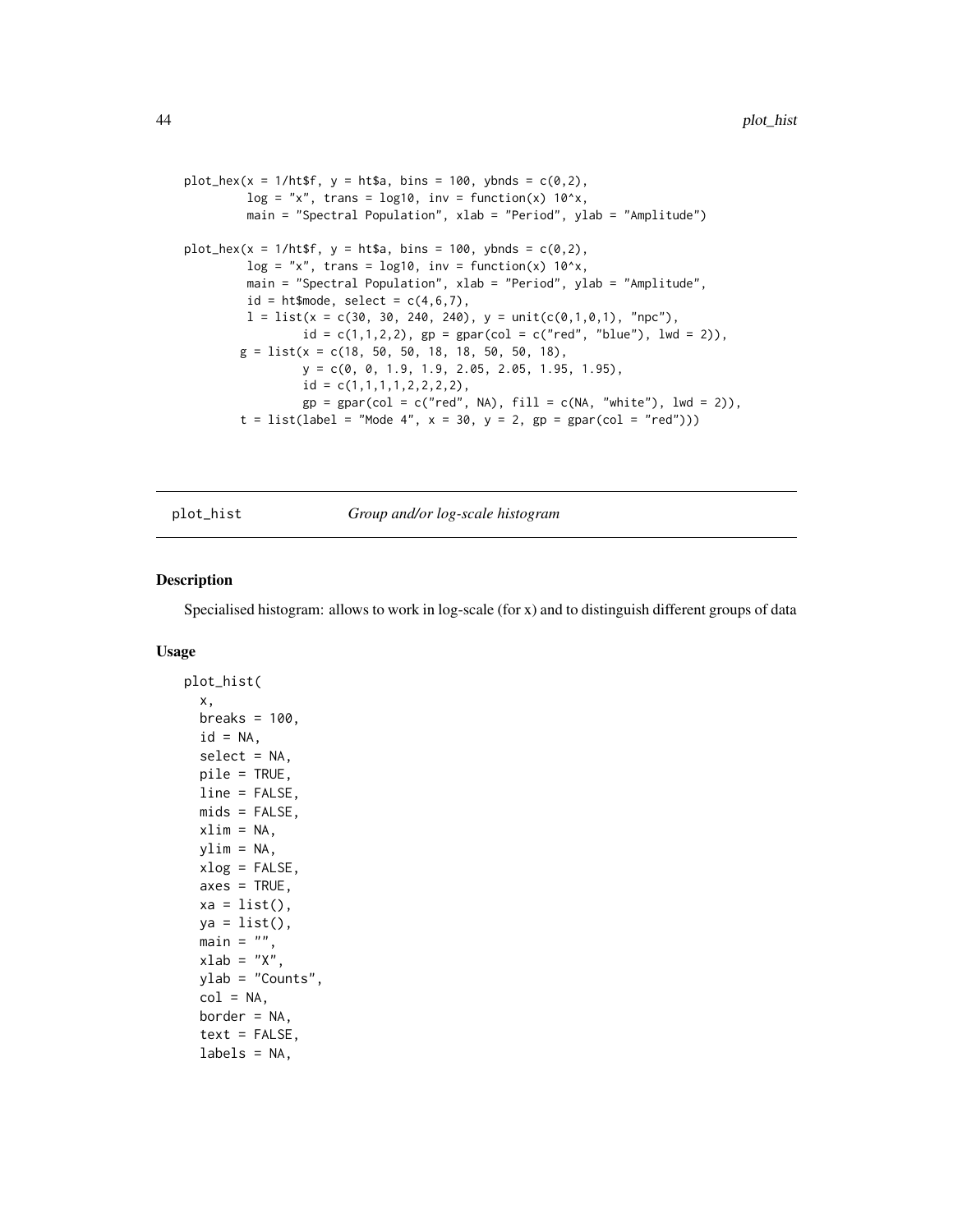#### <span id="page-44-0"></span>plot\_hist 45

```
t = list(adj = c(0.5, -2), font = 2),add = FALSE\lambda
```

| х                | vector or matrix                                                                                                                                                                                                                                                                                                                              |
|------------------|-----------------------------------------------------------------------------------------------------------------------------------------------------------------------------------------------------------------------------------------------------------------------------------------------------------------------------------------------|
| breaks           | one of:                                                                                                                                                                                                                                                                                                                                       |
|                  | • a vector giving the breakpoints between histogram cells,                                                                                                                                                                                                                                                                                    |
|                  | • a function to compute the vector of breakpoints,                                                                                                                                                                                                                                                                                            |
|                  | • a single number giving the number of cells for the histogram,                                                                                                                                                                                                                                                                               |
|                  | • a character string naming an algorithm to compute the number of cells (see<br>'Details' in hist),                                                                                                                                                                                                                                           |
|                  | • a function to compute the number of cells.                                                                                                                                                                                                                                                                                                  |
|                  | In the last three cases the number is a suggestion only; as the breakpoints will<br>be set to pretty values, the number is limited to 1e6 (with a warning if it was<br>larger). If breaks is a function, the x vector is supplied to it as the only argument<br>(and the number of breaks is only limited by the amount of available memory). |
| id               | a vector of ids for each x value, to separate different groups of data                                                                                                                                                                                                                                                                        |
| select           | a vector of id values idenifying the groups of data to plot and their order                                                                                                                                                                                                                                                                   |
| pile             | whether to cumulate the different one on the other                                                                                                                                                                                                                                                                                            |
| line             | whether to plot as lines or rectangles                                                                                                                                                                                                                                                                                                        |
| mids             | if lines is TRUE, whether the nodes of the lines are the middle positions or the<br>upper corner of the rectangles.                                                                                                                                                                                                                           |
| xlim, ylim       | the boundaries for the plots. If $ylim = NA$ the upper $ylim$ will be increased by<br>10% to allow for text (see 'text' parameter)                                                                                                                                                                                                            |
| xlog             | whether to set the x axis in log scale                                                                                                                                                                                                                                                                                                        |
| axes             | whether to plot the axes                                                                                                                                                                                                                                                                                                                      |
| xa, ya           | list of arguments to feed minor Axis for the x and y axes respectively                                                                                                                                                                                                                                                                        |
| main, xlab, ylab |                                                                                                                                                                                                                                                                                                                                               |
|                  | the main title and the labels of the x and y axes                                                                                                                                                                                                                                                                                             |
| col              | a function or a character vector defining the colors of the different modes                                                                                                                                                                                                                                                                   |
| border           | the colour of the borders, by default identical to col                                                                                                                                                                                                                                                                                        |
| text             | if there are different groups, whether to add a number above each of them to<br>distinguish them                                                                                                                                                                                                                                              |
| labels           | the labels to put on top of each group                                                                                                                                                                                                                                                                                                        |
| t                | a list of parameters to feed text()                                                                                                                                                                                                                                                                                                           |
| add              | whether to add the plot to a preexisting plot                                                                                                                                                                                                                                                                                                 |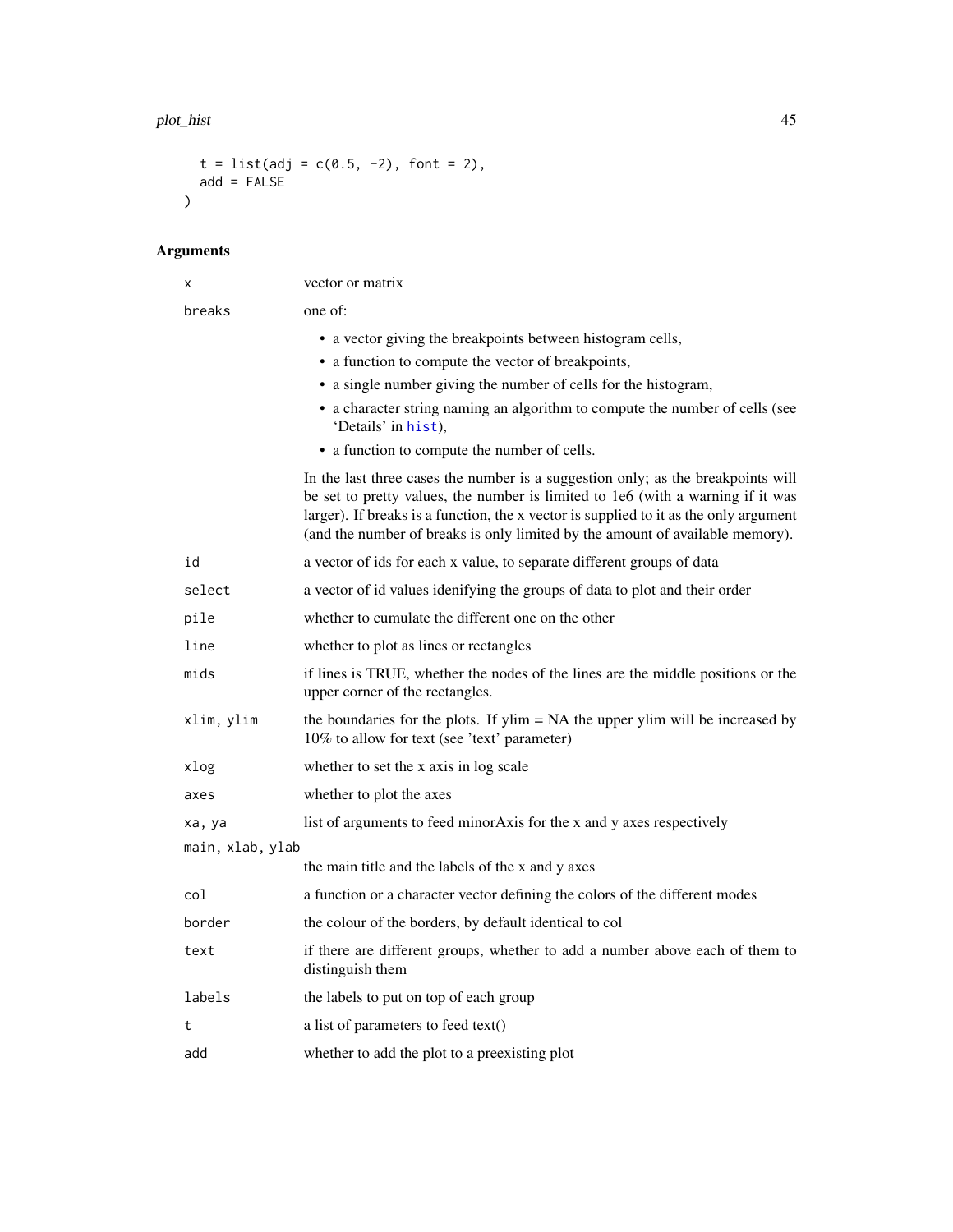#### Examples

```
set.seed(42)
n <- 600
t < - seq_len(n)
p1 < -30p2 <- 240
xy <- (1 + 0.6 * sin(t*2*pi/p2)) * sin(t*2*pi/p1) + 2 * sin(t*2*pi/p2) +rnorm(n, sd = 0.5) + t * 0.01
inter_dt <- round(runif(length(xy), min = 0.5, max = 1.5),1)
dt <- cumsum(inter_dt)
dec \leq extricate(xy, dt, nimf = 7, sifting = 10,
                 rep1 = 10, comb = 10, factor\_noise = 10,
                 speak = TRUE)
## Not run:
plot_emd(dec, dir = tempdir())
## End(Not run)
integrity(xy, dec)
parsimony(dec)
ht <- inst.pulse(dec, plot = FALSE)
opar <- par('mfrow')
par(mfrow = c(2,1))plot\_hist(x = 1/httpff, breaks = 500,xlog = TRUE, xlab = "Period")
plot\_hist(x = 1/httpff, breaks = 500, id = htsmode,
          xlog = TRUE, text = TRUE, add = TRUE, line = TRUE, pile = FALSE)
abline(v = c(p1, p2), col = "red", lwd = 2, lty = 5)plot\_hist(x = 1/httpff, breaks = 500, id = htsmode,
          xlog = TRUE, text = TRUE, xlab = "Period")
abline(v = c(p1, p2), col = "red", lwd = 2, lty = 5)par(mfrow = opar)
```
plot\_imf *Plot IMFs characteristics*

<span id="page-45-0"></span>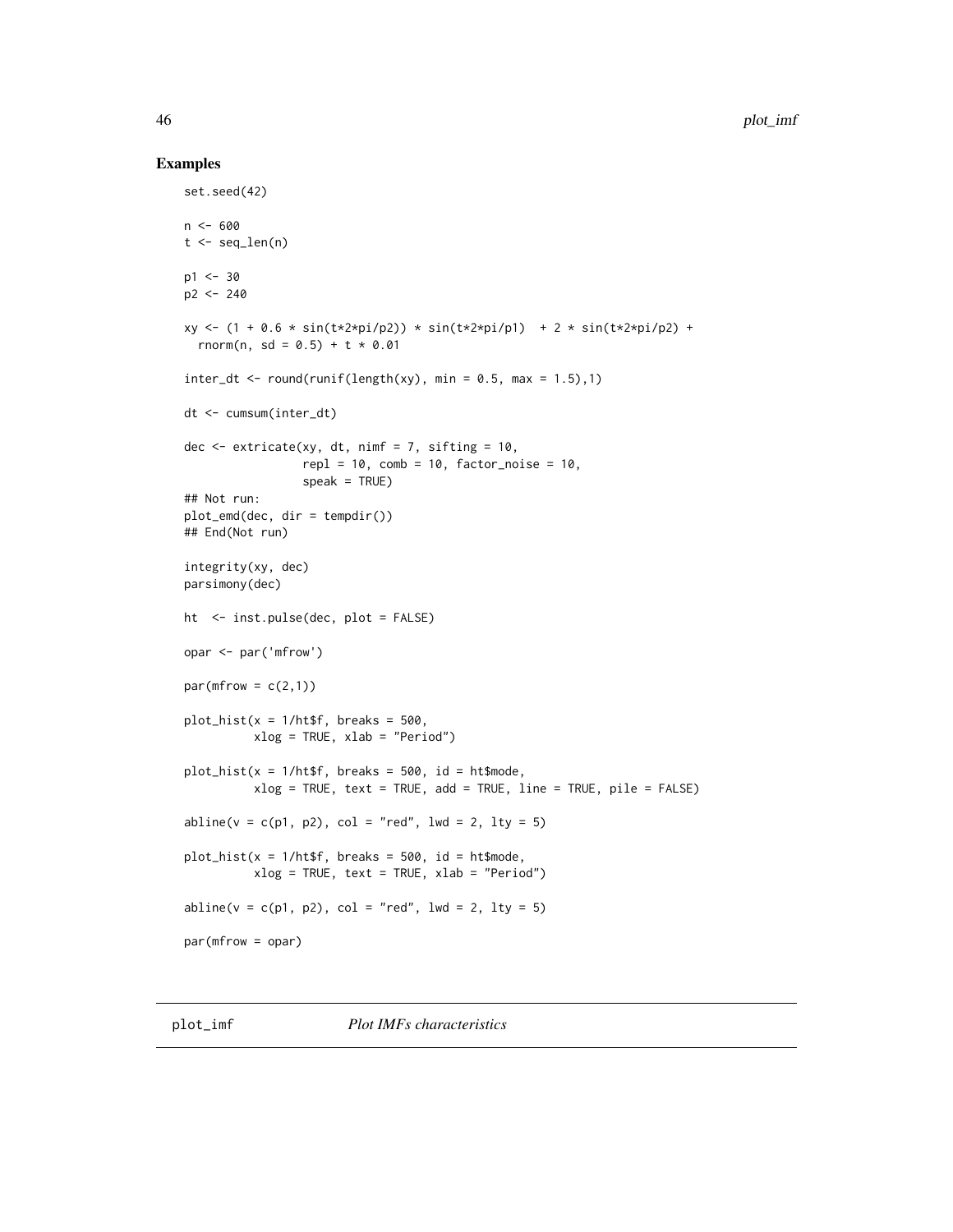#### plot\_imf 47

## Description

General plot for the envelope, instantaneous frequency (period) and identity tuning of an intrinsic mode function (IMF)

## Usage

```
plot_imf(
  pulse,
  dtlim = NULL,
  xylim = NULL,
  flim = NULL,fclim = NULL,
  dtline = NULL,
  fline = NULL,
  fcline = NULL,
  vertical = FALSE,n = 10,
  at.maj = NULL,ls = list(type = "o", pch = 19),le1 = list(lwd = 2),
  le2 = list(lty = 2),
  lid = list(type = "p", pch = 19),lcos = list(),\begin{aligned} \n\text{ldt} = \text{list}(\text{lty} = 5, \text{ lwd} = 2), \n\end{aligned}lf = list(lty = 5),
  lfc = list(lty = 5),
  box = TRUE)
```

| pulse                     | a pulse object                                                                                                                                               |  |  |
|---------------------------|--------------------------------------------------------------------------------------------------------------------------------------------------------------|--|--|
| dtlim, xylim, flim, fclim |                                                                                                                                                              |  |  |
|                           | the boundaries for the plots, respectively for the depth/time, amplitude, fre-                                                                               |  |  |
|                           | quency and freqeuncy carrier                                                                                                                                 |  |  |
| dtline, fline, fcline     |                                                                                                                                                              |  |  |
|                           | coordinates to add vertical/horizontal lines                                                                                                                 |  |  |
| vertical                  | whether to have the depth/time [dt] axis vertically                                                                                                          |  |  |
| n                         | the the number of intervals defined by minor ticks (geologist convention) or                                                                                 |  |  |
|                           | horizontaly (climatologist convention)                                                                                                                       |  |  |
| at.maj                    | the positions at which major tick-marks are to be drawn.                                                                                                     |  |  |
| ls, le1, le2, lid, lcos   |                                                                                                                                                              |  |  |
|                           | lists of parameters to feed lines, for the original signal, the upper and lower<br>envelope, the identity tuning, and the cosine line in the identity tuning |  |  |
| ldt, lf, lfc              | lists of parameters to provide the abline function (makes personalised lines for                                                                             |  |  |
|                           | you to have a better grasp of the data).                                                                                                                     |  |  |
| box                       | whether to draw boxes around the plots                                                                                                                       |  |  |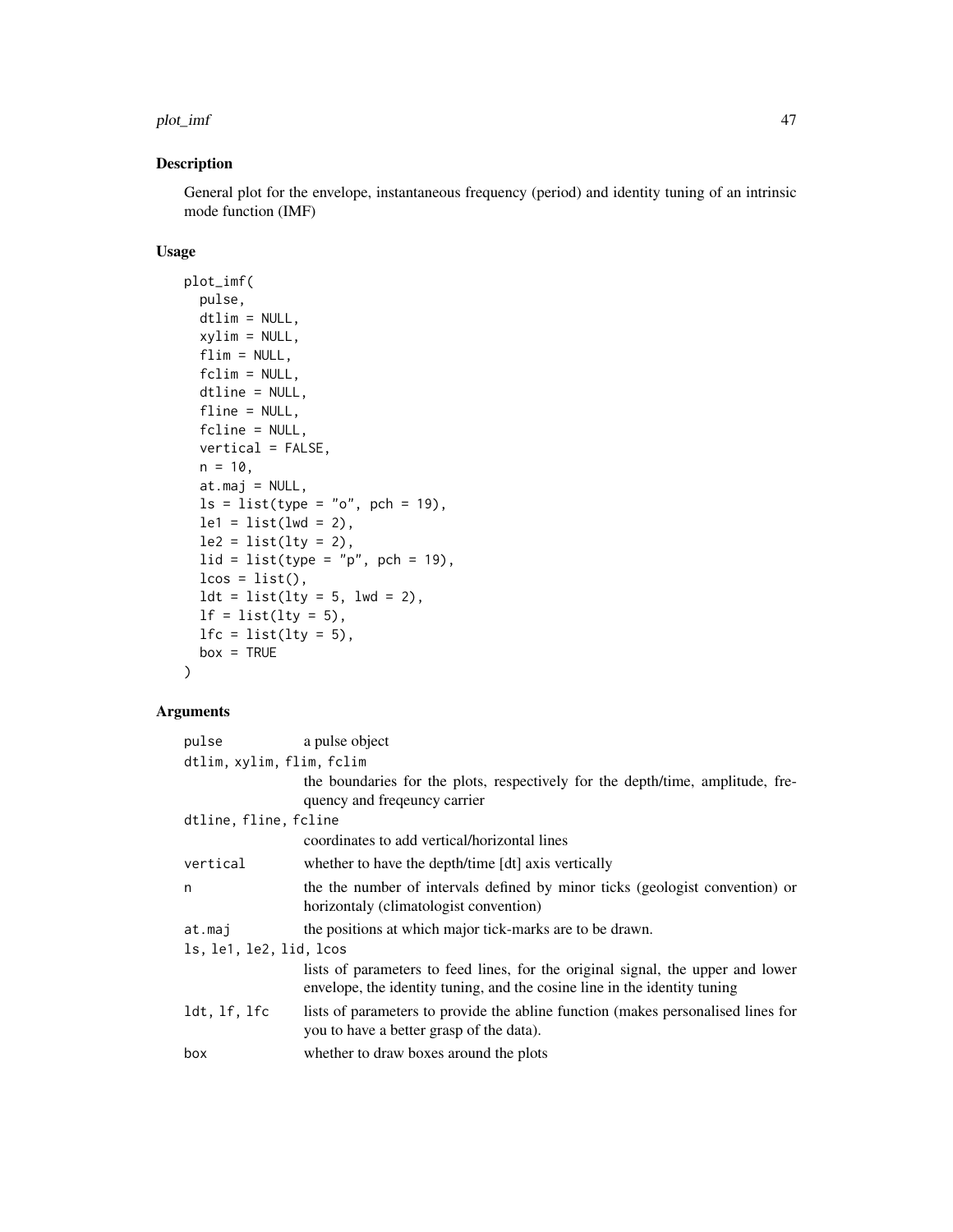## <span id="page-47-0"></span>Details

the line in the identity tuning plot is a genuine cosine, independent from the signal. This is evident when riding waves generate dephasing.

## Examples

```
n <- 600
t < - seq_len(n)
p1 <- 30
p2 <- 40 * 21
am <- sin(t*2*pi/p2 + 50) + 0.03
xy \le -\sin(t \times 2 \times pi/p1 + 50) \times 3 \times amint < -c(rep(1, 99 + 100), seq(1, 3, 2/100), seq(3, 1, -2/100), rep(1, 100 + 99))dt <- cumsum(int)
samp \leq approx(dt, xy, xout = seq(1,802, by = 2))
xy <- samp$y
dt <- samp$x
e \le normalise(m = xy, dt = dt)$a
cond <- dt < 75
xy <- xy[!cond]
dt <- (dt[!cond] - 75) / 1.2
e <- e[!cond]
dq <- dq.algorithm(xy/e, dt)
pulse \leq as.pulse(dt = dt, m = xy, f = dq$f, a = e, idt = dq$idt,
                   rep1 = 1plot\_imf(pulse, flip = 25, dtline = c(222, 489))
```

| plot_pulse |  |
|------------|--|
|------------|--|

Visualise the instantaneous frequencies and amplitudes of a decompo*sition*

#### Description

Visualise the instantaneous frequencies and amplitudes of a decomposition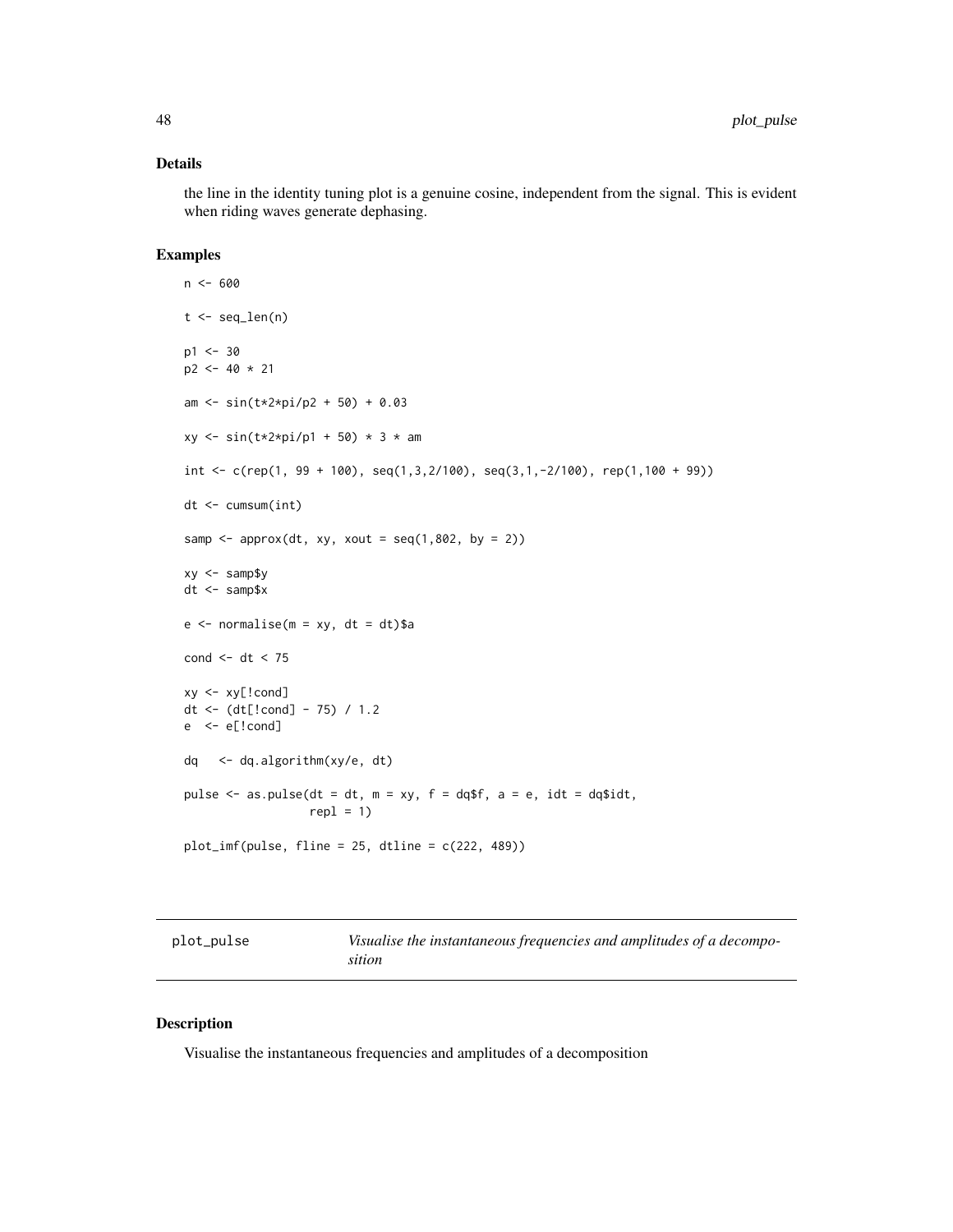<span id="page-48-0"></span>plot\_pulse 49

## Usage

```
plot_pulse(
 pulse,
 style = "b",
 breaks = 500,
 bins = 100,
 cut = 18,
 lines = NULL,
 keep = NULL,
 lose = NULL
)
```
## Arguments

| pulse             | a pulse object (created by inst. pulse or as. pulse)                                                                                                                                               |
|-------------------|----------------------------------------------------------------------------------------------------------------------------------------------------------------------------------------------------|
| style             | whether to plot the distribution of frequency $('d')$ , the spectral population $('p')$<br>or both $('b', is the default)$                                                                         |
| breaks, bins, cut |                                                                                                                                                                                                    |
|                   | parameter for the plots: breaks is fed to plot_hist, bins is fed to plot_hex,<br>and cut defines the number of color cuts for plot_hex. For better control use<br>plot_hist and plot_hex directly. |
| lines             | the period of lines to be added to the plots for better visualization                                                                                                                              |
| keep, lose        | which modes to plot or to not (keep overrides lose)                                                                                                                                                |

```
set.seed(42)
n < - 600t < - seq_len(n)
p1 < -30p2 < -240xy \leftarrow (1 + 0.6 * sin(t \times 2 \times pi/p2)) * sin(t \times 2 \times pi/p1) + 2 * sin(t \times 2 \times pi/p2) +rnorm(n, sd = 0.5) + t * 0.01
inter_dt <- round(runif(length(xy), min = 0.5, max = 1.5),1)
dt <- cumsum(inter_dt)
dec \le extricate(xy, dt, nimf = 7, sifting = 10, repl = 10, comb = 10,
                   factor_noise = 10, speak = TRUE)
## Not run:
plot_emd(dec, dir = tempdir())
## End(Not run)
```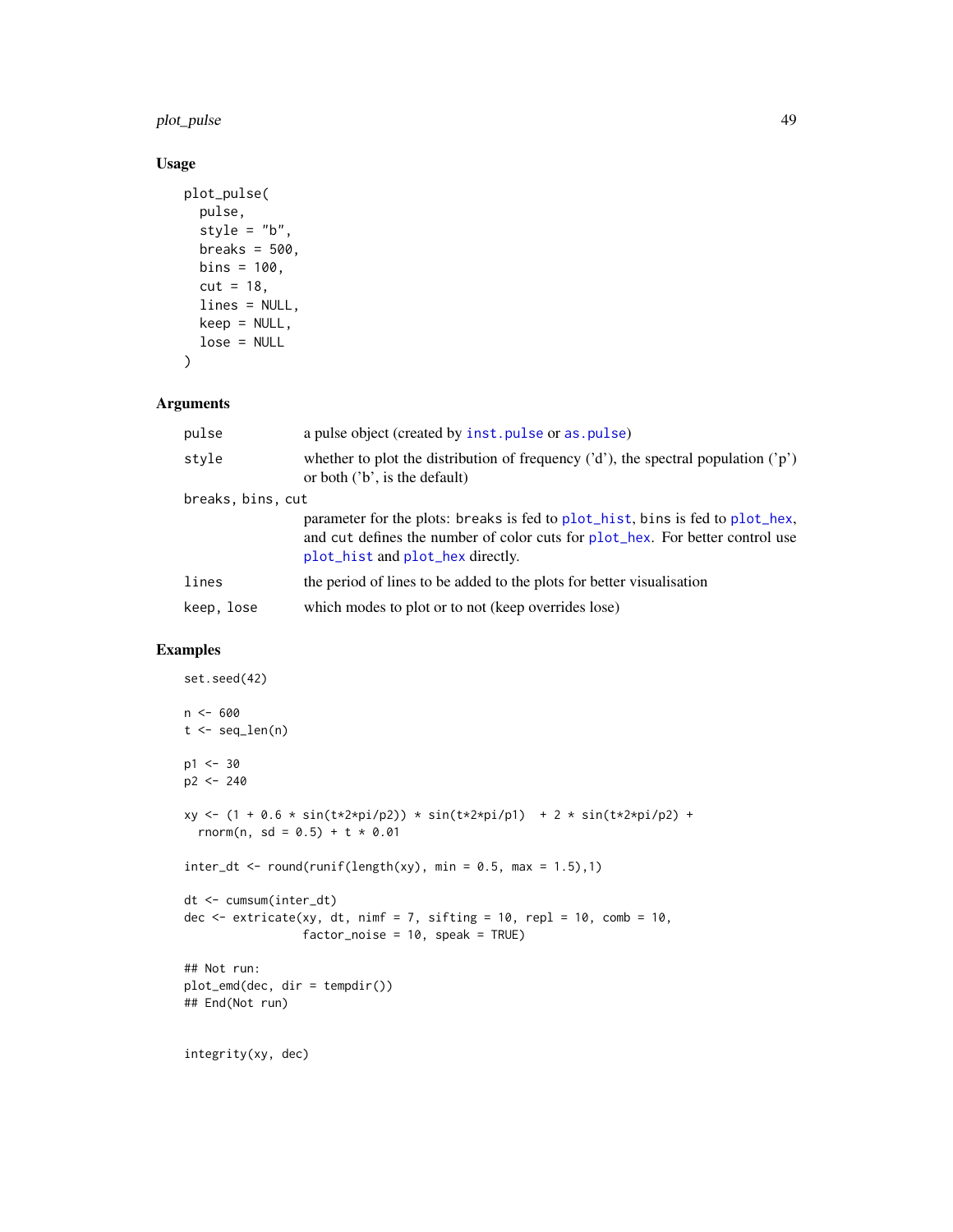```
parsimony(dec)
```

```
ht <- inst.pulse(dec, plot = FALSE)
plot_pulse(ht, lines = c(30, 240))
```
<span id="page-49-1"></span>plot\_ratio *Visualise the instantaneous frequencies ratios of a decomposition*

## Description

Visualise the instantaneous frequencies ratios of a decomposition

## Usage

```
plot_ratio(
 ratio,
  sqrt{1 - r} = TRUE,
  style = "b",
  select = NA,
 bins = 100,
  cut = 18,
 lines = NULL,
 plot = TRUE,
 width = 10,
 height = 10,
 name = "Ratio",
 ext = ".pdf",
 dir = tempdir(),track = TRUE,openfile = TRUE
)
```

| ratio     | a ratio object (created by inst.ratio                                                                                                                                             |
|-----------|-----------------------------------------------------------------------------------------------------------------------------------------------------------------------------------|
| sqrt.rpwr | whether to use the squared ratio power (i.e. the squared multiplication of the<br>instantaneous amplitudes of the modes two by two) rather than the ratio power<br><i>itself.</i> |
| style     | whether to plot a single plot in the graphics device $('s')$ , the to plot an ensemble<br>of all the ratios combinations in a pdf $('e')$ , or both $('b')$ , is the default)     |
| select    | the groups of ratios combinations to plot in the single plot (in the " $1/2$ " form)                                                                                              |
| bins, cut | parameter for the plots: bins is fed to plot_hex, and cut defines the number of<br>color cuts for plot_hex. For better control use plot_hex directly.                             |
| lines     | the ratio of lines to be added to the plots for better visualization                                                                                                              |

<span id="page-49-0"></span>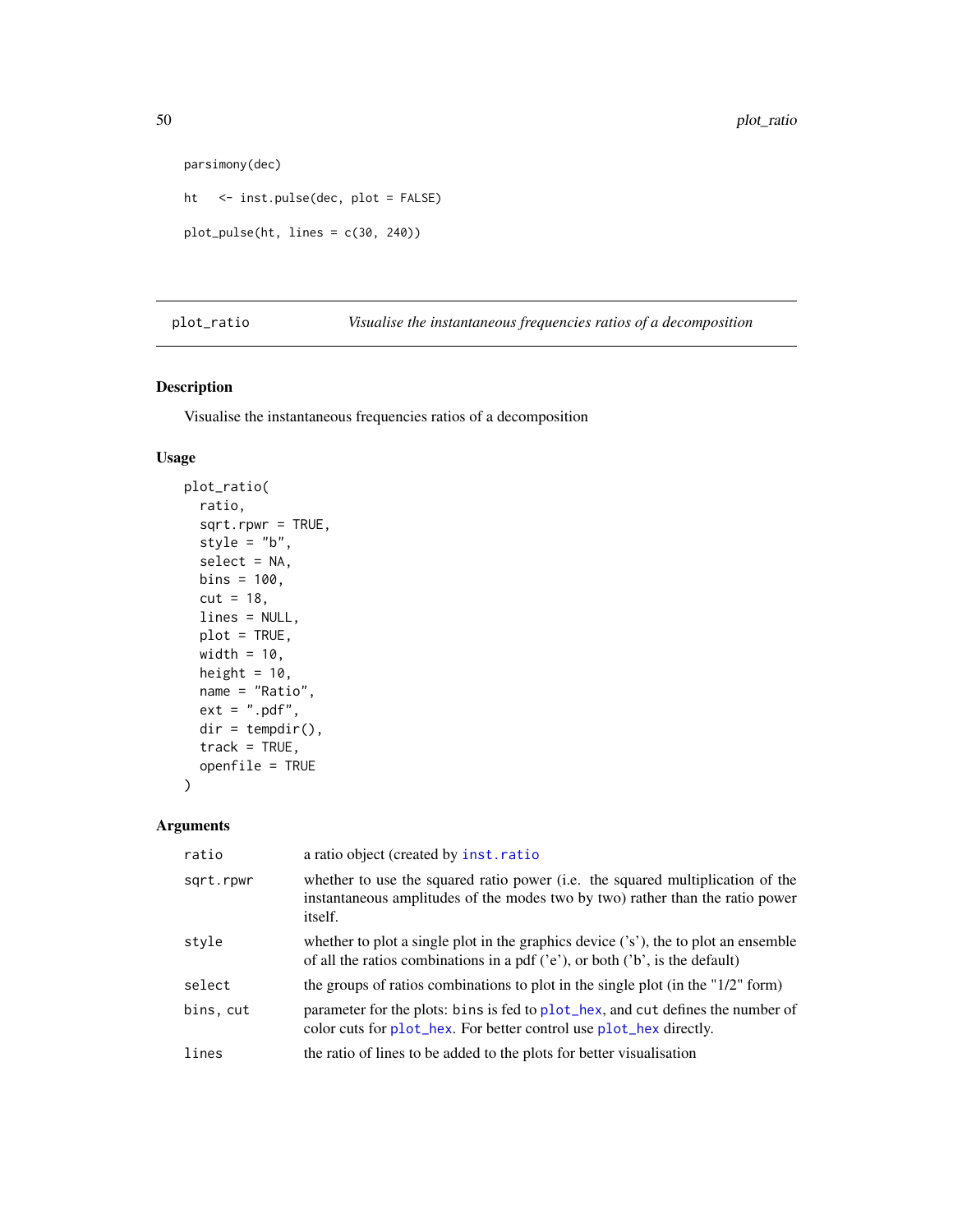<span id="page-50-0"></span>

| plot          | whether to plot. Otherwise output a grob of the single plot.                                                                                                                                                                                                                                                                                                   |
|---------------|----------------------------------------------------------------------------------------------------------------------------------------------------------------------------------------------------------------------------------------------------------------------------------------------------------------------------------------------------------------|
| width, height | the width and height in inches of each separate plot in the ensemble of all the<br>ratios combinations                                                                                                                                                                                                                                                         |
|               | name, ext, dir, track, openfile                                                                                                                                                                                                                                                                                                                                |
|               | parameters for the pdfDisplay function, namely the name of the pdf file, its<br>extension (if you want to make a syg file you can), the directory of the file,<br>whether to track the changes (if you use sumatrapdf as a default pdf reader you<br>can set it to F and it will avoid creating too many pdf files), and whether to<br>directly open the file. |

```
set.seed(42)
n < - 600t < - seq_len(n)
p1 <- 30
p2 <- 240
xy <- (1 + 0.6 * sin(t*2*pi/p2)) * sin(t*2*pi/p1) + 2 * sin(t*2*pi/p2) +
 rnorm(n, sd = 0.5) + t * 0.01
inter_dt \leq round(runif(length(xy), min = 0.5, max = 1.5),1)dt <- cumsum(inter_dt)
dec \leq extricate(xy, dt, nimf = 7, sifting = 10,
                 repl = 10, comb = 10,
                 factor_noise = 10, speak = TRUE)
## Not run:
plot_emd(dec, dir = tempdir())
## End(Not run)
integrity(xy, dec)
parsimony(dec)
ht <- inst.pulse(dec, plot = FALSE)
ratio <- inst.ratio(ht, plot = FALSE)
plot_ratio(ratio, lines = c(8), style = "s")
plot_ratio(ratio, lines = c(8), style = "s", select = c("4/6"))
## Not run:
plot_ratio(ratio, lines = c(8), style = "e", dir = tempdir())
## End(Not run)
```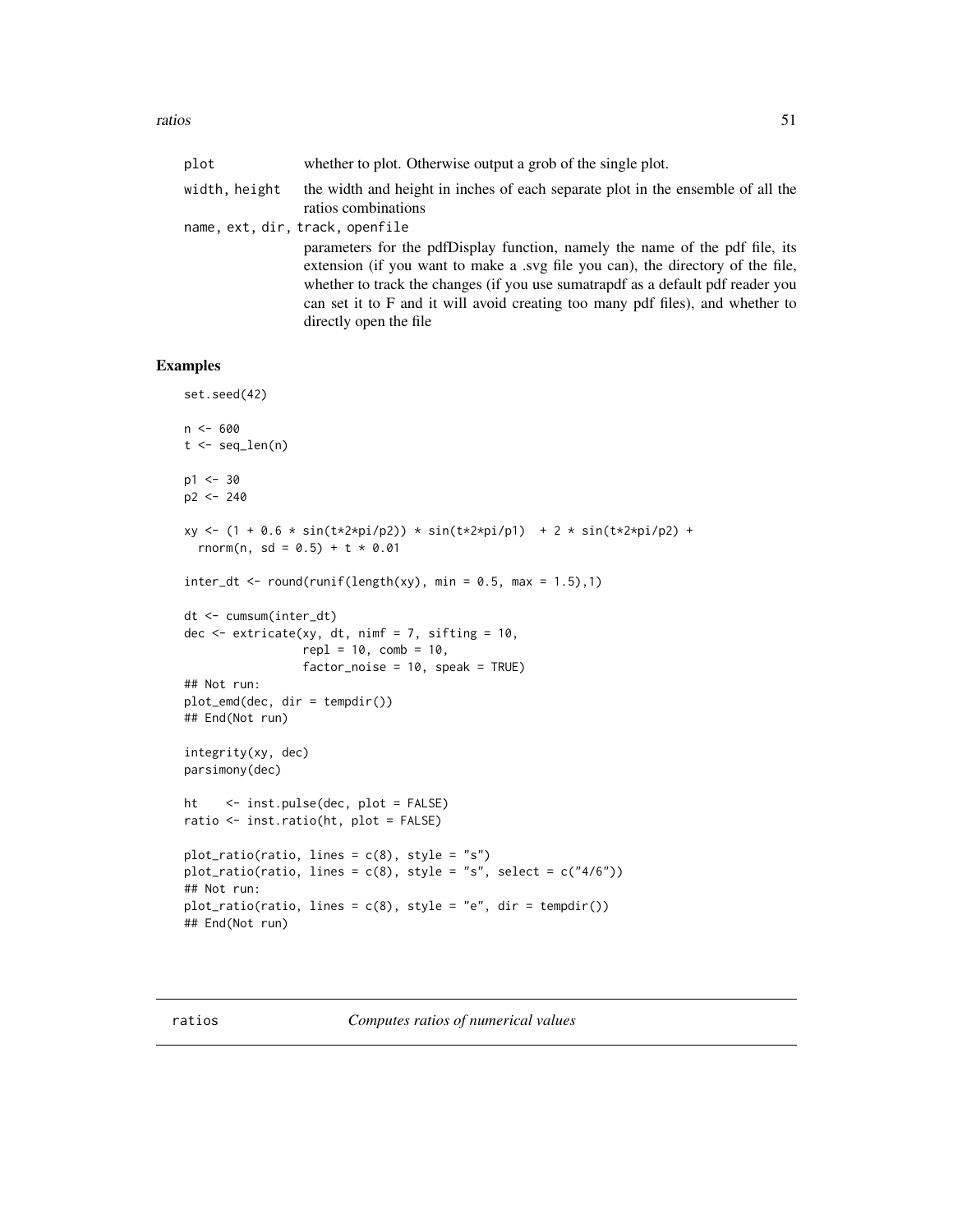## Description

Computes ratios of numerical values

## Usage

ratios(x)

## Arguments

x values to compute the ratio from

## Value

a dataframe of \$ratio, \$x1 and \$x2

## Examples

ratios(c(20,40,100,400))

## repl.out *Remove / Bind replicates in emd objects*

## Description

Remove / Bind replicates in emd objects

## Usage

```
repl.out(emd, keep = NULL, lose = NULL, reorder = FALSE)
repl.bind(emd, comb)
```

| emd        | emd-type object                                                      |
|------------|----------------------------------------------------------------------|
| keep, lose | the modes to keep or lose                                            |
| reorder    | whether to reinitialise the index of replicates when suppressing one |
| comb       | the number of replicates that have to be bound together              |

<span id="page-51-0"></span>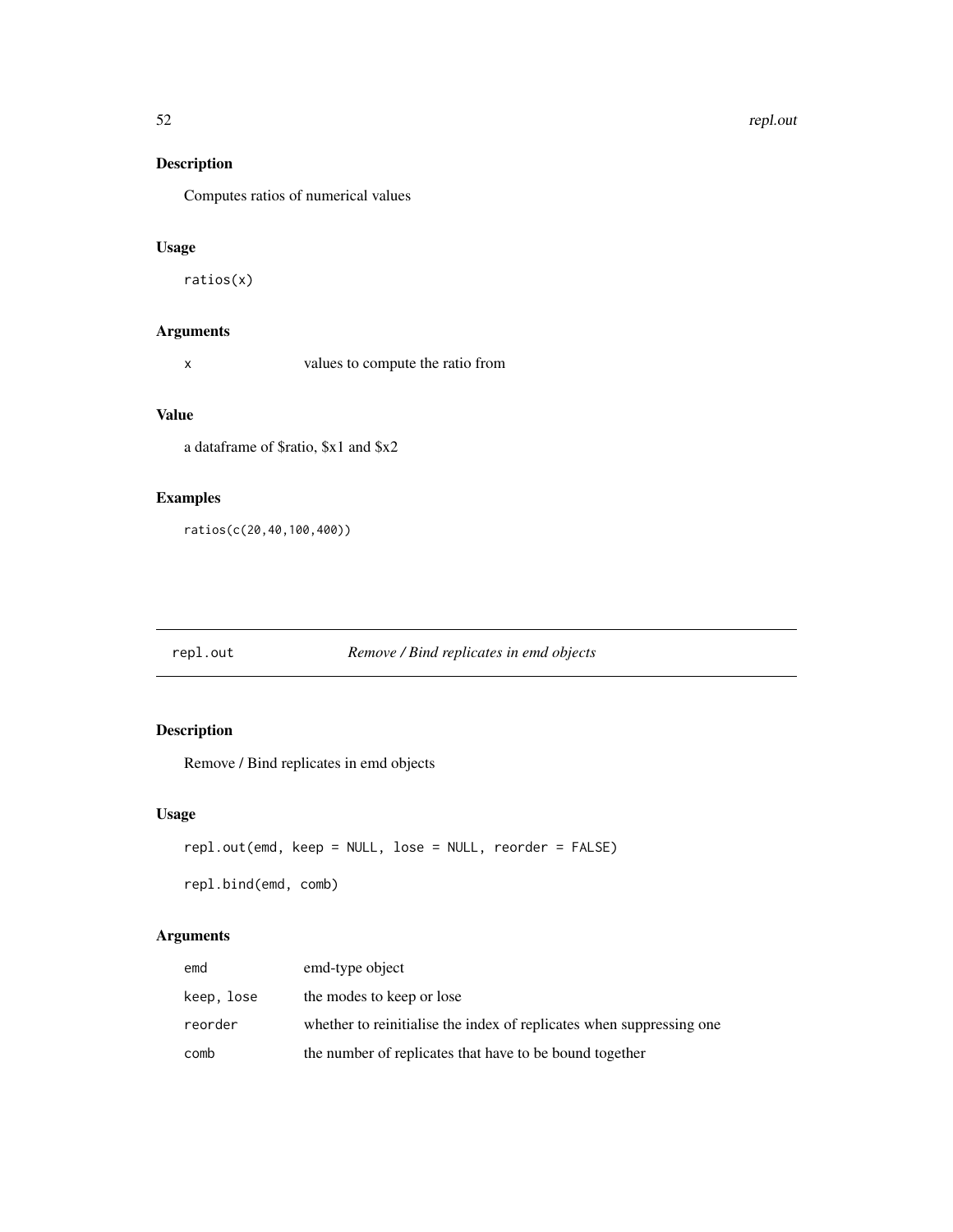#### <span id="page-52-0"></span>respace 53

#### Examples

set.seed(42)

```
n < - 600t < - seq_len(n)
p1 <- 30
p2 <- 240
xy \leftarrow (1 + 0.6 * sin(t \times 2 \times pi/p2)) * sin(t \times 2 \times pi/p1) + 2 * sin(t \times 2 \times pi/p2) +rnorm(n, sd = 0.5) + t * 0.01
inter_dt \leq round(runif(length(xy), min = 0.5, max = 1.5),1)dt <- cumsum(inter_dt)
dec \leq extricate(xy, dt, nimf = 7, sifting = 10,
                  repl = 20, comb = 2, factor\_noise = 10,
                  speak = TRUE, output_sifting = TRUE)
reduced \leq repl.out(dec, keep = c(3,4))
parsimony(reduced)
plot_emd(reduced, pdf = FALSE, select = c(4,6))
combined <- repl.bind(dec, 10)
parsimony(combined)
plot_emd(combined, pdf = FALSE, select = c(4,6))
```
<span id="page-52-1"></span>respace *Interpolate with even spacing*

#### Description

Interpolate with even spacing. Can determine on its own the most conservative sampling interval (using the Greatest Common Rational Divisor)

## Usage

```
respace(
 dt,
 xy = NULL,delta = NULL,
  tolerance = 8,
  relative = TRUE,
```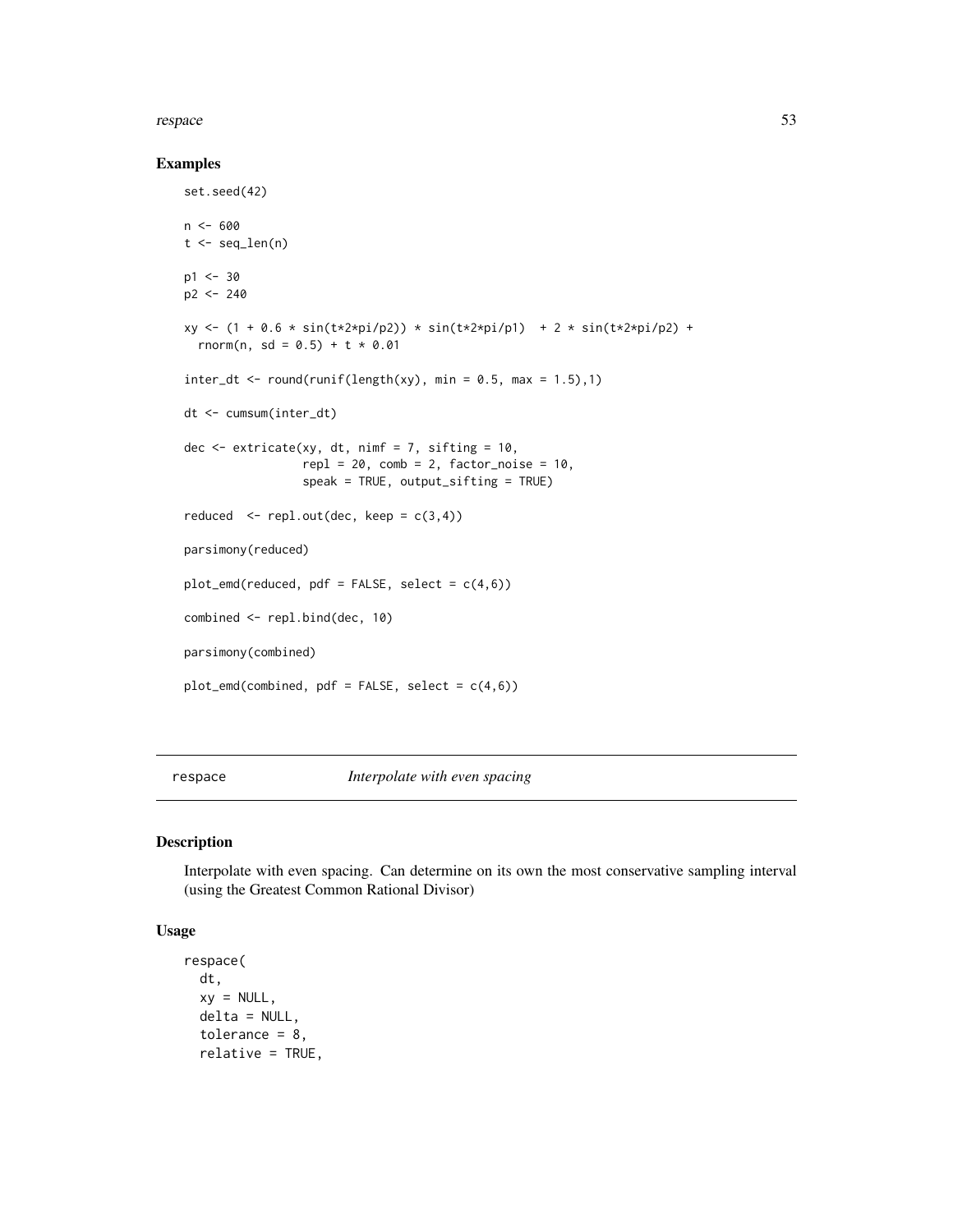54 respace

```
n.warn = 100
\lambda
```
#### Arguments

| dt                  | depth/time (same length than length/rows of xy)                                                                                                                                                                                         |
|---------------------|-----------------------------------------------------------------------------------------------------------------------------------------------------------------------------------------------------------------------------------------|
| ΧV                  | signal (vector or matrix)                                                                                                                                                                                                               |
| delta               | the new sampling interval. If NULL, uses the Greatest Common Rational Divi-<br>sor                                                                                                                                                      |
| tolerance, relative |                                                                                                                                                                                                                                         |
|                     | parameters for the divisor function (StratigrapheR package), to compute the<br><b>Greatest Common Rational Divisor</b>                                                                                                                  |
| n.warn              | the amount of interpolated points in between the largest interval above which<br>a warning is provided. This warning can be useful to avoid needlessly long<br>outputs, which might make any subsequent computation take too much time. |

#### Value

a list of interpolated xy and dt values (\$xy and \$dt), plus a vector of logicals indicating whether each point was part of the initial input or was added by interpolation

```
set.seed(42)
n <- 50
t <- seq_len(n)
xy \leftarrow (1 + 0.6 * sin(t * 0.025)) * sin(t * 0.2) + 2 * sin(t * 0.025) +rnorm(n, sd = 0.5)inter_dt \leftarrow round(runif(length(xy), min = 0.5, max = 1.5), 1)dt <- cumsum(inter_dt)
res \leq respace(xy = xy, dt = dt)
opar <- par("mfrow")
par(mfrow = c(1,1))plot(res$xy, res$dt, type = "l")
points(res$xy[res$initial], res$dt[res$initial], pch = 19, col = "green")
points(res$xy[!res$initial], res$dt[!res$initial],
       pch = 19, col = "red", cex = 0.5)
par(mfrow = opar)
```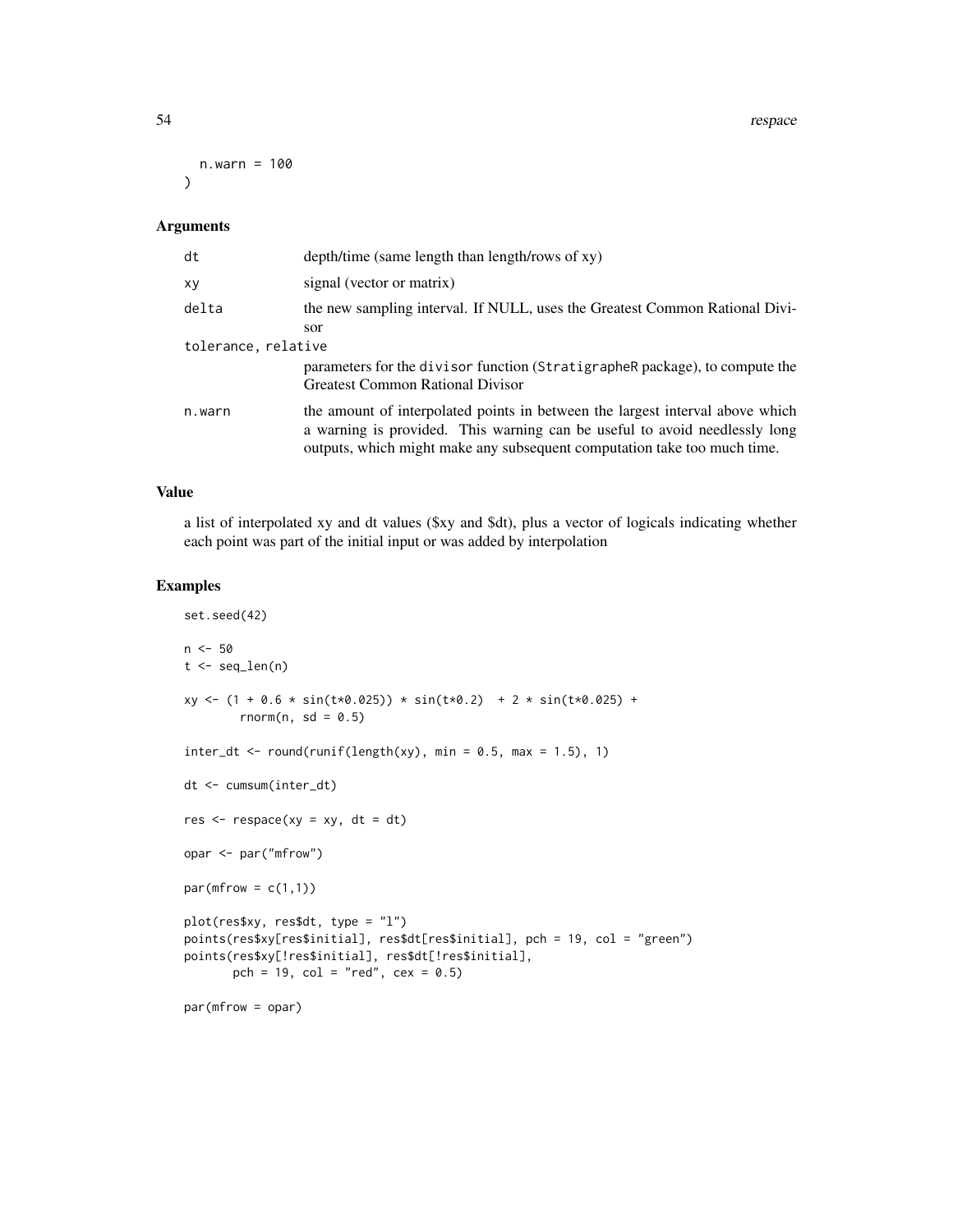<span id="page-54-0"></span>

#### Description

Simplifies the component of an EMD to only extremas and zero-crossings, and outputs problematic extrema: multiple extrema (extrema not separated by zero-crossings) and crossing extrema (extrema at zero).

## Usage

```
sim.emd(emd = NULL, m = NULL, dt = NULL, repl = 1, use.names = FALSE)
```
#### Arguments

| emd       | emd-type object                                                                                                                                                                                                       |
|-----------|-----------------------------------------------------------------------------------------------------------------------------------------------------------------------------------------------------------------------|
| m         | a matrix of the amplitude values (xy) of the components, each column being<br>a component. Each column should have the same number of non NA values.<br>Vectors, for 1 component, are accepted. Is overridden by emd. |
| dt        | the depth or time value. Is overridden by emd.                                                                                                                                                                        |
| repl      | the amount of replicates in m. Is overridden by emd.                                                                                                                                                                  |
| use.names | whether to use the column names to identify problematic extrema                                                                                                                                                       |

#### Value

a list of the depth or time values (\$dt) of the simplified IMF (Intrinsic Mode Function), of their amplitude (\$xy), and of the position and component of problematic multiple extrema (\$multiple\_extrema) and crossing extrema (\$crossing\_extrema)

```
xytest < -c(0.5, 1, -1, -0.85, -0.5, -1, -0.5, -1, 1, 0.5, 0, 0,1,-1,0,1,2,-2,1,2,1,3,0,-1,-1,3,0)
repeatafterme <- 2
m <- matrix(rep(xytest,repeatafterme), ncol = repeatafterme)
dt <- 1:length(xytest)
res \leq simp.emd(m = m, dt = dt, repl = repeatafterme)
opar <- par("mfrow")
par(mfrow = c(1,1))plot(dt, xytest, type = "o", pch = 19)abline(h = 0, col = "grey")
```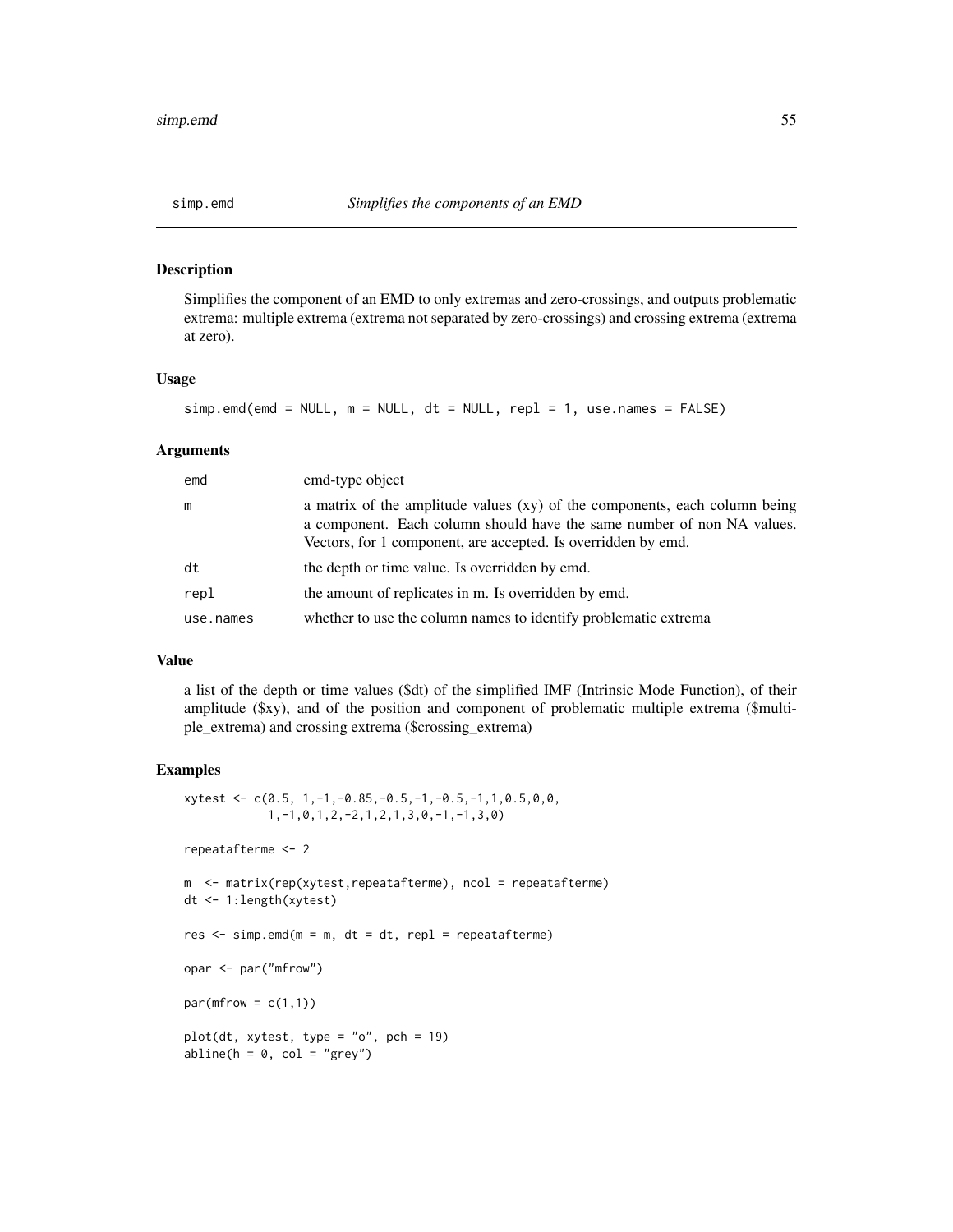```
me <- res$multiple_extrema$dt[res$multiple_extrema$repl == 1]
ce <- res$crossing_extrema$dt[res$multiple_extrema$repl == 1]
abline(v = me, col = "orange")abline(v = ce, col = "darkred")points(res$dt[,1], res$xy[,1], col = "red", pch = 19)par(mfrow = opar)
```
simple.ssa *Simple SSA decomposition*

## Description

Simple wrapper for Singular Spectrum Analysis, using the functions of the Rssa package (which is not installed by default by the DecomposeR package, you should install it independently). This function allows unevenly sampled data.

#### Usage

```
simple.ssa(xy, dt, n = 10, remove = "trend", groups = list(), plot = T, ...)
```
#### Arguments

| xy     | signal to be decomposed                                                                                                                                                                                         |
|--------|-----------------------------------------------------------------------------------------------------------------------------------------------------------------------------------------------------------------|
| dt     | depth/time                                                                                                                                                                                                      |
| n      | maximum amount of components                                                                                                                                                                                    |
| remove | whether to remove a linear trend ("trend", is the default), a mean value ("mean"),<br>or to decompose as is (any other value)                                                                                   |
| groups | which components to regroup (list of the indices of elementary components to<br>be regrouped, the entries of the list can be named, see the reconstruct() function<br>in the Rssa package for more information) |
| plot   | whether to show a visualisation of the importance of each component                                                                                                                                             |
|        | any arguments to by given to the ssa() function (see Rssa package for more<br>information)                                                                                                                      |

## Value

a list made of \$xy (original signal), \$dt (depth/time), \$m (a matrix of the decomposition), \$repl (the replicate id of each point) and \$mode (the mode id of each point).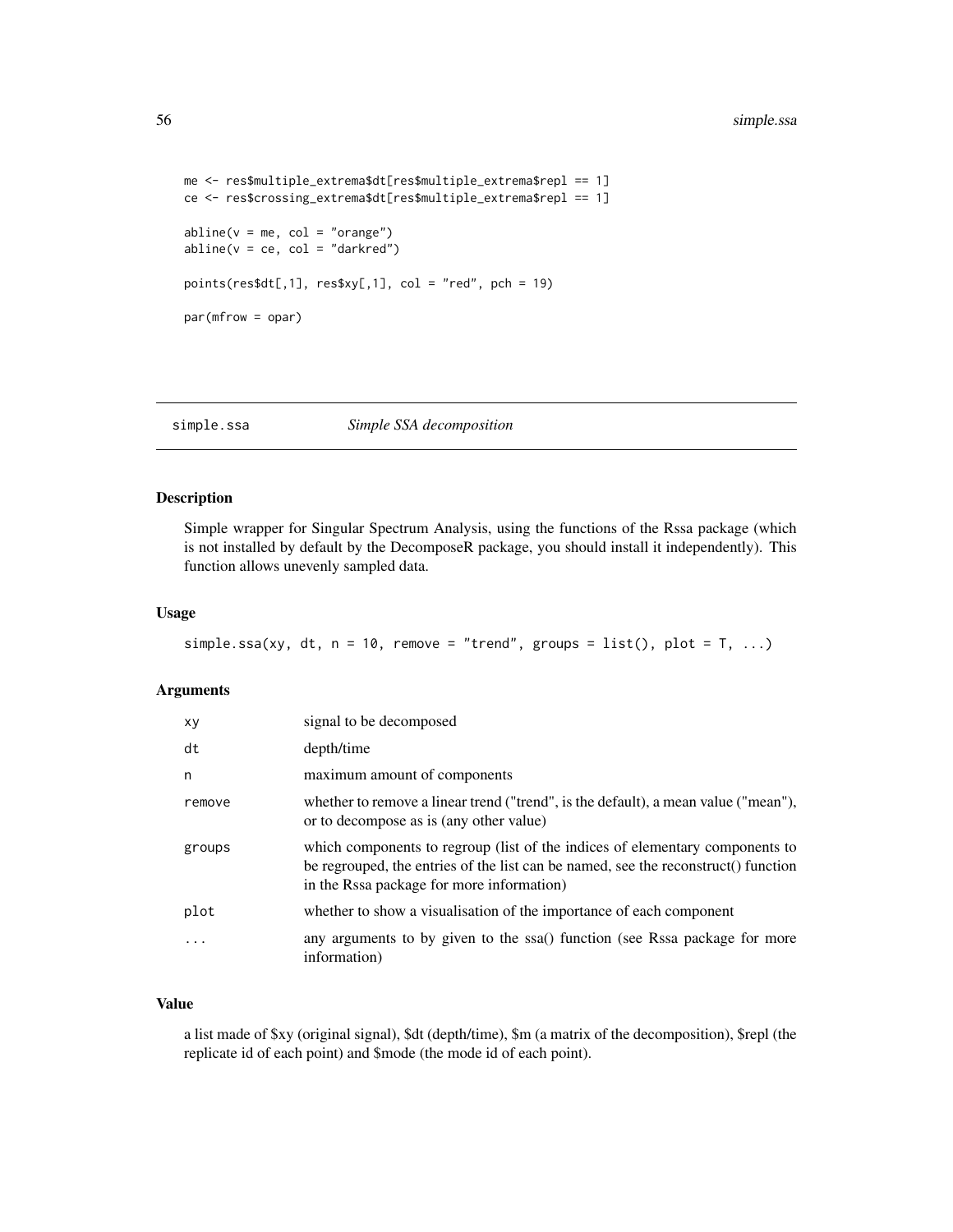#### <span id="page-56-0"></span>symmetry 57

## Examples

```
set.seed(42)
n <- 600
t \leq - seq_len(n)
p1 < -30p2 <- 240
xy <- (1 + 0.6 * sin(t*2*pi/p2)) * sin(t*2*pi/p1) + 2 * sin(t*2*pi/p2) +
  rnorm(n, sd = 0.5) + 0.01 * tinter_dt \leftarrow round(runif(length(xy), min = 0.5, max = 1.5),1)dt <- cumsum(inter_dt)
res \le simple.ssa(xy, dt, groups = list(c(1,2), c= 3:10))
parsimony(res)
integrity(xy, res)
## Not run:
plot_emd(res, style = 1)
## End(Not run)
```
symmetry *Symmetry of components*

#### Description

The function returns the highest factor of amplitude either in negative or positive values. This quantifies the symmetry of components.

## Usage

symmetry(xy, names =  $"num"$ )

| ΧV    | signal (vector or matrix)                                                                                                                                                          |
|-------|------------------------------------------------------------------------------------------------------------------------------------------------------------------------------------|
| names | the names to use for the resulting vector. If NULL no names are provided, if NA<br>its the names of the columns of the xy matrix, if "num" it the column index of<br>the matrix xy |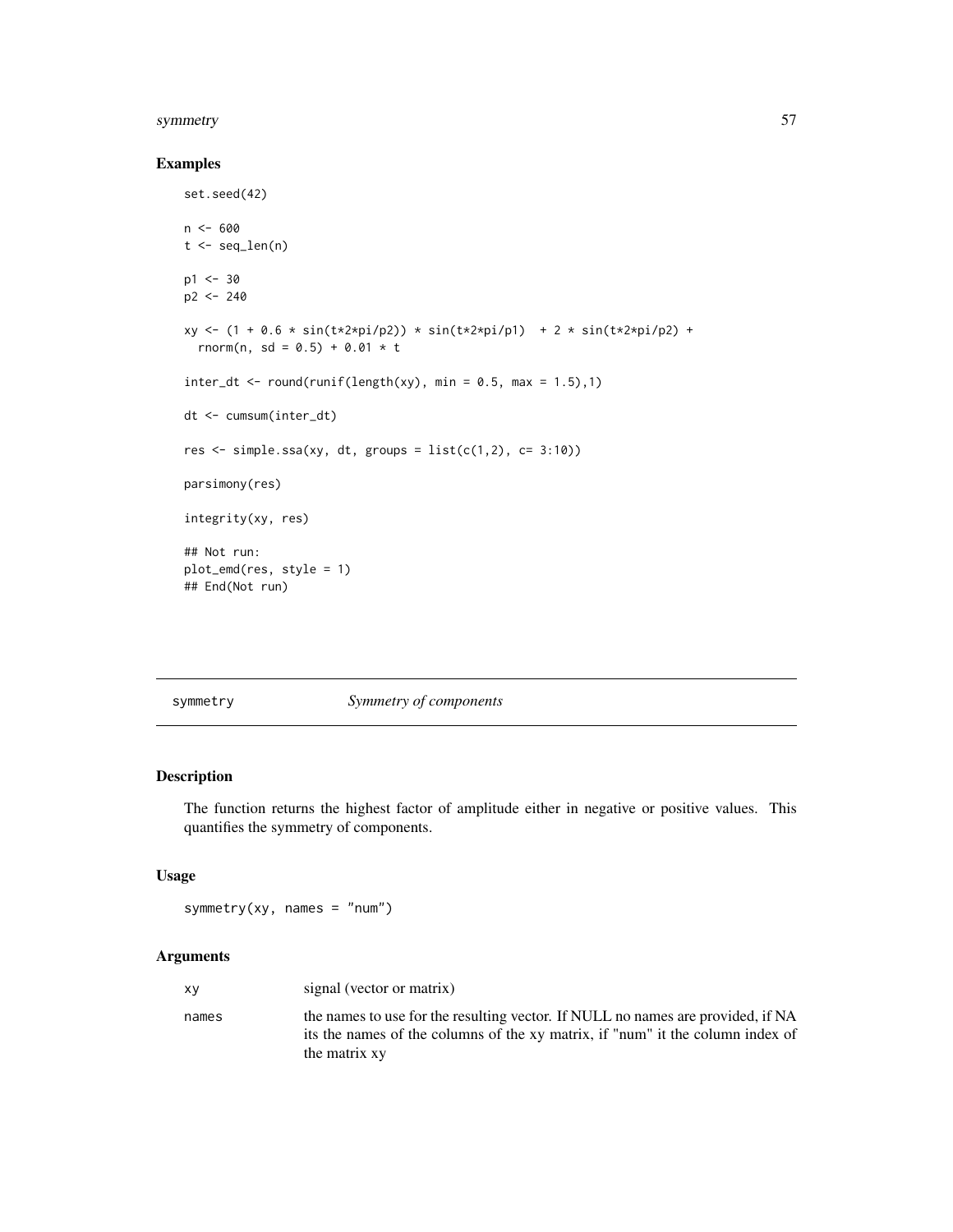```
set.seed(42)
n <- 600
t < - seq_len(n)
p1 <- 30
p2 <- 240
xy \leftarrow (1 + 0.6 * sin(t*)2*pi/p2)) * sin(t*)2*pi/p1) + 2 * sin(t*)2*pi/p2) +rnorm(n, sd = 0.5) + t * 0.01
inter_dt \leftarrow round(runif(length(xy), min = 0.5, max = 1.5),1)dt <- cumsum(inter_dt)
dec \leq extricate(xy, dt, nimf = 7, sifting = 10,
                  repl = 1, comb = 40, factor\_noise = 10,
                  speak = TRUE, output_sifting = TRUE)
symmetry(dec$m)
plot_emd(dec, select = c(6,8,9), pdf = FALSE, adapt.axis = TRUE)
```